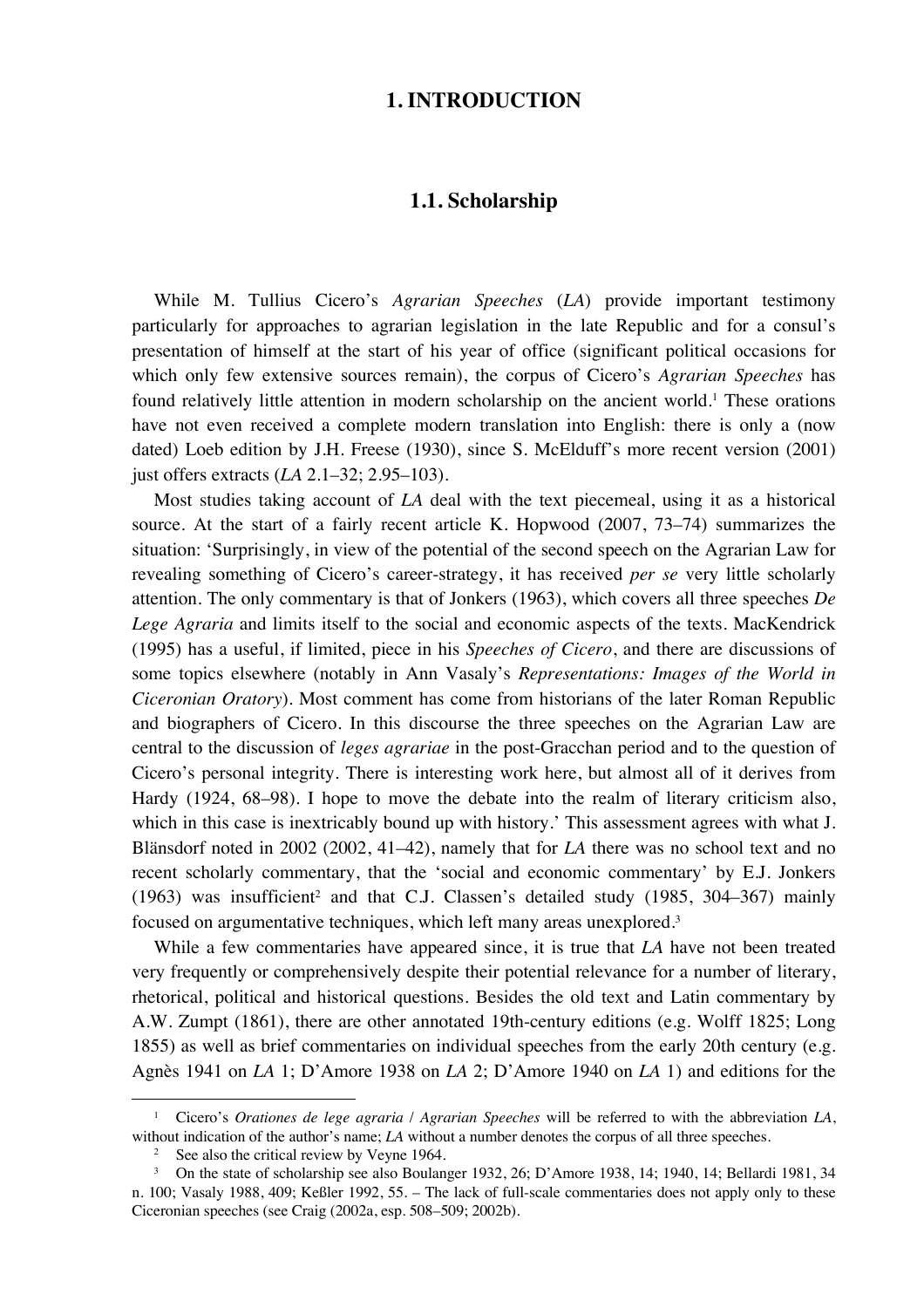use in schools from the 20th century (Levi 1935 on *LA* 1–3; Keßler / Eyrainer 1989 on *LA* 2). Moreover, there is the 'social and economic commentary' by E.J. Jonkers (1963); the unpublished dissertation of P.B. Harvey (1972), supplemented by a series of articles, provides a commentary on *LA* 3 and investigates a number of historical problems. There are notes to translations into various European languages (Freese 1930; Boulanger 1932; Vergès 1964; D'Arbela 1967; Kasten 1969; Fuhrmann 1970 [1993]; Bellardi 1981; Huchthausen 1989; Aspa Cereza 1991). Most importantly, a team of undergraduate students led by U. Walter (2013) has produced a commentary on *LA* 2.1–46, available online. This is a significant step forward even if they cover only a portion of the text and cannot go into great depth with regard to all relevant aspects.

A reconstruction of the proposed agrarian law has been published by J.-L. Ferrary (1988; in Crawford 1996). In addition to the studies mentioned, studies on various central issues of *LA* by J. Blänsdorf (2002), F. Bücher (2006, 229–237), A. Drummond (1999; 2000), J. Fogel (1994, *passim*), F. Fontanella (2005), M. Keßler (1992), J. Leonhardt (1998–99), C.E. Thompson (1978, *passim*) and A. Vasaly (1988; 1993, 217–243), D. Flach's studies on Roman agrarian law (1973; 1990) as well as several contributions to the current historical discussion on the role of the *contio* in Republican Rome (e.g. Pina Polo 1989; 2005; 2011b; Millar 1998; Mouritsen 2001; 2013; Moreau 2003; Morstein-Marx 2004; 2013; Tan 2008; Tiersch 2009; Yakobson 2010; Frolov 2013) address key questions relevant for the interpretation of *LA*.

Building on these investigations, the present volume presents a revised Latin text, a new English translation and a commentary paying attention to textual and linguistic difficulties, the rhetorical and argumentative structure as well as the historical context since all these aspects, often considered separately, should be looked at together for a full appreciation of these speeches.

#### **1.2. Historical Background**

#### 1.2.1. The political situation in 64/63 BCE

The years 64/63 BCE are situated within the turbulent final decades of the Roman Republic, in the period after the reform proposals by the brothers Ti. and C. Sempronius Gracchus (133/123/122 BCE), the Social War (91–89/87 BCE) and the civil wars followed by L. Cornelius Sulla's dictatorship (82–79 BCE). 4

At this point the Roman Republican system had failed to evolve and adapt to the development of a worldwide empire; the existing institutional structure was not able to deal satisfactorily with all challenges. The question of land distribution had lingered and not been sorted for decades: over the course of time some individuals had been able to take hold of

<sup>&</sup>lt;sup>4</sup> On the historical situation and developments until 63 BCE see e.g. Meier 1968; on the general historical context see e.g. Flower 2010.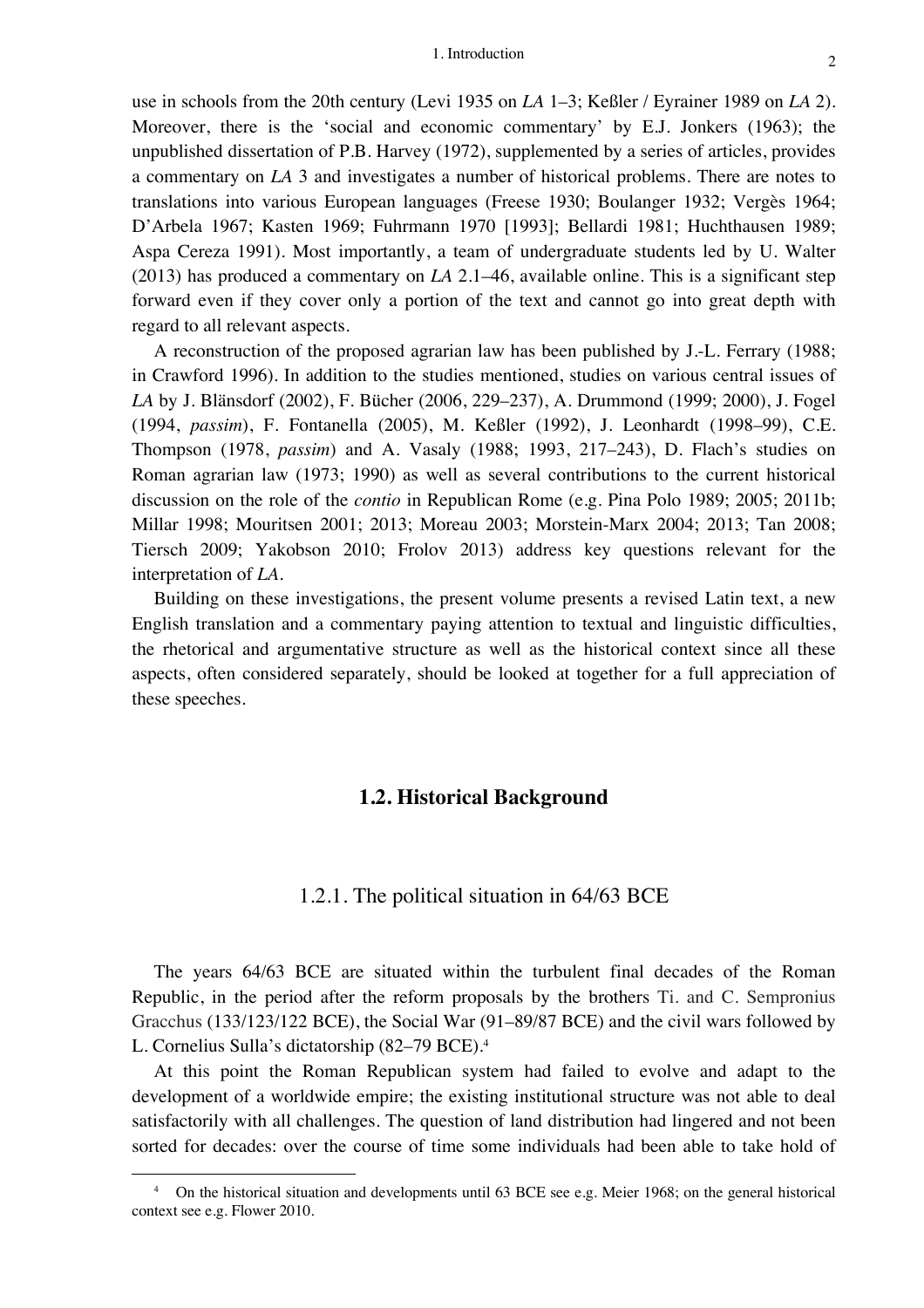large sections of *ager publicus* (land appropriated by Rome in conquered or inherited territories) and to buy up land, so as to create large estates. <sup>5</sup> In addition, the number of military veterans to be provided for increased, and there were several grain crises caused by a shortage of production in Italy. <sup>6</sup> Beyond the practical challenges arising from these developments, the question of land distribution had been a politically charged issue since the period of the Gracchi, leading to opposition between ordinary people, supported by Tribunes of the People, and wealthy landowners. This conflict is one element of what is known as the political opposition between *optimates* and *populares*. 7

The abandonment of the proposal for agrarian legislation put forward by the Tribune of the People P. Servilius Rullus in December 64 BCE meant that there was still no longer-term answer to the question of land distribution. <sup>8</sup> Moreover, financially, debts had accumulated among soldiers and peasants, there was a vicious circle of usury in the provinces, and competitive ambition of senators led some of these men into debt. Besides, reverberations from the Sullan proscriptions were still being felt, both among beneficiaries and victims. Only M. Porcius Cato (95–46 BCE), when quaestor in 65 or 64 BCE,<sup>9</sup> started to ensure that debts were collected and public payments due were made and that people who had benefitted from killing under the proscriptions paid back their rewards and were punished (Plut. *Cat. min.* 17– 18).

Taking concerted action to address such a situation was difficult in the Roman political system. For, in procedural terms, office-holders of any year did not form an overall government, but rather had independent positions; therefore they were able to act against each other, and tensions might exist between them. <sup>10</sup> Since only meetings of the People were in a position to formally approve laws, often proposed by Tribunes of the People,<sup>11</sup> other magistrates, intending to prevent bills from becoming law, had to exert an influence on this body (directly and / or indirectly).

The consuls for 63 BCE were M. Tullius Cicero and C. Antonius Hybrida (the latter coming just ahead of Catiline in the elections [Asc. ad Cic. *Tog. cand.*, p. 94 C.]). When they entered office on 1 January, Rullus' agrarian bill had recently been proposed; therefore they had to react to it immediately. According to later sources Antonius was in favour of the bill and the activities of that year's Tribunes of the People (Plut. *Cic.* 12.3 [T 13]; Cass. Dio 37.25.3 [T 16]).12 At any rate, after the allocation of proconsular provinces, Cicero exchanged the provinces received with Antonius, so as to grant him the more profitable one and enable him to pay off his debts; he thus enticed him to support Cicero's policies (see *LA* 2.103 n.).<sup>13</sup>

<sup>&</sup>lt;sup>5</sup> See e.g. White 1967. – The term *latifundia* for large estates is only attested much later.<br><sup>6</sup> Verro (*Bust*, 2, presf, 3) lamonta Italy's dependence on imports from shrood

<sup>6</sup> Varro (*Rust.* 2, *praef.* 3) laments Italy's dependence on imports from abroad*.*

<sup>&</sup>lt;sup>7</sup> See Schneider 1976; on this terminology see Robb 2010.

<sup>8</sup> Sage (1921; tentative agreement in Gesche 1976, 33) assumes that the failure of Rullus' proposal might have prompted L. Sergius Catilina and his followers (later in 63 BCE) to pursue their aims by revolutionary means.

<sup>9</sup> On the date see *MRR* 2.162–163 with n. 5.

<sup>10</sup> See Millar 1998, 102–103.

<sup>11</sup> See Millar 1998, 209–210.

<sup>&</sup>lt;sup>12</sup> References in the shape  $T +$  number' refer to the testimonia on *LA*; their texts (with English translations) are provided in ch. 2.1.

<sup>&</sup>lt;sup>13</sup> Cary (1932, 486) sees a more direct link to the agrarian legislation: 'Cicero outbid Crassus for the support of his colleague Antonius: in place of a seat on the decemviral board he offered him first choice of a lucrative proconsular province'.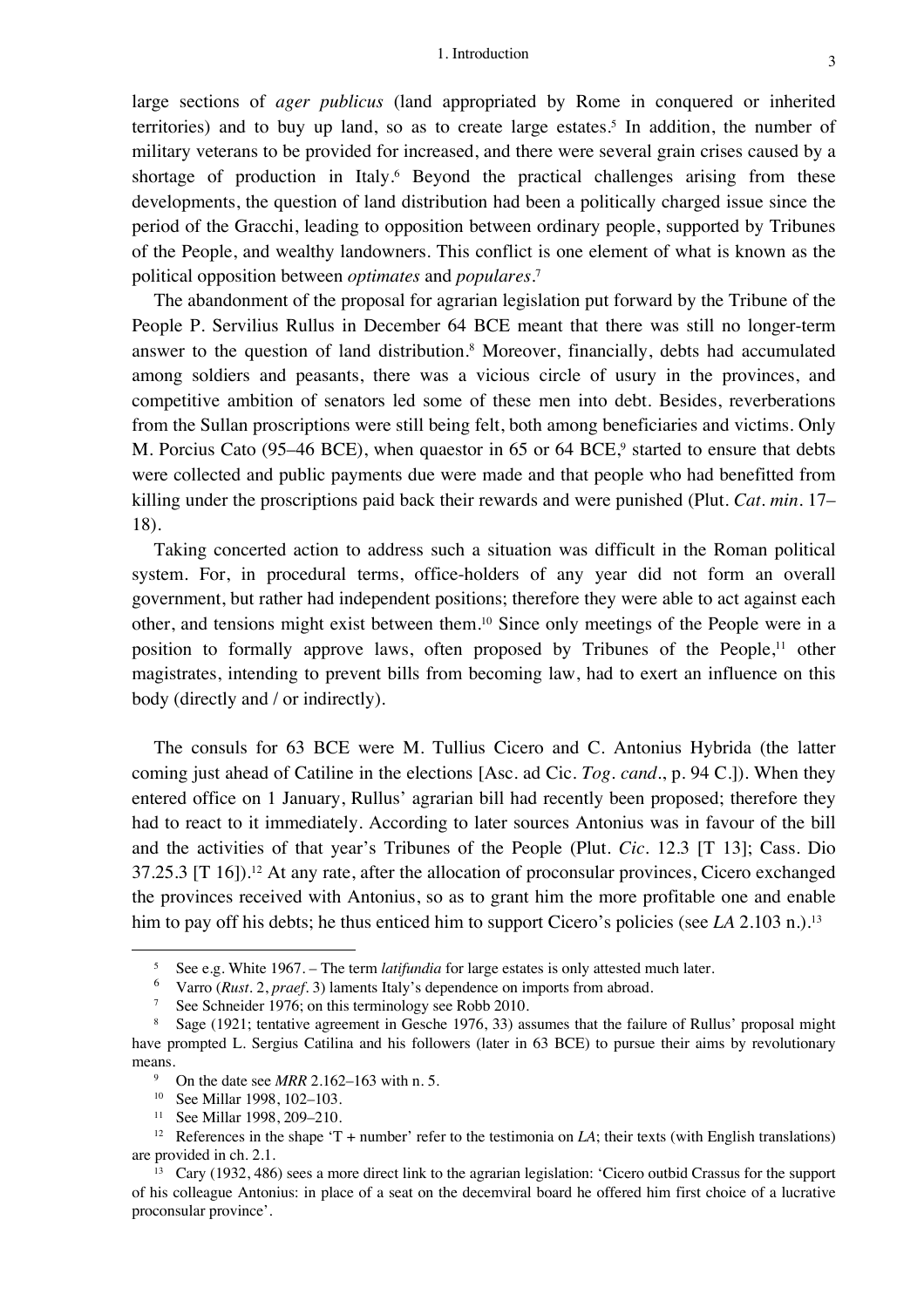Among other prominent figures in this period, M. Licinius Crassus (cos. 70, 55 BCE; censor 65 BCE) had supported Catiline and C. Antonius Hybrida in their bids for the consulship of 63 BCE (Asc. ad Cic. *Tog. cand.*, p. 83 C.); from the mid 60s BCE he started to make overtures to Caesar (also supportive of Catiline and Antonius). For C. Iulius Caesar (cos. 59, 48 46, 45, 44 BCE) was gaining political influence from the early 60s BCE: in 65 BCE he was elected curule aedile, sponsoring expensive games in the following year, and in 63 BCE he was elected praetor and *pontifex maximus*.

There is not much information about the other magistrates of 63 BCE (for the praetors see *LA* 2.26 n.). Of the Tribunes of the People three are known by name (see *LA* 1.23 n.) besides Rullus (see ch. 1.2.2.2). When the Tribunes of the People for 63 BCE took office on 10 December 64 BCE, they seem to have launched a series of reform proposals (Cass. Dio 37.25.3  $[T \ 16]$ ). Such a concerted enterprise is unusual<sup>14</sup> and may indicate that a need for action was felt and / or that the consuls of 63 BCE were believed not to be too powerful and at least one of them to be sympathetic to tribunician plans. <sup>15</sup> In addition to the agrarian law, the measures included a proposal by the Tribune of the People L. Caecilius Rufus to reduce punishment for *ambitus*, in order to support P. Autronius Paetus and P. Cornelius Sulla (Rufus' half-brother), who had been convicted as consuls designate in 66 BCE: on 1 January 63 BCE the praetor Q. Metellus Celer announced that Sulla did not want this law (Cic. *Sull.* 65 [T 2]; Cass. Dio 37.25.3–4 [T 16]); therefore the issue was dropped.

These pieces of evidence indicate that the circumstances in public life at the time when Cicero started his consulship and delivered *LA* were not untypical of the late Republic, characterized by contentious election campaigns, trials and proposals of bills for the benefit of particular individuals and groups, while there do not seem to have been any specific major upheavals in the mid-60s BCE.16

## 1.2.2. Roman agrarian laws

# 1.2.2.1. Roman agrarian laws (before and after 64/63 BCE) and Cicero's position

In Republican Rome access to land was an indicator of wealth and social standing as well as an essential resource for food supply; it thus was an element of political concern almost continuously. Initially, there was an increasing supply of land since the Romans, when they conquered the rest of Italy, appropriated this land for public use or the settlement of colonists. Over the centuries, though, since the possession of such land was not policed consistently and the influx of new land decreased, the distribution of available land in Italy developed unevenly: from the late second century BCE onwards increasingly a few landowners bought up land from subsistence farmers or appropriated public land to create large estates. This procedure limited access to private landownership for small subsistence farmers. So,

<sup>14</sup> See Mitchell 1979, 181–183; Walter 2014, 178.

<sup>15</sup> See Walter 2014, 178.

<sup>16</sup> For a description of the situation see also Walter *et al.* 2013, 15–16.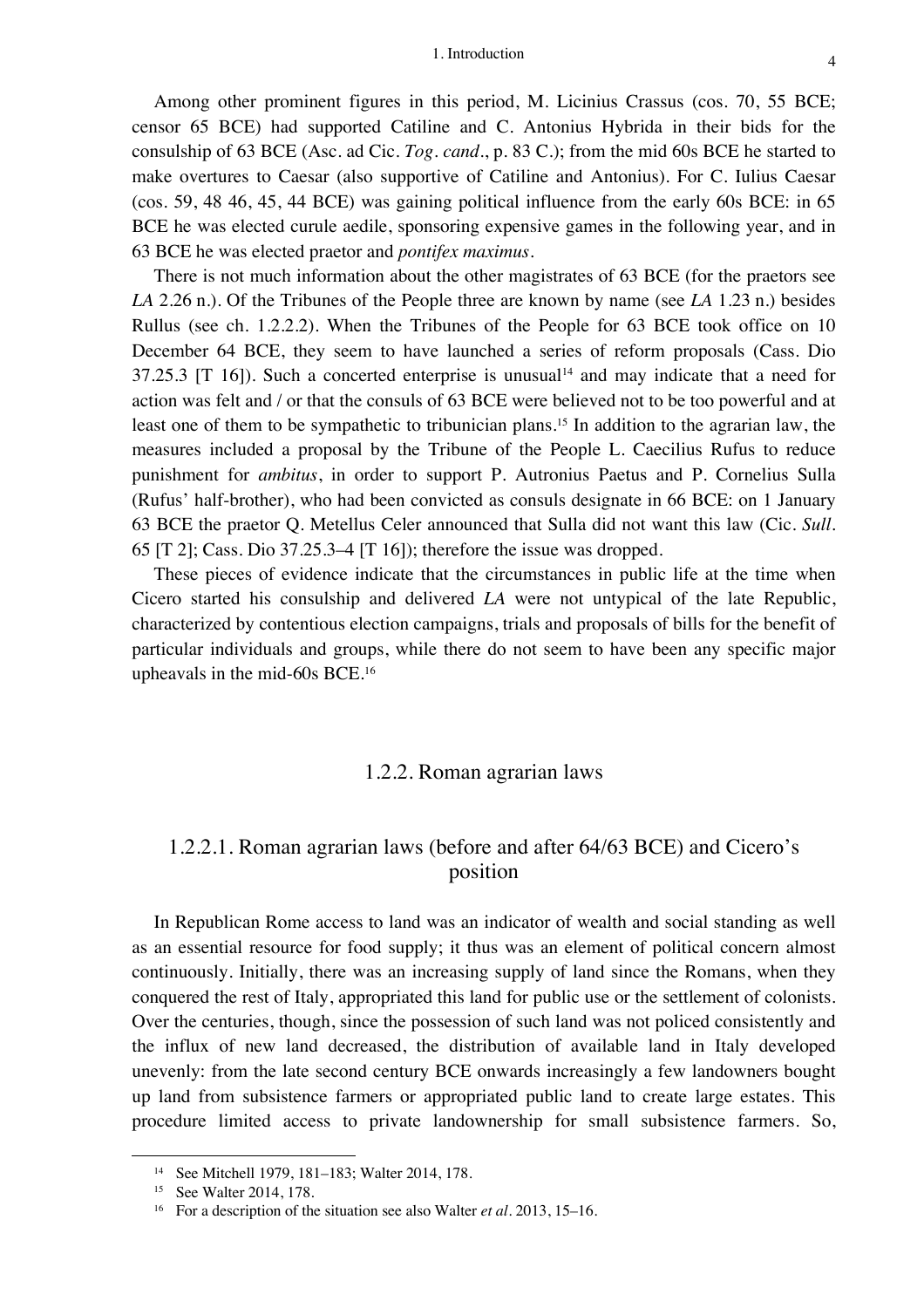eventually, large holdings were concentrated in the hands of a few while other parts of the population depended on the public distribution of grain. 17

Against this background the assignation of land was a long-standing bone of contention and frequently a source of social unrest. Accordingly, there were a number of attempts to address the issue, mainly by a series of Roman agrarian bills (some not realized) and laws throughout the Republican period. <sup>18</sup> The problem was compounded by the 60s BCE since there was not much public land left in Italy available for allocation,<sup>19</sup> as had been the case in the past when there was a constant supply of land as a result of new conquests. Accordingly, further agrarian reforms, in order to provide citizens with land, were only possible by purchasing land, by confiscating land or by using land in the provinces. <sup>20</sup> Moreover, the price of land seems to have gone down as a result of political instability in this period, which led to issues of liquidity (Val. Max. 4.8.3).

As regards Cicero's views, in the late treatise *De officiis* (44 BCE) he maintains that it is most important for a stable political system to ensure that everyone can hold on to what is theirs, that debts are not cancelled and that land is not taken away from owners and given to others (Cic. *Off.* 2.73; 2.78–85). In this context Cicero singles out for criticism *populares* who propose agrarian bills with such a purpose (Cic. *Off.* 2.78); for, according to him, it is one of the tasks of a community to guarantee the protection of assets. <sup>21</sup> Such comments would indicate an opposition to agrarian bills involving redistribution of land when it affects those currently in possession.

In a letter to his brother, written a few years after his consulship (late 60 / early 59 BCE), Cicero notes that some wealthy businessmen believed that their fortunes were untouched thanks to Cicero's consulship (Cic.  $Q$  Fr. 1.1.6).<sup>22</sup> It is unclear which initiatives during his

<sup>&</sup>lt;sup>17</sup> See e.g. Rathbone 2003, 175–176. – This is at least how the ancient tradition narrates the development (see App. *B Civ.* 1.7.26–31). – The Romans obviously distinguished between 'possession' and 'ownership' (e.g. Fest., p. 260.28–262.1 L.: *possessio est, ut definit Gallus Aelius, usus quidam agri, aut aedifici, non ipse fundus aut ager. non enim possessio est … rebus quae tangi possunt … qui dicit se possidere,* † *his vere* † *potest dicere. itaque in legitimis actionibus nemo ex* † *his qui* † *possessionem suam vocare audet, sed ad interdictum venit, ut praetor his verbis utatur: 'uti nunc possidetis eum fundum quo de agitur, quod nec vi nec clam nec precario alter ab altero possidetis, ita possideatis, adversus ea vim fieri veto.'*; Paul. Fest., p. 261.9–10 L.: *possessio est usus quidam agri aut aedificii, non ipse fundus aut ager.*).

<sup>&</sup>lt;sup>18</sup> On Roman agrarian laws see e.g. Vančura 1924 (with a list of Roman agrarian laws on pp. 1154–1155); Gruen 1974, 387–404; Nicolet 1977, 117–142; Schubert 1980; Thommen 1989, 42–55; Flach 1990, 29–81; Lintott 1992, 34–58; for an overview of laws on land assignations and founding of colonies see Laffi 2012. – On soldiers and land distributions see Brunt 1962; on the role of *ager publicus* in Italy see Rathbone 2003; on the procedures for land assignments, colonization etc. see Gargola 1995.

<sup>19</sup> For a brief overview of *ager publicus* see Kay 2014, 162–166; on the extent and legal position of *ager publicus* see Frank 1927 (with a survey of the evidence and earlier theories); on the different types and uses of *ager publicus* see e.g. Marquardt 1881, 151–161; on the general background and the terminology related to *ager publicus* see Burdese 1952; on the different forms of obtaining land for distribution by the state see E. Kornemann, s.v. Coloniae, *RE* IV 1, 1900, 511–588, at 562–563. – See also *Dig.* 49.15.20.1: *verum est expulsis hostibus ex agris quos ceperint dominia eorum ad priores dominos redire nec aut publicari aut praedae loco cedere: publicatur enim ille ager qui ex hostibus captus sit.*; Plut. *Ti. Gracch.* 8.1.

<sup>&</sup>lt;sup>20</sup> See e.g. Rathbone 2003, 173. – Hardy ([1913] 1924, 84–85) notes that Rullus' bill was the first agrarian proposal to include purchase of land. – E. Kornemann (s.v. Coloniae, *RE* IV 1, 1900, 511–588, at 563) also lists the earlier *Lex Appuleia*, *Lex Titia* and *Leges Liviae* as using this measure, but the meagre sources on those bills do not include information on this issue.

<sup>&</sup>lt;sup>21</sup> On Cicero's ideas revealed in this passage see e.g. Frederiksen 1966, 138–140; Wood 1988, 200–205.

<sup>22</sup> Cic. *Q Fr.* 1.1.6: *constat enim ea provincia primum ex eo genere sociorum, quod est ex hominum omni genere humanissimum, deinde ex eo genere civium, qui aut, quod publicani sunt, nos summa necessitudine*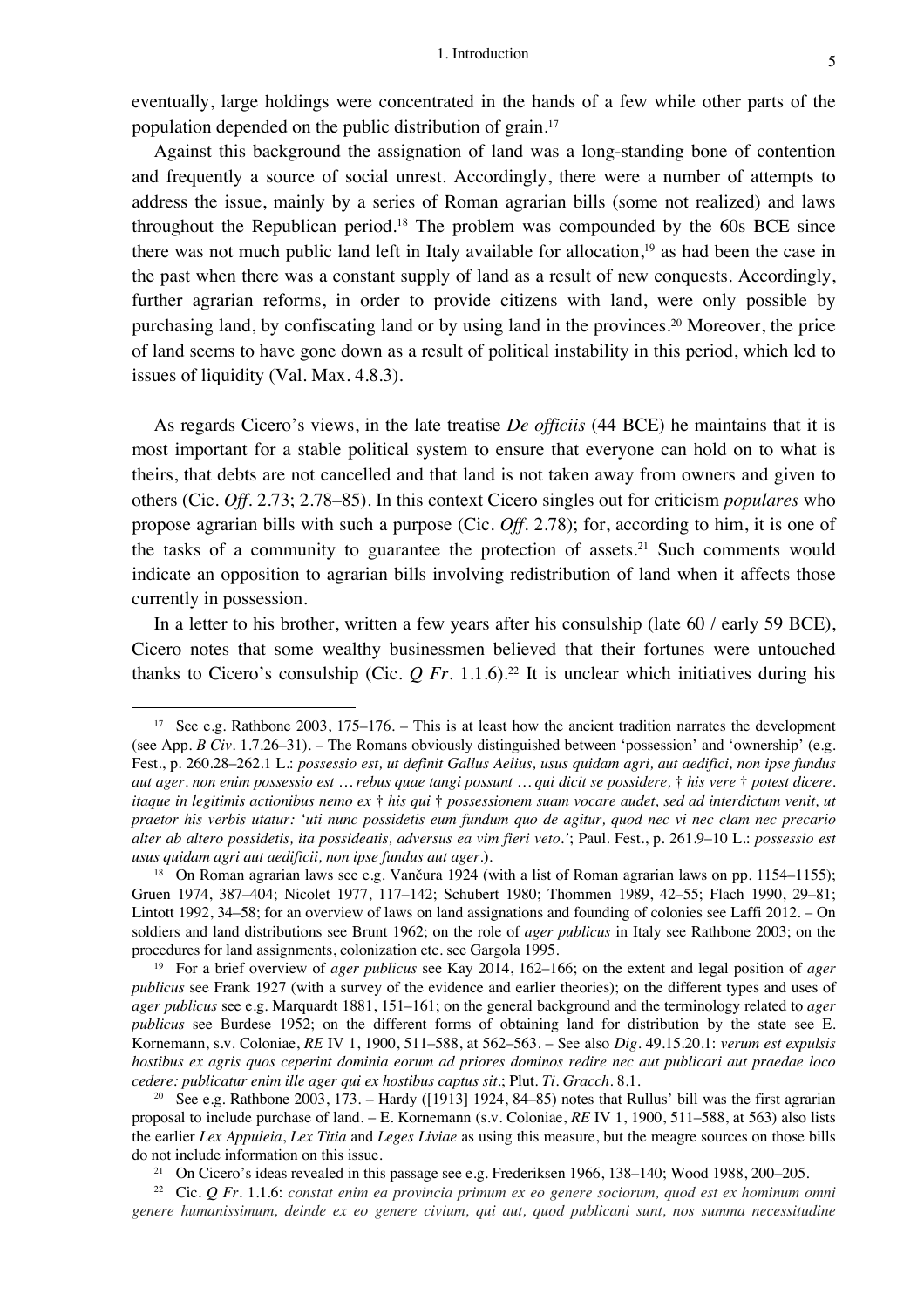consulship are alluded to. If the rejection of Rullus' agrarian bill was among these measures, the remark would suggest that, at least in retrospect, Cicero's intervention could be seen as supporting the wealthier classes.

Cicero's opposition to Rullus' bill and its later abandonment meant that the *status quo* remained unchanged for the time being and those currently in possession of land were able to keep it, although Cicero does not mention this aspect in his speeches.

The most relevant attempts at agrarian reform in the period preceding Cicero's consulship, which are likely to have influenced the attitude to Rullus' proposal in 64/63 BCE, include the following measures (excluding initiatives focusing mainly on settling veterans in colonies).<sup>23</sup>

The Tribunes of the People C. Licinius Stolo (cos. 361 BCE) and L. Sextius Lateranus (cos. 366 BCE) are said to have proposed a *Lex Licina Sextia de modo agrorum* in 377/376 BCE, eventually approved in 367 BCE; it limited possession of *ager publicus* to 500 *iugera* per person, along with some other restrictions (Liv. 6.35.5; Varro, *Rust.* 1.2.9; Gell. *NA* 6.3.37; 20.1.23; Vell. 2.6.3; App. *B Civ.* 1.8.33). The historical accuracy of this story is doubted by some modern scholars, and later dates for this law (esp. early 2nd cent. BCE) are being considered. 24

After the Roman confrontation with Hannibal in Italy, which significantly affected the agrarian structure in the country, especially in the south, $25$  the consul L. Postumius Albinus (cos. 173 BCE) brought large sections of the *ager Campanus* back into public possession (according to Livy). Thereupon, in 172 BCE, the Tribune of the People M. Lucretius proposed *Lex Lucretia de agro Campano*, which authorized the censors to lease the *ager Campanus* (Liv. 42.19.1–2), apparently taking up an earlier *Plebiscitum de agro Romano* of 210 BCE (Liv. 27.11.8).26

Perhaps in 145 BCE (or during another year of office) a *Rogatio Laelia agraria*, intended to limit the land-holdings of the rich and to improve the conditions of ordinary citizen-farmers in Italy, was tentatively put forward by C. Laelius Sapiens (cos. 140 BCE), but was immediately withdrawn when it met with hostility from the nobility (Plut. *Ti. Gracch.* 8.5).<sup>27</sup>

When Tribune of the People in 133 BCE, Ti. Sempronius Gracchus proposed an agrarian bill (*Lex Sempronia agraria*), devised in consultation with other eminent politicians (Plut. *Ti. Gracch.* 8–13; App. *B Civ.* 1.9.37–13.57).28 According to Plutarch (Plut. *Ti. Gracch.* 9–10) Ti. Sempronius Gracchus first put forward a bill according to which possessors of land were asked to leave areas they had acquired unjustly against payment; the land becoming available thereby would be distributed to citizens in need. Because this proposal met with opposition, it

*attingunt aut, quod ita negotiantur, ut locupletes sint, nostri consulatus beneficio se incolumes fortunas habere arbitrantur.*

<sup>23</sup> Hinrichs (1957, 51–52) notes that in late Republican legislation there was no longer a distinction between viritane land assignations and the foundation of colonies.

<sup>24</sup> See Rotondi 1912, 216–218; Elster 2003, 365–367, no. 177; on the modern scholarly discussion on this law (with further references) see Kay 2014, 163–164; for is authenticity see Cornell 1996, 99.

<sup>25</sup> See Cornell 1996.

<sup>26</sup> See Rotondi 1912, 258, 282; Elster 2003, 364–365 no. 176. – On the situation in the *ager Campanus* see also *LA* 1.20 n.

<sup>27</sup> See Rotondi 1912, 294–295; Elster 2003, 431–432, no. 206.

<sup>&</sup>lt;sup>28</sup> See Rotondi 1912, 298–299; for the sources see also Greenidge / Clay / Gray 1986, 1–7. – On the nature of Tiberius' 'reform' proposals see Bauman 1979; Bringmann 1985; see also Russo 2002. – On the Gracchi and the question of whether the Gracchan agrarian laws affected the *ager Campanus* see *LA* 1.21 n. – Cf. also Cic. *Sest.* 103*.*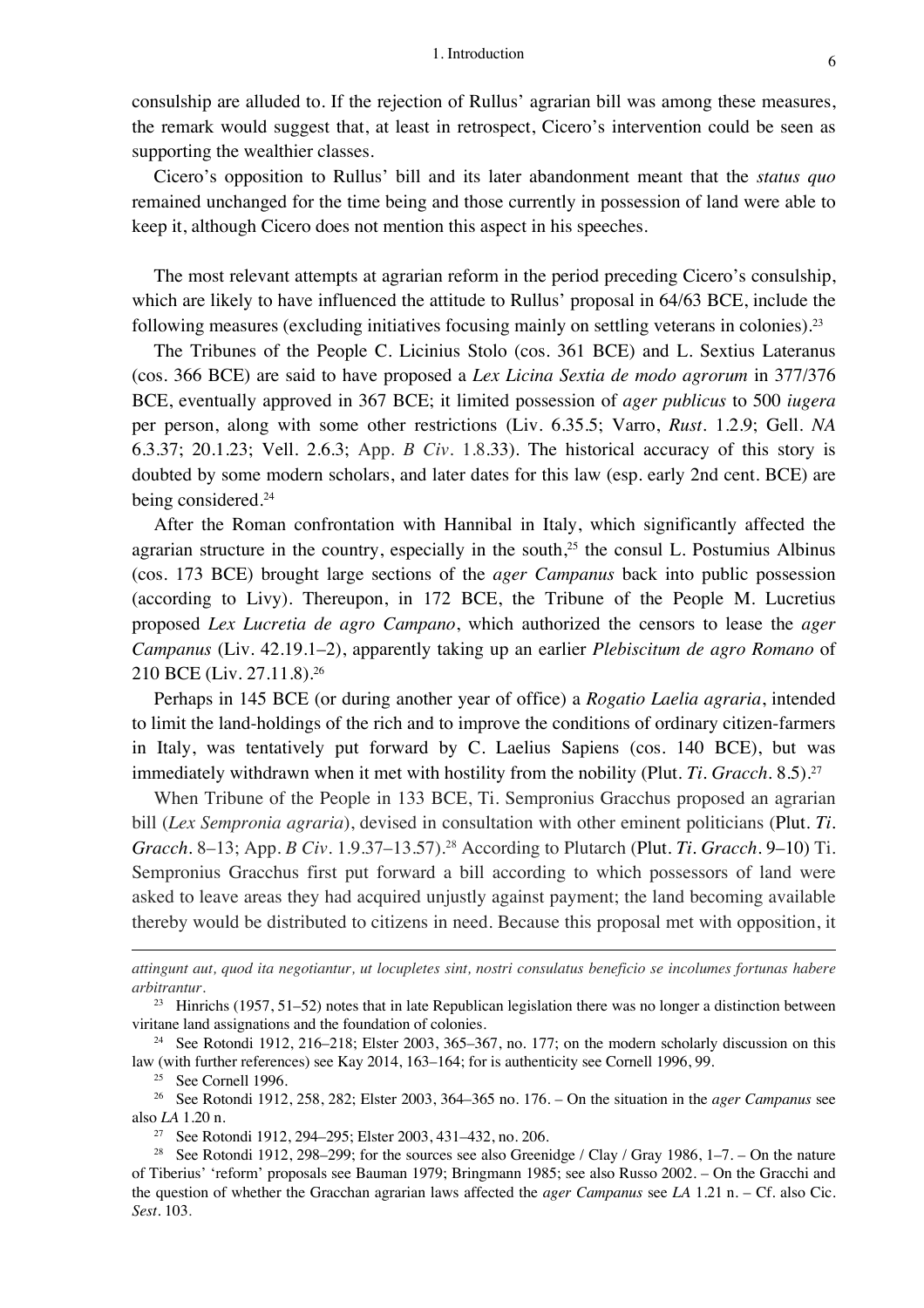was changed: under the new plan the possessors of land were ordered to vacate it without compensation. When this revised bill was passed, a committee of *triumviri*, consisting initially of Tiberius, his brother Gaius and his father-in-law Appius Claudius, was constituted to administer it (Vell. Pat. 2.2.3; Plut. *Ti. Gracch.* 13.1; App. *B Civ.* 1.13.55).29 The bill intended viritane assignments of *ager publicus* to poor citizens (plots of 500 *iugera* each, plus 250 *iugera* per child, with a maximum of 1,000 *iugera* per person) to be inalienable (Liv. *Epit.* 58). An additional law (*Lex Sempronia agraria altera*) endowed the *triumviri* with judicial competence to judge whether land was public or private (Liv. *Epit.* 58): <sup>30</sup> to give this duty to a land commission was a novelty, taken up in later laws. After Ti. Sempronius Gracchus' death, and because of various difficulties, the law was never fully implemented.

As Tribune of the People in 123/122 BCE, Tiberius' brother, C. Sempronius Gracchus, proposed another agrarian bill (*Lex Sempronia agraria*); this again intended the distribution of land to citizens as well as the foundation of colonies in Italy and the provinces; the allocation of land was to be administered by another committee of three, including C. Sempronius Gracchus.<sup>31</sup> Not much later a new law was passed, according to which landowners were allowed to sell their land, so that rich people immediately began to buy the land of the poor (App. *B Civ.* 1.27.121).

The *Lex agraria* of 111 BCE, the only Roman agrarian law to be attested by inscriptional evidence, may be identical with the *Lex Thoria* mentioned in literary sources (Cic. *De or.* 2.284; *Brut.* 136; App. *B Civ.* 1.27.122), a proposal brought forward by the Tribune of the People Sp. Thorius (*RE* Thorius 2). According to the literary sources the *Lex Thoria* stipulated that the current owners of land should keep it, but make payments to the state in return, and these funds should be distributed to the People. The *Lex agraria* of 111 BCE consists of an Italian, African and Greek section. The first of these affects the *ager publicus populi Romani* existing in Italy in 133 BC (but not public land excluded from division by C. Sempronius Gracchus): all such land possessed on the basis of various procedures is to be private and registered in the census; pasture is to be free on *ager compascuus* up to a certain limit; there is to be no *vectigal* or *scriptura* collected on land made private now or in the future; land granted in exchange for land surrendered is to be private; jurisdiction is to be available, and various existing rights are to be undisturbed.<sup>32</sup> Both for this law and for the Flavian bill of 60 BCE (Cic. *Att.* 1.19.4 [15 March 60 BCE]) the status of lands as private or public in 133 BCE (when P. Mucius Scaevola and L. Calpurnius Piso were consuls) serves as a reference point.<sup>33</sup>

<sup>&</sup>lt;sup>29</sup> On the role of committees for land assignments see e.g. Hinrichs 1957, 51–61.

<sup>30</sup> See Rotondi 1912, 300. – See also *LA* 2.57 n.

<sup>31</sup> See Rotondi 1912, 307; for the sources see also Greenidge / Clay / Gray 1986, 38–39. – See Liv. *Epit.* 60; Vell. Pat. 2.6.3; *Vir. ill.* 65.3–4; Flor. 2.3(3.15).1–2; Plut. *C. Gracch.* 5.1.

<sup>32</sup> On the *Lex agraria* of 111 BCE see e.g. Hinrichs 1957, 324–404; 1966; Flach 1990, 58; for text and commentary of this *Lex agraria* see *Roman Statutes*, no. 2, pp. 53–63, 113–180 (for the text see also *FIRA* I2 , no. 8); Sacchi 2006; for an English translation see also Johnson / Coleman-Norton / Bourne 1961, 50–57 (doc. 51). – On the controversial date and contents of *Lex Thoria* (dated to *c.* 118 BCE by others) and the question of its potential identification with the *Lex agraria* of 111 BCE see e.g. Badian (1965) 1964; Douglas 1966, 247–250; Johannsen 1971, 61–91 (third law in Appian and identical with Cicero's *Lex Thoria*); Flach 1990, 54–56; Sacchi 2006, 1–40 (second law in Appian and identical with Cicero's *Lex Thoria*).

<sup>33</sup> See e.g. *Lex agraria* of 111 BCE, *cap.* 1 (*FIRA* I2 , no. 8, p. 103 = *Roman Statutes*, p. 113): *quei ager poplicus populi Romanei in terram It//aliam P. Mucio L. Calpur*[*nio co*(*n*)*s*(*ulibus*) *fuit, extra eum agrum, quei ager ex lege plebeiue scito, quod C. Sempronius Ti.f. tr*(*ibunus*) *pl*(*ebis*) *rogauit, exceptum cauitumue est, nei diuideretur ---*; *cap.* 3/4 (p. 103 = p. 113); *cap.* 4 (p. 104 = p. 113); *cap.* 6 (p. 104 = p. 113); *cap.* 13 (p. 105 = p. 114) etc.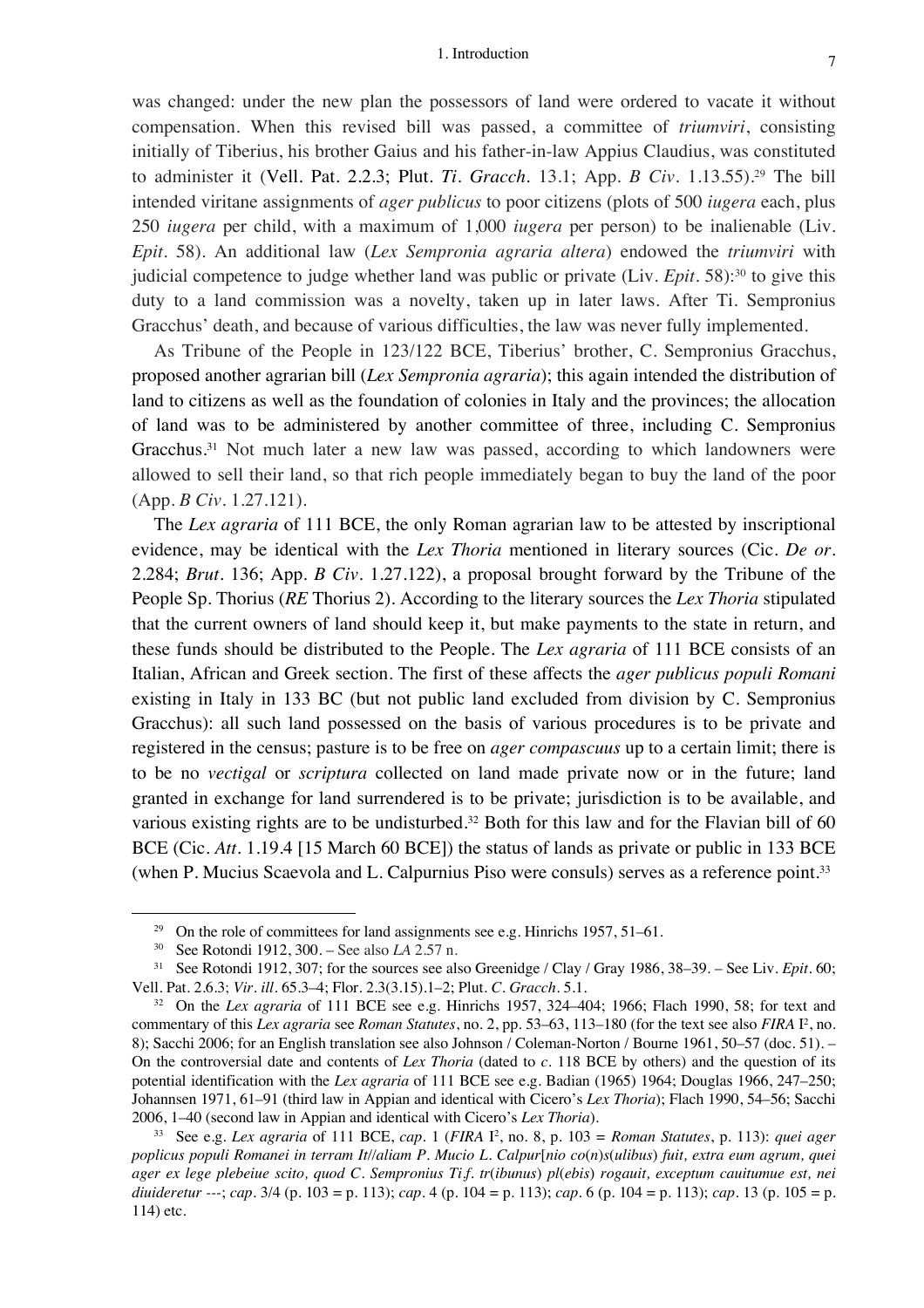In 104 BCE L. Marcius Philippus (cos. 91 BCE), while Tribune of the People, launched a proposal for an agrarian law (*Rogatio Marcia agraria*), which was not adopted (Cic. *Off.* 2.73). 34

In 100 BCE the Tribune of the People L. Appuleius Saturninus (tr. pl. 103 and 100 BCE) put forward a bill proposing that *ager Gallicus*, conquered by Marius, was to be distributed among veterans (*Lex Appuleia agraria*), in addition to laws on the establishment of colonies outside Italy. After the Tribune's assassination in 100 BCE the Senate annulled his laws (Cic. *Leg.* 2.14).35

In 99 BCE the Tribune of the People Sex. Titius proposed an agrarian bill (*Lex Titia de agris dividundis*). It was approved, but subsequently annulled by the Senate because of irregularities in the voting process (Cic. *Leg.* 2.14; 2.31). 36

In 91 BCE the Tribune of the People M. Livius Drusus (*c.* 124–91 BCE; *RE* Livius 18) proposed an agrarian bill (*Lex Livia agraria*), which envisaged the settlement of poor people in colonies in Italy and Sicily, administered by *decemviri agris dandis adsignandis*, of which he was one (*CIL* VI 1312; see *LA* 2.24 n.). There was opposition to it since some people feared that the public land they were cultivating might be taken away from them. The law was later annulled as illegal since it was said to have been carried against the auspices and by force. 37

After the civil war Sulla settled veterans from his legions on land taken from communities and opponents in Italy; rather than founding new settlements, he typically allocated lands in existing colonies and municipal towns; the land assignments came with the condition that the land was not to be sold, but this does not seem to have been observed (Cic. *Cat.* 2.20; Sall. *Cat.* 28.4; Liv. *Epit.* 89; App. *B Civ.* 1.96.447–448; 1.100.470). It is unclear whether Sulla's arrangements were ratified by the *comitia* (*Lex* [?] *Cornelia agraria*).38

In 89 or in 70/69 BCE a *Lex Plautia agraria* was put forward, but seems never to have been implemented.<sup>39</sup> This was most likely a proposal by a Tribune of the People Plautius to buy up land in Italy and distribute it among veterans (Cic. *Att.* 1.18.6 [20 Jan. 60 BCE]; Cass. Dio 38.5.1–2). 40

Subsequent to Cicero's consulship the issue of land allocation was taken up again in 60/59 BCE.

In 60 BCE the Tribune of the People L. Flavius (praet. 58 BCE) proposed an agrarian bill (*Rogatio Flavia agraria*), prompted by Pompey according to Cicero.41 It suggested that the urban *plebs* and the veterans of the Third Mithridatic War should be provided with land in Italy and, in addition to the distribution of public land, private land should be bought for this

<sup>34</sup> See Rotondi 1912, 326–327*.*

<sup>35</sup> See Rotondi 1912, 331.

<sup>36</sup> See Rotondi 1912, 333.

<sup>37</sup> See Rotondi 1912, 337. – See Cic. *Dom.* 41; *Leg.* 2.14; 2.31; Liv. *Epit.* 71; Ascon. on Cic. *Corn.*, pp. 68– 69 Clark; Flor. 2.5.9; Diod. Sic. 37.10.3; App. *B Civ.* 1.35.156; 1.36.162–163.

<sup>38</sup> See Rotondi 1912, 354; also Flach 1990, 70–71.

<sup>39</sup> See Rotondi 1912, 342.

<sup>40</sup> See Gabba 1950; Smith 1957; Marshall 1972.

<sup>41</sup> Cic. *Att.* 1.18.6 [20 Jan. 60 BCE]: *agraria autem promulgata est a Flavio, sane levis, eadem fere quae fuit Plotia.*; 1.19.4 [15 March 60 BCE]: *agraria lex a Flavio tribuno pl. vehementer agitabatur auctore Pompeio; quae nihil populare habebat praeter auctorem*. – See Rotondi 1912, 386. – On the procedures in this case see Moreau 2005, 205–207.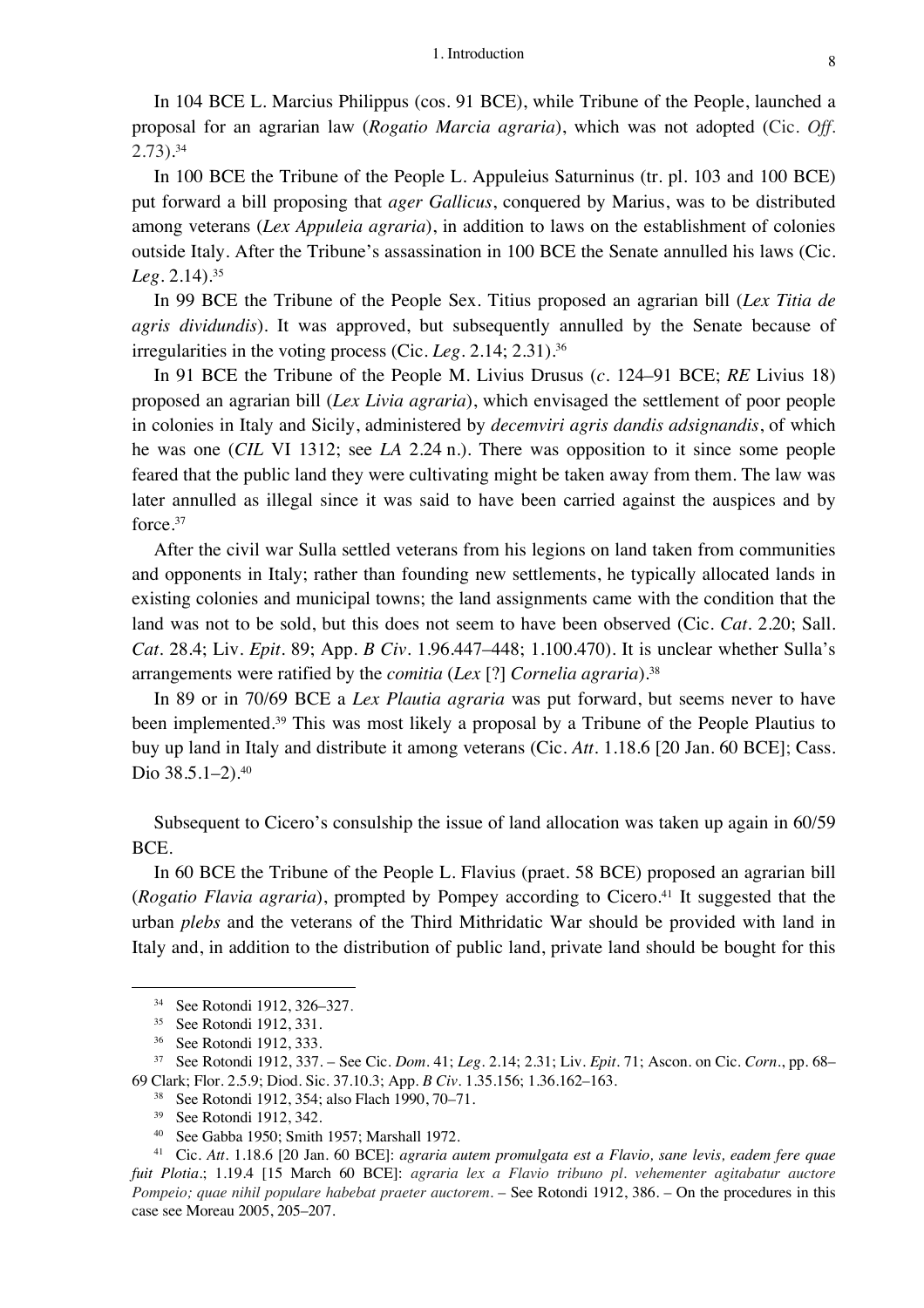purpose; the expense was to be covered by the income from taxes from the new provinces Bithynia and Pontus, Syria and Cilicia over the following five years. The Italian territories affected included the areas around Arretium and Volaterrae. The Senate opposed this proposal; the consuls were even taken to prison by the Tribune of the People because of their opposition (see *LA* 2.101 n.). Cicero seems to have been inclined to modify the bill rather than to reject it. He explains his position in a letter to his friend Atticus: there he highlights his role in improving the agrarian bill by ensuring that the possessions of private individuals would be confirmed. <sup>42</sup> The proposal was eventually withdrawn.

That Flavius' bill was similar to that of Rullus in some respects has been seen as an indication that this was the only feasible solution at the time.<sup>43</sup> With respect to Flavius' bill Cicero claims that he ensured that the possessions of private individuals were safeguarded (in line with his theories in *De officiis*) and that he confirmed the Sullan possessions; he did not oppose the method to use revenue from new *vectigalia* to buy up land. This contradicts some of Cicero's arguments in *LA*. That Cicero seems to have supported Flavius' bill (with modifications) is therefore sometimes interpreted as a sign that he opposed Rullus' bill merely for political reasons.<sup>44</sup> Yet Cicero's strategy in response to Flavius' bill may have been influenced by his experiences when confronting Rullus' bill, by this bill apparently being influenced by Pompey, by the need to win support among landowners and / or by the fact that Cicero was no longer in office as consul.

C. Iulius Caesar took up the agrarian issue when consul for the first time in 59 BCE. <sup>45</sup> His bill (*Lex Iulia agraria*) stipulated that private estates should be bought from those willing to

<sup>43</sup> Strasburger (1938, 115–116) notes that in this period bills tended not to be developed from scratch, but rather to take up and combine elements of earlier proposals. So similiarities between subsequent agrarian bills might be indicative of general procedures and not necessarily prove that the initiators shared political beliefs.

<sup>44</sup> See e.g. Schneider 1974, 341.

<sup>42</sup> Cic. *Att.* 1.19.4 [15 March 60 BCE]: *urbanae autem res sic se habent. agraria lex a Flavio tribuno pl. vehementer agitabatur auctore Pompeio; quae nihil populare habebat praeter auctorem. ex hac ego lege secunda contionis voluntate omnia illa tollebam, quae ad privatorum incommodum pertinebant, liberabam agrum eum, qui P. Mucio, L. Calpurnio consulibus publicus fuisset, Sullanorum hominum possessiones confirmabam, Volaterranos et Arretinos, quorum agrum Sulla publicarat neque diviserat, in sua possessione retinebam; unam rationem non reiciebam, ut ager hac adventicia pecunia emeretur, quae ex novis vectigalibus per quinquennium reciperetur. huic toti rationi agrariae senatus adversabatur suspicans Pompeio novam quandam potentiam quaeri; Pompeius vero ad voluntatem perferendae legis incubuerat. ego autem magna cum agrariorum gratia confirmabam omnium privatorum possessiones; is enim est noster exercitus, hominum, ut tute scis, locupletium; populo autem et Pompeio (nam id quoque volebam) satis faciebam emptione, qua constituta diligenter et sentinam urbis exhauriri et Italiae solitudinem frequentari posse arbitrabar. sed haec tota res interpellata bello refrixerat.* – On this text and its potential relation to Rullus' agrarian bill and Cicero's reactions see Hinrichs 1974, 72–73; Drummond 2000, 131–133.

<sup>45</sup> Cic. *Att.* 2.16.1 [29 April / 1 May 59 BCE]: *cenato mihi et iam dormitanti pridie K. Maias epistula est illa reddita in qua de agro Campano scribis. quid quaeris? primo ita me pupugit ut somnum mihi ademerit, sed id cogitatione magis quam molestia; cogitanti autem haec fere succurrebant. primum ex eo quod superioribus litteris scripseras, ex familiari te illius audisse prolatum iri aliquid quod nemo improbaret, maius aliquid timueram. hoc mihi eius modi non videbatur. deinde ut me egomet consoler, omnis exspectatio largitionis agrariae in agrum Campanum videtur esse derivata, qui ager; ut dena iugera sint, non amplius homines quinque milia potest sustinere; reliqua omnis multitudo ab illis abalienetur necesse est. praeterea si ulla res est quae bonorum animos quos iam video esse commotos vehementius possit incendere, haec certe est et eo magis quod portoriis Italiae sublatis, agro Campano diviso, quod vectigal superest domesticum praeter vicensimam? quae mihi videtur una contiuncula clamore pedisequorum nostrorum esse peritura.* [2] *Gnaeus quidem noster iam plane quid cogitet nescio: … nam adhunc haec ἐσοφίζετο, se leges Caesaris probare, actiones ipsum praestare debere; agrariam legem sibi placuisse, potuerit intercedi necne nihl ad se pertinere; …*; 2.18.2 [June 59 BCE]: *habet etiam Campana lex exsecrationem in contione candidatorum, si mentionem fecerint quo aliter ager possideatur atque ut ex legibus Iuliis.*; Schol. Bob. on Cic. *Vat.* 15, p. 146 Stangl; Schol. Bob. on Cic. *Planc.* 52,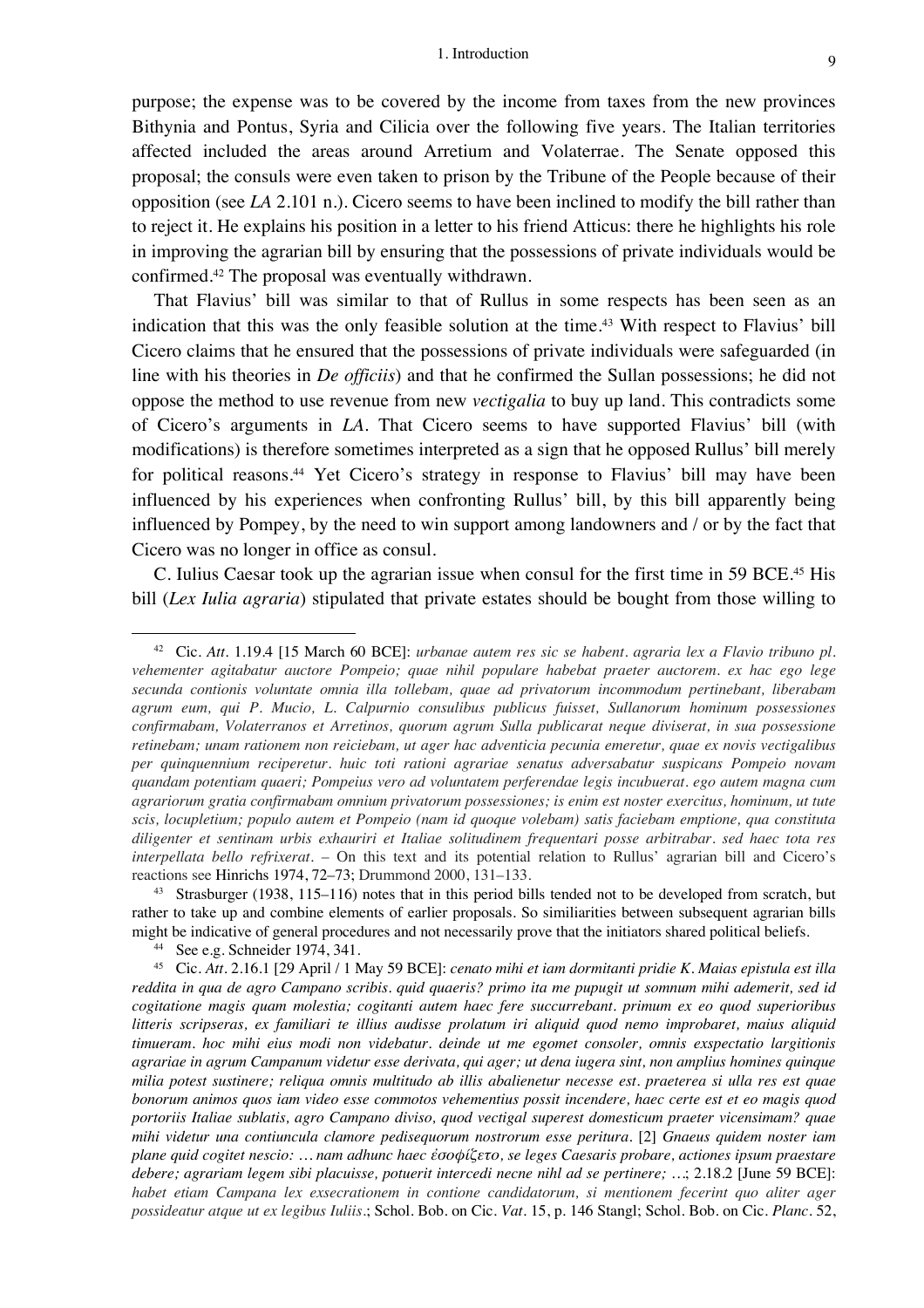sell for a price fixed by the tax-lists with the revenue that Pompey's conquest had brought into the treasury from booty and new tributes and that this land and available public land in Italy should be distributed and then be inalienable for twenty years; a commission of twenty men (not including Caesar) was to be entrusted with the enforcement (Cass. Dio 38.1.4–7). Later in the year a second agrarian bill (*Lex Iulia agraria Campana*) was passed, specifying arrangements for the *ager Campanus* (and the *campus Stellatis*). The sources on this bill are not unanimous as to who would be eligible for allotments o ´f land, either veterans or fathers of three children. <sup>46</sup> This initiative was the first time that an agrarian bill was not presented by a Tribune of the People; despite opposition from the Senate and Caesar's colleague M. Calpurnius Bibulus (praet. 62, cos. 59 BCE) these bills became law. Caesar apparently made sure that the proposal did not have any of the procedural faults criticized with respect to earlier proposals. Cicero seems not to have opposed Caesar's bill. This does not necessarily indicate a change of opinion, but could be a response to the altered political situation.<sup>47</sup>

Similarly, on 5 April 56 BCE Cicero delivered an (unpreserved) speech (*De agro Campano referendo*) in the Senate, suggesting moving the discussion of this issue to 15 May; Cicero did not participate in the postponed discussion after it had become clear that the triumvirs wanted him to be quiet (Cic.  $Q$  Fr. 2.6; Fam. 1.9.8–9).<sup>48</sup>

Cicero's position and interventions with respect to agrarian laws were obviously not only determined by factual circumstances, but also by the political conditions.

#### 1.2.2.2. Rullus' agrarian bill of 64/63 BCE

Soon after entering office as Tribune of the People<sup>49</sup> on 10 December 64 BCE, P. Servilius Rullus, whose career or family are not particularly distinguished, put forward a proposal for an agrarian law (perhaps drafted in collaboration with colleagues and / or powerful individuals). 50

pp. 161–162 Stangl; Caes. *B Civ.* 1.14.4; Vell. Pat. 2.44.4: *in hoc consulatu Caesar legem tulit, ut ager Campanus plebei divideretur, suasore legis Pompeio. ita circiter viginti milia civium eo deducta et ius urbis restitutum post annos circiter centum quinquaginta duos quam bello Punico ab Romanis Capua in formam praefecturae redacta erat*.; Suet. *Iul.* 20.1: *lege autem agraria promulgata obnuntiantem collegam armis Foro expulit*.; 20.3: *Campum Stellatem maioribus consecratum agrumque Campanum ad subsidia rei publicae vectigalem relictum divisit extra sortem ad viginti milibus civium, quibus terni pluresve liberi essent.*; 38.1: *veteranis legionibus praedae nomine in pedites singulos super bina sestertia, quae initio civilis tumultus numeraverat, vicena quaterna milia nummum dedit. adsignavit et agros, sed non continuos, ne quis possessorum expelleretur.*; 81.1; *Aug.* 4.1: *functusque honore praeturae inter vigintiviros agrum Campanum plebi Iulia lege divisit*.; Liv. *Epit.* 103; Cass. Dio 38.7.3; App. *B Civ.* 2.10.35; 3.2.5.

<sup>46</sup> The tension that, according to the sources, Caesar intended to settle 20,000 people on the *ager Campanus* and Cicero thought that it can only accommodate 5,000 is resolved by Flach (1990, 81) with the suggestion that the sources talking about 20,000 mean the fathers including their three children each. – For Caesar's agrarian laws see Rotondi 1912, 387–388.

<sup>47</sup> See Minieri 2002, 266–267.

<sup>48</sup> On this speech see Crawford 1984, 152–157.

<sup>&</sup>lt;sup>49</sup> On the political role of Tribunes of the People in Republican Rome see Kunkel / Wittmann 1995, 552– 664. – For a discussion of the role of Tribunes of People see Cic. *Leg.* 3.19–26.

<sup>50</sup> On P. Servilius Rullus see Stein 1923; Harvey 1972, 208–221. – On the family of the Servilii Rulli see Badian 1984, 63–65.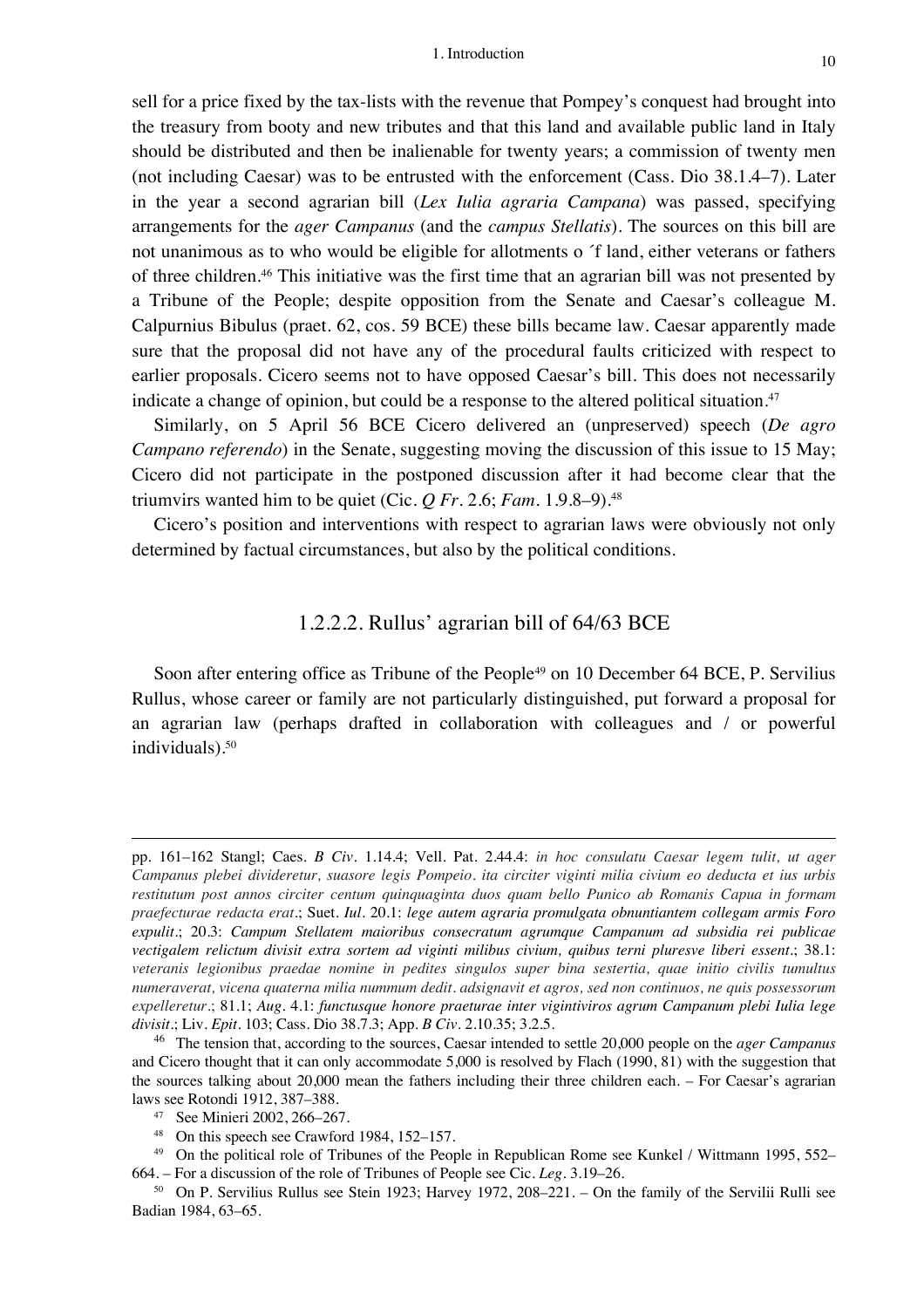In Republican Rome, prior to the promulgation of a bill, its wording could be discussed with individual experts and / or in the Senate.<sup>51</sup> Once it was promulgated, i.e. made publicly available, there was no option of modifying the proposal; it could merely be accepted or rejected.52 This may explain why in the discussion of Rullus' agrarian bill Cicero does not make any attempt to distinguish between the consequences of different sections or to suggest modifications, but argues against the proposed bill as a whole, both in the Senate and in the *contio*. 53

Cicero never uses the full name of the Tribune of the People (except in a single passage where he sketches a potential formal letter, *LA* 2.53), but always speaks of Rullus and sometimes P. Rullus when he refers to him by name. Accordingly, modern scholarship tends to talk of 'Rullus' agrarian bill' (a convention continued here), although, according to Roman naming systems, it would probably have been known as *rogatio Servilia*.

Since there is no independent record of this agrarian bill, details can only be reconstructed from Cicero's speeches delivered against it.<sup>54</sup> As a result of Cicero's way of presentation and his argumentative aims, the information about the bill's contents is tendentious and incomplete. Still, Cicero quotes some sections of the bill (though often piecemeal and out of context) and describes the contents of others. If one strips the outline of Cicero's biased reading, some elements of the bill can be established.<sup>55</sup>

The bill proposed arrangements to settle Roman citizens as subsistence farmers on land owned or acquired by the state (*LA* 1.6–22; 2.73–97). They were to be given parcels of public land still available, such as the *ager Campanus*, and cultivable land in Italy to be bought from willing private possessors (*LA* 1.14–15; 2.67; 2.72); they would not be allowed to sell their allotments, so as to prevent the creation of large estates (*LA* 2.78); settlers would be added to existing colonies (*LA* 1.17; 2.75) or settled in new colonies in Italy generally (*LA* 1.16; 2.73– 75) and in Capua specifically (*LA* 1.18–22; 2.76–97). To acquire the necessary public funds to purchase land for distribution, there were to be a sale of land outside Italy acquired or inherited since 88 BCE (*LA* 1.10; 2.38; 2.56), a sale of land designated for sale since 81 BCE (*LA* 2.35–37), an investigation into whether land outside Italy was public or private and a potential imposition of heavier taxes on land declared as public (*LA* 1.10; 2.56–57), a sale of areas in Italy and Sicily (*LA* 1.2–4; 2.47–49), a confiscation of the booty of generals that had

<sup>51</sup> There was no requirement for tribunician *rogationes* to be discussed in the Senate prior to their promulgation (Moreau 2005, 202; Ferrary 2012, 11).

<sup>&</sup>lt;sup>52</sup> On the legislative procedures see Moreau 2005, 202–203.

<sup>53</sup> On the role of these discussions see Moreau 2005, 212–213. – Cicero thus does not offer an alternative solution to the socio-economic situation in Italy (Pina Polo 2011a, 320).

<sup>&</sup>lt;sup>54</sup> In English law the term 'bill' denotes a draft of a proposed Act of Parliament, and its individual provisions are known as 'clauses'; once the bill has been adopted, it is referred to as an 'Act of Parliament', and individual provisions are called 'sections'. Therefore, if *caput* in Cicero's speeches were to be translated with the equivalent English term, it would have to be 'clause', since at the time of Cicero's speeches the Agrarian Law is just a bill. Cicero, however, almost always refers to it as 'law' (see ch. 1.3.3), and Roman law does not seem to have had a terminological distinction for individual provisions between draft stage and ratified laws. Accordingly, the term 'section' is used here, which also matches the broader Latin term *caput*. The proposal itself is described as 'bill' (except for paraphrases of Cicero's words), to indicate the status accurately, and since there is a distinction between *lex* and *rogatio* also in Latin.

<sup>55</sup> On Rullus' bill and its context see e.g. Rotondi 1912, 381–382; Hardy (1913) 1924; Ciaceri 1939, 192– 215; Gelzer *et al.* 1939, 866–869; D'Arbela 1967, 13–15; Kumaniecki 1972, 182–190; Flach 1973, esp. 289– 291; 1990, 71–76; Gruen 1974, 389–395; Schneider 1974, 328–344; Mitchell 1979, 184–205; Perelli 1982, 174– 179; Thommen 1989, 54–55; Lintott 2008, 137–142.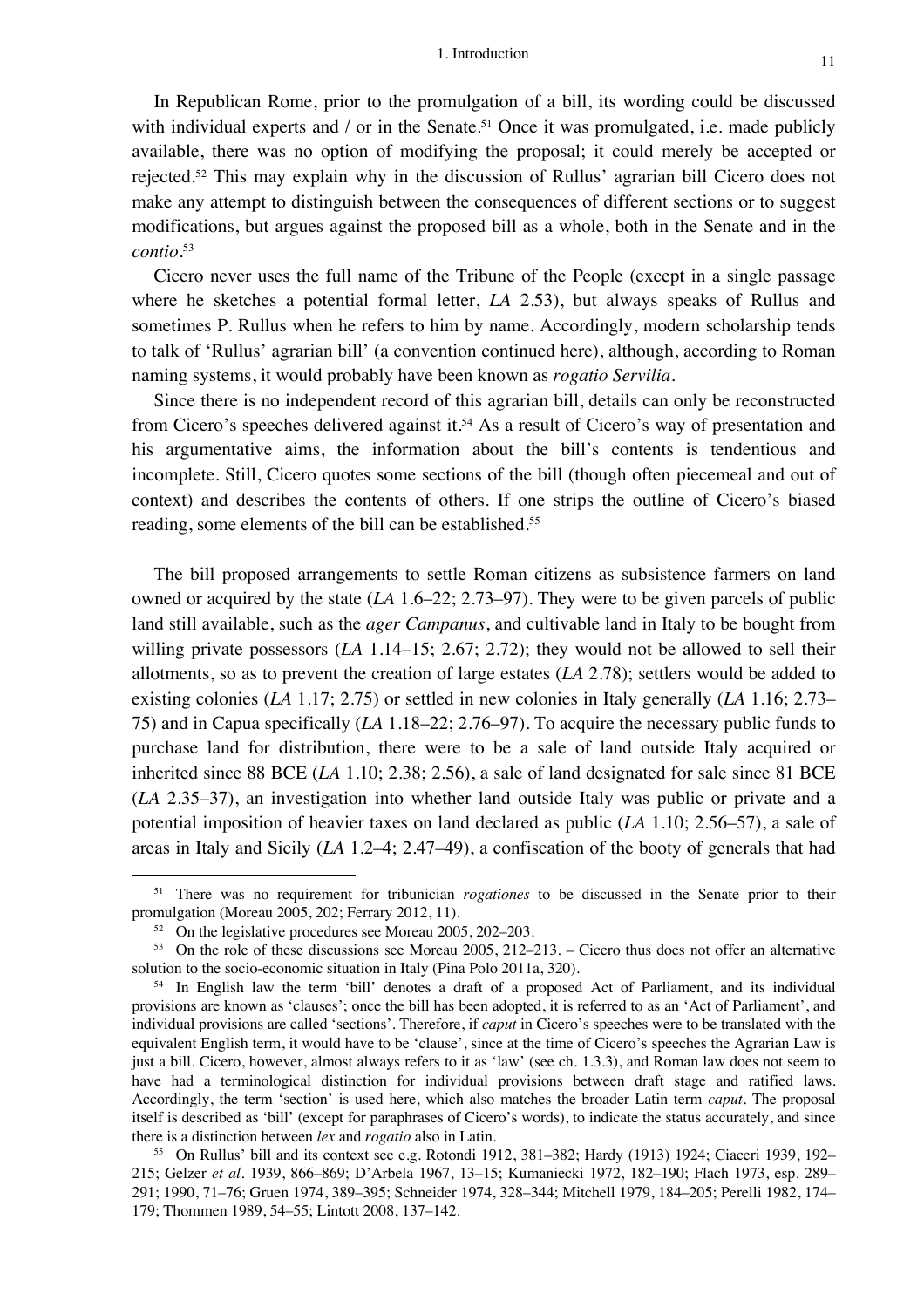not been paid into the treasury or spent on memorials and delivery of future booty (*LA* 1.12– 13; 2.59–60) as well as a collection of money received from new *vectigalia* after 63 BCE (*LA* 1.13; 2.62). The land holdings of some Sullan possessors, i.e. of those who had acquired land as a result of the proscriptions under Sulla, are to be confirmed; they would then be in a position to sell off these lands (*LA* 2.68–70; 3.6–7; 3.11).

Among areas potentially to be sold off Cicero mentions the remaining public land in Italy and Sicily (*LA* 1.4; 1.20; 2.36; 2.48; 2.76–97; 3.12; 3.15: 3.16); regions in Spain (*LA* 1.5; 2.51; 3.12), Macedonia (*LA* 1.5; 2.50; 3.12) and Asia (*LA* 2.39–40; 3.12); the lands conquered by P. Servilius Vatia Isauricus, i.e. those that belonged to the people of Attaleia, Phaselis and Olympus and the land of Oroanda and Gedusa (*LA* 1.5; 2.50); the royal lands of Bithynia (*LA* 2.40; 2.50); the lands of Attalus in the Chersonese (*LA* 2.50); Corinth (*LA* 1.5; 2.51); Carthage (*LA* 1.5; 2.51); Cyrene (*LA* 2.51); the royal lands of Mithridates in Paphlagonia, Pontus and Cappadocia (*LA* 1.6; 2.51); Alexandria and Egypt (*LA* 1.1; 2.41–44). Cicero talks of 'sale' throughout, but what was intended was probably not an outright sale in all cases, but rather a fixing and leasing of *vectigalia*, potentially in different formats (see also ch. 1.3.4). 56

This project was to be administered by a committee of *decemviri*. <sup>57</sup> These men were to be elected like the *pontifex maximus*, i.e. by seventeen tribes selected by lot (and thus a majority of nine) out of the thirty-five tribes (*LA* 2.16; 2.18; 2.21). The candidates for the election had to present themselves in person (*LA* 2.24). They were to be in charge for a five-year period with praetorian standing and other wide-ranging powers and given numerous staff (*LA* 2.32; 2.34). Power was to be conveyed by a *lex curiata* proposed by a praetor (*LA* 2.26–28); even without it the election would be valid (*LA* 2.29), and there was to be no intercession against the *lex curiata* (*LA* 2.30). The *decemviri* were to have the same rights in relation to *auspicia* as determined by the *Lex Sempronia* (*LA* 1.16; 2.31; 2.66): they were entitled to establish colonies and make allotments of land anywhere at their discretion (*LA* 2.74).

A tight timescale for translating these plans into action seems to have been intended, when an auction of some of the lands designated for sale was planned to take place within the month of January 63 BCE (*LA* 1.4).

Beyond indicating the overall scheme intended by the bill, Cicero refers to specific sections. It is not always entirely clear where Cicero's (alleged) verbatim quotations begin and end and to what extent he has changed the wording, especially for reports in indirect speech and paraphrases. For those sections for which Cicero does not give a number (indicated by letters below), their relative position within the bill can only be inferred on the basis of the order of Cicero's discussion, implicit references to their position and the assumed structure of such laws. There are relatively few verbatim quotations (about ten), mostly brief and taken out of context, and rather more paraphrases. <sup>58</sup> The quotations serve to give Cicero's argument an air of objectivity, but paraphrases make it easier for him to present his interpretation of the regulations. Therefore the precise wording of the individual sections often remains uncertain. As the bill had been published by the time of Cicero's speeches (*LA*

<sup>56</sup> Lintott (1993, 81–82) suggests that the lands under dicussion were liable to payments of both tax and rent; once they were sold, Rome would no longer receive rent in return for a lump sum, but they would still receive tax.

<sup>57</sup> That the distribution of land was administered by a small group of men was not unusual (see *LA* 2.17 n.). – Since *decemviri* is a technical term in this context, the Latin term will be used to denote this committee.

<sup>58</sup> See e.g. Walter 2014, 173.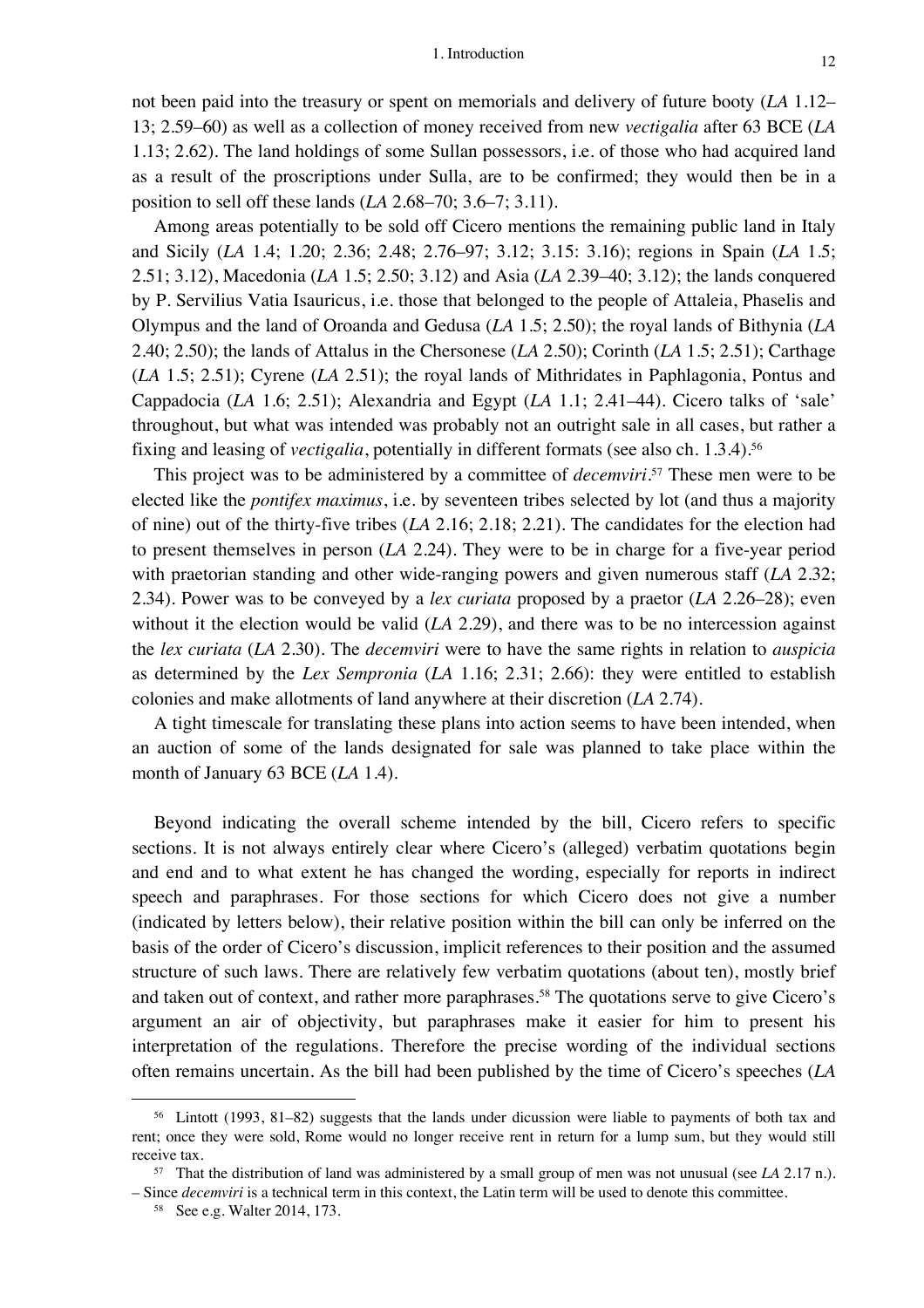2.13), he is unlikely to have misquoted or misrepresented it completely, but rather to attach his own reading to extracts taken out of context. Since, especially among the popular audience, there would not be many who had read or understood the bill's text in full, <sup>59</sup> Cicero was able to convey his interpretation and present it as the real meaning.

The bill consisted of at least forty sections (*LA* 3.4), of which Cicero mentions about a quarter. The first few sections laid down rules on how the *decemviri* were to be elected and authorized: the *decemviri* were to be elected by seventeen tribes at *comitia* organized by the *tribunus plebis* (*cap.* 1: *LA* 2.16; 2.20). This is modelled on the election of the *pontifex maximus* (*cap.* 2: *LA* 2.18). The *decemviri* were to be authorized by a *lex curiata* put forward by a praetor (*cap.* 3: *LA* 2.26). Even without it, they were to have full rights (*cap.* 4: *LA* 2.29). Cicero provides numbers for these first four sections; thereby he gives the impression that he will go through the entire bill in order, but his discussion of later sections is vague and there are no more precise indications of their positions.

These indications yield the following reconstruction of the known elements of the bill:<sup>60</sup>

1 – *… tribunu*<*s*> *plebis qui* <*hanc rogationem*> *tulerit …* (*LA* 2.16; 2.20) [shall have *decemviri* elected]

2 – *… item eodemque modo ut comitiis pontificis maximi …* (*LA.* 2.18) [shall the election of *decemviri* take place]

3 – *… lege curiata … ab eo praetore populi Romani, qui sit primus factus …* (*LA* 2.26)

4 – *… tum ei decemviri eodem iure sint quo qui optima lege …* (*LA* 2.29)

A – *… eodem iure quo habuerunt IIIviri lege Sempronia …* (*LA* 2.31)

B – *… de quibus vendendis senatus consulta facta sunt M. Tullio Cn. Cornelio consulibus post*<*ve*> *ea …* (*LA* 2.35)

C – *… qui agri, quae loca, aedificia aliudve quid …* (*LA* 2.38) [*erit quod extra Italiam publicum populi Romani factum est L. Sulla Q. Pompeio consulibus postve ea*]61

[section requiring the *decemviri* to sell a series of named sources of revenue (*LA* 1.2; 2.47)] [section providing for an investigation as to whether land was private or public and the imposition of *vectigal*, probably on land now declared public (*LA* 1.10; 2.56–57)]

F – *aurum, argentum ex praeda, ex manubiis, ex coronario ad quoscumque pervenit neque relatum est in publicum neque in monumento consumptum …* (*LA* 2.59; 1.12)

[section providing that future booty etc., except that of Cn. Pompeius, should be available to the *decemviri* (*LA* 2.59–60)]

[section providing that new revenues should be available to the *decemviri* (*LA* 2.62; 2.98)]

I – *… qui arari aut coli poterit …* (*LA* 2.66–67)

40 – *qui post C. Marium Cn. Papirium consules agri, aedificia, lacus, stagna, loca, possessiones publice data, adsignata, vendita, concessa sunt, <quaeque> possessa <sunt>, ea omnia eo iure sint, ut quae optimo iure privata sunt possessa …* (*LA* 3.6–11)

<sup>59</sup> See Walter 2014, 175–176.

 $60$  The reconstruction is based on what was established by Ferrary (1988, and in Crawford 1996, 757–760; see also Reichel 1906, 17–22, 54–55; Schneider 1974, 329–334).

<sup>61</sup> The full section has been reconstructed by D'Amore (1938, 56–57) as follows: *ut qui agri, quae loca, quae aedificia aliudve quid quod publicum populi Romani factum esset L. Sulla Q. Pompeio consulibus, id venderetur; item ut omnia venirent, de quibus vendendis S. C. facta erant M. Tullio Cn. Cornelio consulibus: et ea pecunia agri in Italia emerentur, in quos coloniae a decemviris deducerentur ut Campanus ager et Stellas publicus populi Romani divideretur Capuam coloni adscriberentur.*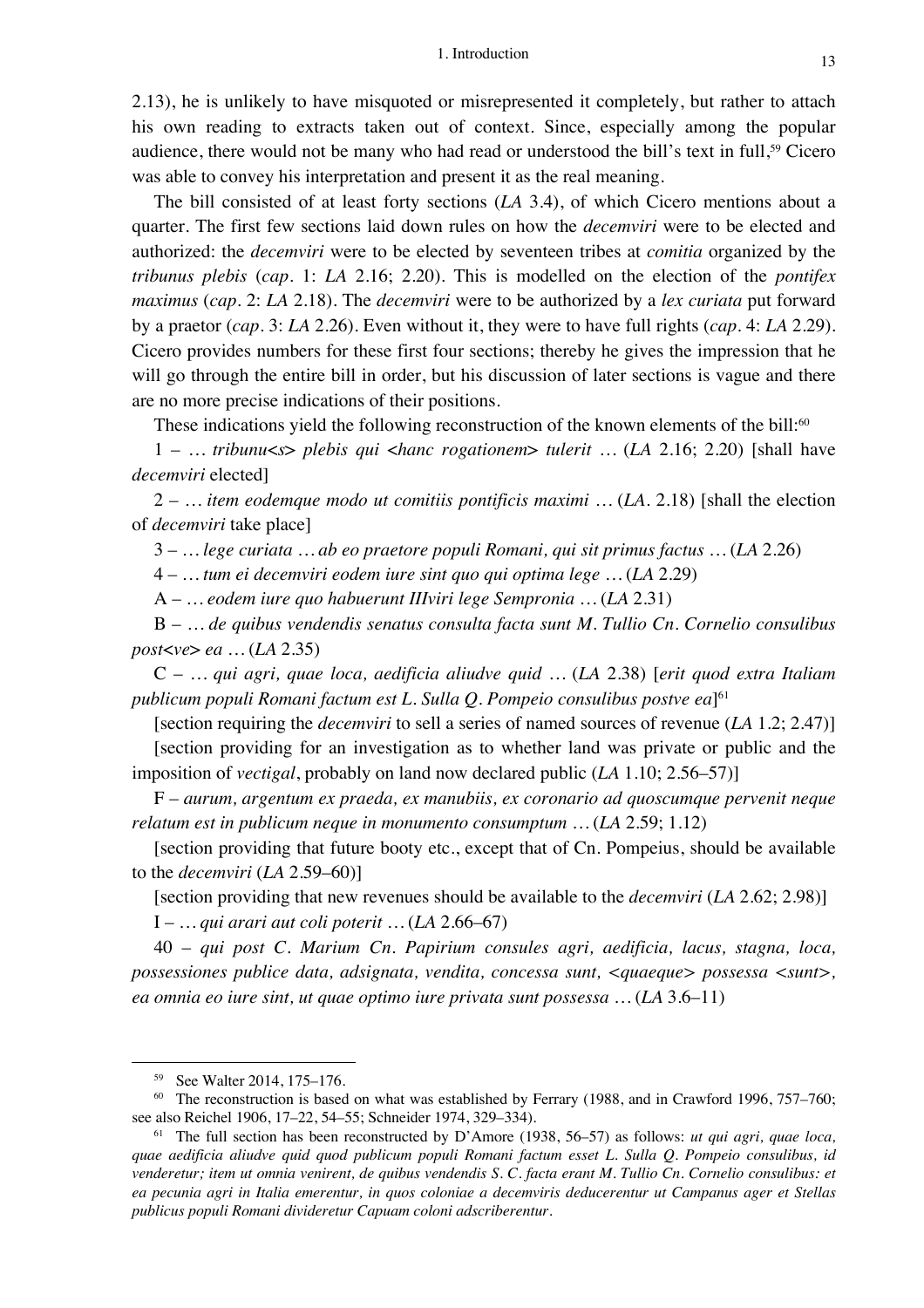Z *–… quae in municipia quasque in colonias decemviri volent deducant colonos quos volent et iis agros adsignent quibus in locis volent …* (*LA* 1.17) [this followed a specific proviso for the colonisation of the *ager Campanus* and the *campus Stellatis* (*LA* 1.20; 2.85– 86)]

The bill was never turned into law; there is no reference to further legislative activity in the sources. Presumably, after Cicero's opposition and when another Tribune of the People of that year, L. Caecilius Rufus, announced intercession (Cic. *Sull.* 65 [T 2]), the plan was abandoned before it came to a formal voting process. <sup>62</sup> The respective importance of the different factors for this development has been debated. The information in the sources (see Testimonia) is not entirely consistent, but the discrepancies can be explained by the respective aims of the argument or the lack of information for later writers. Some scholars believe that Cicero's oratory was sufficient;<sup>63</sup> others think that Rullus gave up after the veto-threat or a combination of the two. <sup>64</sup> It has further been suggested that the proposal failed because it was promoted by politicians with insufficient *auctoritas* and attacked the control of finances and foreign policy by the Roman Senate.<sup>65</sup>

The motivations for the bill have also been much discussed, especially with a view to the question of whether the scheme was Rullus' own idea (or that of him and his tribunician colleagues) or whether other senior politicians were behind it. Cicero presents Rullus as the leader and spokesperson, but also indicates that the bill was down to a group, though he never gives any precise details about its identity (*LA* 1.11; 1.16; 1.22; 2.12; 2.20; 2.23; 2.25; 2.65; 2.98). Thus there is no information on who these people might have been. The following interpretations have been proposed: Caesar and Crassus are behind the proposal;<sup>66</sup> Caesar is

<sup>&</sup>lt;sup>62</sup> See e.g. Williamson 1990, 275. – Drummond (1999, 166, 167) observes that the Tribunes of the People of 63 BCE are united by their avoidance of outright confrontation and that it therefore is hardly suprising that none of them actually vetoes a proposal of a colleague. – Brunt (1971, 312) notes that the bill was defeated by senatorial obstruction. – MacKendrick (1995, 56) and McElduff (2011, 50) say that the People voted against the bill.<br><sup>63</sup> See e.g. Wolff 1825, 368–369, 385; Haenicke 1883, 1, 10; Reichel 1906, 126; Petersson 1920, 233; Levi

<sup>[1922] 1978, 62;</sup> Cary 1932, 486; Taylor 1949, 72; Hinrichs 1957, 130; Marsh 1963, 166; Vergés 1964, 9, 18; Köhler 1968, 118; Fuhrmann 1970, 124; Scullard 1970, 111; Rawson 1971, 26; Harvey 1972, 206; Huchthausen 1989, 453; Keßler / Eyrainer 1989, 8; Aspa Cereza 1991, 181; de Martino 1991, 204; Keßler 1992, 63; Wiseman 1994, 351; MacKendrick 1995, 32; Graeber 2001, 226; Hölbl 2001, 225; Minieri 202, 263–264; Williamson 2005, 94; McElduff 2011, 50; Morstein-Marx 2013, 29–30. – Mouritsen 2001, 54: 'It is the only instance from the late republic where oratory applied in a contional address would appear to have prevented the passing of a regular bill.' – Minieri (2002, 264) infers from the mention of the veto in *Pro Sulla* [T 2] that the veto occurred after the delivery of Cicero's speeches and was rather a consequence of them.

<sup>64</sup> See Zumpt 1861, XV–XVI; Botsford 1909, 436; Niccolini 1934, 271; Carcopino 2013 (1935), 150; D'Amore 1940, 10, 11; Schneider 1974, 344; Classen 1985, 309 n. 18; Chouquer / Clavel-Lévèque / Favory / Vallat 1987, 220 n. 15; Flach 1990, 76; de Libero 1992, 32–33; Brennan 2000, 427; Mouritsen 2001, 54–55, 69; Minieri 2002, 260; Fezzi 2003, 53; Pina Polo 2011a, 320; Walter 2014, 179. – There is no suggestion in the sources that there was any interaction between Cicero and this Tribune of the People, as Anderson (1963, 19: 'Cicero, who secured the help of a fourth tribune, Caecilius Rufus, in defeating it') and Vergés (1964, 18) seem to suggest. – De Libero (1992, 32–33) notes that this is one of the few attested veto threats that had an effect (in combination with Cicero's oratory), but cautions that in case of vetoes realized the sources are unlikely to mention a preceding threat.

<sup>65</sup> See Gruen 1974, 394–395.

<sup>66</sup> See e.g. Wolff 1825, 364; Pluygers 1858, 346; Zumpt 1861, 2; Botsford 1909, 435; Petersson 1920, 227; Ciaceri 1926, 202, 209; Gelzer, 1926, 311; Frank 1927, 151; Boulanger 1932, 19–20; Salmon 1935, 308–309; Jones 1936, 90; D'Amore 1938, 7, 42, 107; 1940, 7, 43; Gelzer *et al.* 1939, 867; Afzelius 1940, 221 and n. 5; Agnès 1941, 41; Hinrichs 1957, 81–82; Marsh 1963, 165–167; Smith 1966, 99–100; D'Arbela 1967, 12, 15;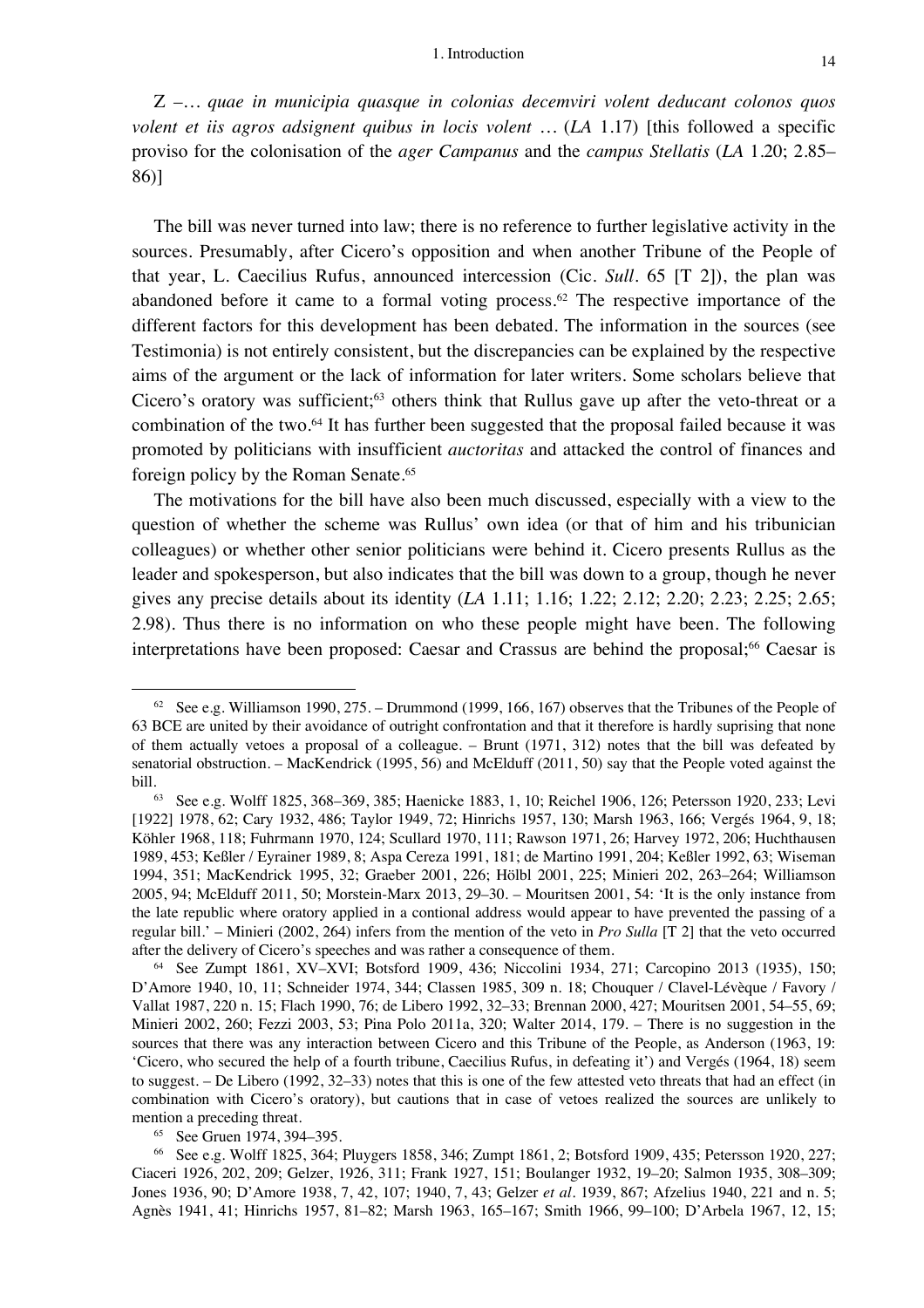behind it;<sup>67</sup> Crassus is behind it;<sup>68</sup> Catiline and the conspirators are behind it (Cass. Dio 37.30.2);<sup>69</sup> Pompey is behind it, or it is at least in Pompey's interests;<sup>70</sup> Rullus and his fellow Tribunes have their own political ambitions and agenda. <sup>71</sup> Others have argued: there is no evidence of *nobiles* behind the proposal;<sup>72</sup> it was a genuine social reform;<sup>73</sup> it was a programme to abolish large estates;<sup>74</sup> it was meant to create unrest in Rome and challenge Cicero. <sup>75</sup> It has further been suggested that the bill was merely a means for other political aims: the bill was not intended to go through in this form, the purpose was rather to offer Cicero a chance to relieve discontent and improve living conditions, but in a form that would provoke attack;76 the aim was to establish a position similar to that of Pompey for the leaders of the 'democratic party'; <sup>77</sup> the intention was to embarrass Cicero by showing him as the mouthpiece of the Senate<sup>78</sup> and make him declare his political beliefs:<sup>79</sup> Crassus and Caesar were meant to get control of the Republic and Crassus to get an allotment of land; the plan was intended to rid the city of the proletariat; it was set up as a gigantic bribery scheme; the scheme pursued both social reform and power for its backers.<sup>80</sup>

Owing to the lack of independent evidence not all of these theories can be confirmed or rejected. As for supporters of the bill, according to later ancient sources, Cicero's consular colleague C. Antonius Hybrida was in favour of it or at least sided with the Tribunes of the People, but Cicero managed to render him innocuous by granting him a lucrative province (Plut. *Cic.* 12.2–6 [T 13]; Cass. Dio 37.25.3–4 [T 16]). Cicero's discussions of the prospective *decemviri*'s alleged plans for Alexandria and Egypt (*LA* 1.1; 2.44) assume that these are (at least partly) identical with those who made attempts in 65 BCE, i.e. Crassus and Caesar (see

Gelzer 1969, 72–73 = 2014, 68; 1983, 36–37; Fuhrmann 1970, 120, 121, 124; Kumaniecki 1972, 183; Ward 1972, 251–252, 257–258; Thompson 1978, 29 and n. 7; Mitchell 1979, 183–184; Bellardi 1981, 31, 35–36; Huchthausen 1989, 453, 455; Aspa Cereza 1991, 261 n. 117; Keßler 1992, 58; Wiseman 1994, 349 (somewhat sceptically); MacKendrick 1995, 30, 32; Graeber 2001, 226; Minieri 2002, 260; McElduff 2011, 49; contra Sumner 1966; Gruen 1974, 389; Flach 1990, 71; Drummond 1999, esp. 153–162; Jehne 2011, 113 n. 7 (p. 122). – Gesche (1976, 29–33) summarizes existing scholarly opinions (see also Harvey 1972, 1–2) and notes that involvement of Crassus and Caesar is the general view, but voices some doubts, already expressed by Strasburger (1938, 114–116). – Graeber (2001, 226) suggests that, as a result of Cicero's oratory, the group pursuing the bill, i.e. the Tribunes of the People, Cicero's colleague Antonius and others not identified by Cicero, dissolved; such a detailed sequence cannot be inferred from the sources.

<sup>67</sup> See e.g. Schwarz 1978, 7; Haenicke 1883, 12–14; Reichel 1906, 116–118; Frank 1914, 332–333; Stein 1923, 1808; Carcopino 2013 (1935), 147 Köhler 1968, 112; Keßler / Eyrainer 1989, 8; cautiously Spencer 2013, 48.

<sup>68</sup> See Cary 1932, 485–486; Taylor 1949, 73; Scullard 1970, 111; contra Sumner 1966, 582.

<sup>69</sup> See Havas 1966, 41; 1976, 131; Schickel 1986, 818; Hölbl 2001, 225 (but Crassus and Caesar would have profited from it).

<sup>70</sup> See Sumner 1966, 577–582; Gruen 1970, 237; Seager 2002, 68–69 (also pointing to the exceptions of areas where Pompey had clients [*LA* 1.10–11; 2.57–59]). – The bill is directed against Pompey: e.g. Cary 1932, 485–486.

<sup>71</sup> See Drummond 1999, esp. 153–162.

<sup>72</sup> See Gruen 1974, 389.

- <sup>73</sup> See Gruen 1974, 393.
- <sup>74</sup> See Havas 1976.

<sup>75</sup> See Boulanger 1932, 13; Agnès 1941, 9; D'Arbela 1967, 13; Schickel 1986, 820; similarly Fuhrmann 1970, 120. – Schneider (1974, 336–339) regards the bill as a compromise between the economic interests of leading *nobiles* and the socio-political ideas of 'popular' politicians.

<sup>76</sup> See Sage 1921.

- <sup>77</sup> See Mommsen 1911, 160; Saunders 1917, 153.
- <sup>78</sup> See Saunders 1917, 153.
- <sup>79</sup> See Agnes 1943, 40–41; Sumner 1966, 575–576; contra Gruen 1974, 392–393.
- <sup>80</sup> See Mitchell 1979, 187; Gelzer 1983, 36.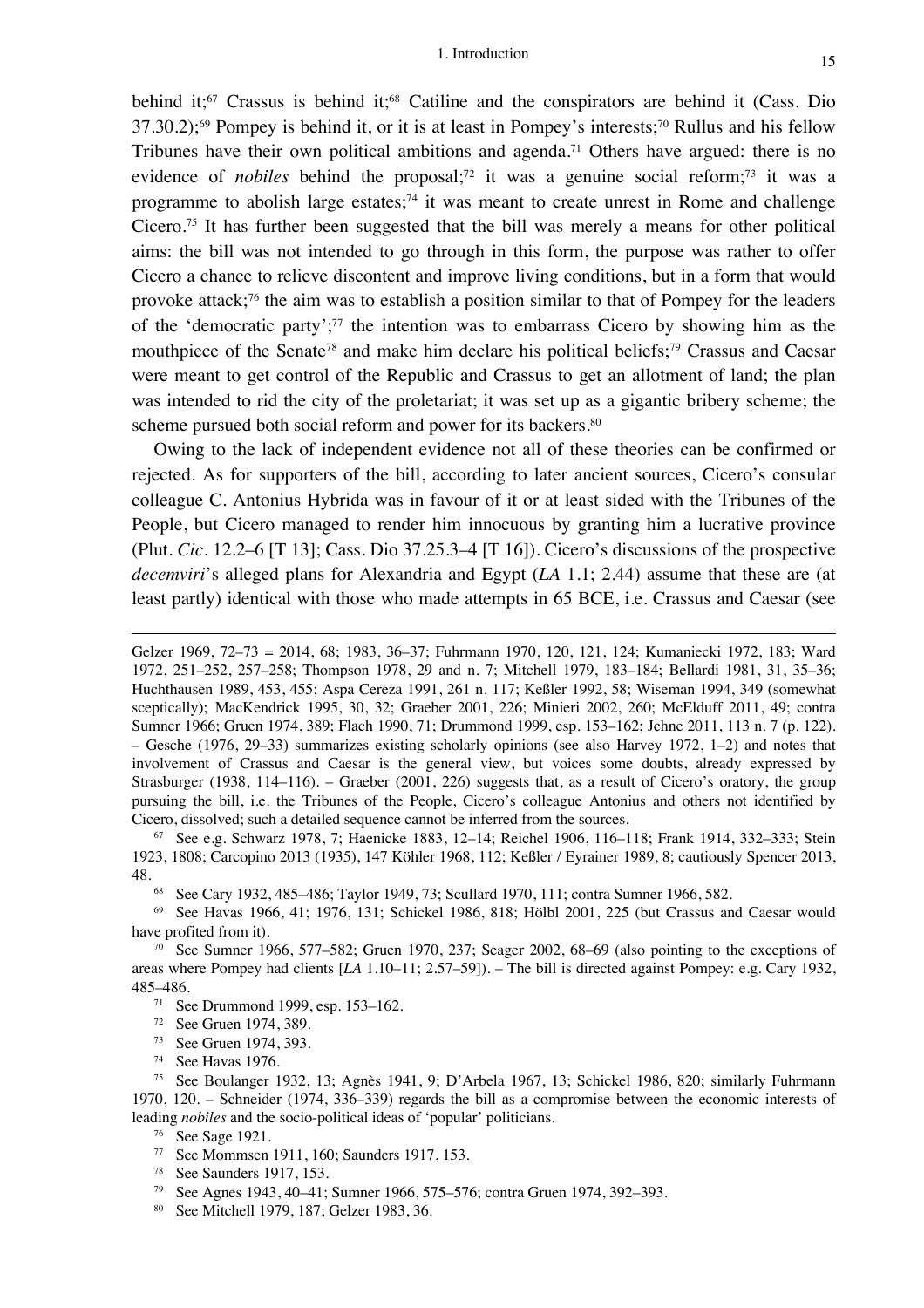*LA* 1.1 n.). This identification implies that the bill will benefit Crassus and Caesar and there is contact between them and Rullus, but does not prove that the two were involved in drawing up and proposing the bill.

In line with the divergent views on the backers of the bill and its aim, its true impact and thus the effect of Cicero's intervention have been interpreted differently: Cicero prevented a necessary social programme in the interests of the nobility, whose support the *homo novus* required;<sup>81</sup> Cicero opposed 'a novel, harmonious, well-planned, and far-sighted piece of legislation';<sup>82</sup> the proposal was meant to address general problems of impoverishment and its consequences, and the issue of veteran allotments was not its main focus;<sup>83</sup> Cicero saved the Republic; Cicero defended the interests of Pompey; <sup>84</sup> against his own better judgement Cicero advised the People to enjoy life in the city at public expense rather than engage in productive labour in the countryside.<sup>85</sup>

The basis for any conclusions can only be the arguments that Cicero puts forward against the bill over the course of the three extant speeches: the People's rights, such as their voting rights, will be infringed (*LA* 2.17; 2.22; 2.31; 2.99); the Roman People will lose some of their traditional possessions and revenue  $(LA\ 2.48-49; 2.81; 2.84; 3.12);$ <sup>86</sup> the provisions will set up a tyranny (*LA* 2.15; 2.24; 2.29; 2.32–33; 2.35; 2.75); the envisaged scenario contradicts tradition and precedent and affects key elements of the Republican constitution (*LA* 1.2; 1.6; 2.26–27; 2.65; 2.89; 2.98); the proposed colonies will be used by the backers of the scheme as military strongholds to control Italy for their own interests (*LA* 1.16–22; 2.73–97); the bill offers ample opportunity for bribery (*LA* 1.9; 2.20–21; 2.46; 2.99); the bill is hostile to Pompey, the People's favourite (*LA* 2.49); the bill is focused on the personal benefit of Rullus and his friends and relatives (*LA* 2.69; 3.4–14).

Thus, Cicero presented the bill not as a socio-political measure, but as designed to curb the power of the victorious and well-liked Pompey and to build up a power-base for a select few, who would be able to make arbitrary decisions, endangering the Republic. Cicero interprets the bill as directed against Pompey (*LA* 2.49)87 since candidates for the office of *decemvir* will have to present themselves in person while Pompey is not in Rome (*LA* 2.24), land conquered by Pompey is to be sold while Pompey is still at war and due processes have not been concluded (*LA* 1.6; 2.52–54; 2.99), the *decemviri* will be in charge of new *vectigalia* resulting from Pompey's conquests (*LA* 2.62), and the colonists will form an army against Pompey (*LA* 2.99; 3.16). Some scholars have observed, however, that only a single section could be interpreted as directed against Pompey (*LA* 2.24), and many aspects of the bill could even be seen as favourable to him. <sup>88</sup> Similarly, it has been noted that the bill would only be directed

<sup>81</sup> See Reichel 1906, 137–141.

<sup>82</sup> See Temelini 2006, 54.

<sup>83</sup> See Drummond 1999, 162.

<sup>84</sup> Blänsdorf (2002, 55–56) lists these options and finds it impossible to clearly decide between them. For a list of various political interpretations see Havas 1966.

<sup>&</sup>lt;sup>85</sup> See Cary 1932, 486. – Or the People prepared public distribution of corn to cultivating fields themselves, in addition to perceiving the proposal to be directed against Pompey (Mommsen 1911, 161).

<sup>&</sup>lt;sup>86</sup> Arena (2012, 230) assumes that the loss of revenues from Campania would not have been a problem since the treasury was enriched by the accumulation of funds from the envisaged sales. Some of this money, however, would have been spent on buying land, and it is uncertain to what extent it could have been used to guarantee income in the long term.

<sup>87</sup> See Pluygers 1858, 346; Ciaceri 1926, 202–203, 209; Hinrichs 1957, 82; Mitchell 1979, 192–194.

<sup>88</sup> See Rawson 1971, 27 and n. 4. – Sumner (1966, 581–582) argues that the bill supports Pompey; Lintott (2008, 140–141) notes that it is not specifically directed against Pompey; Flach (1990, 74) comments that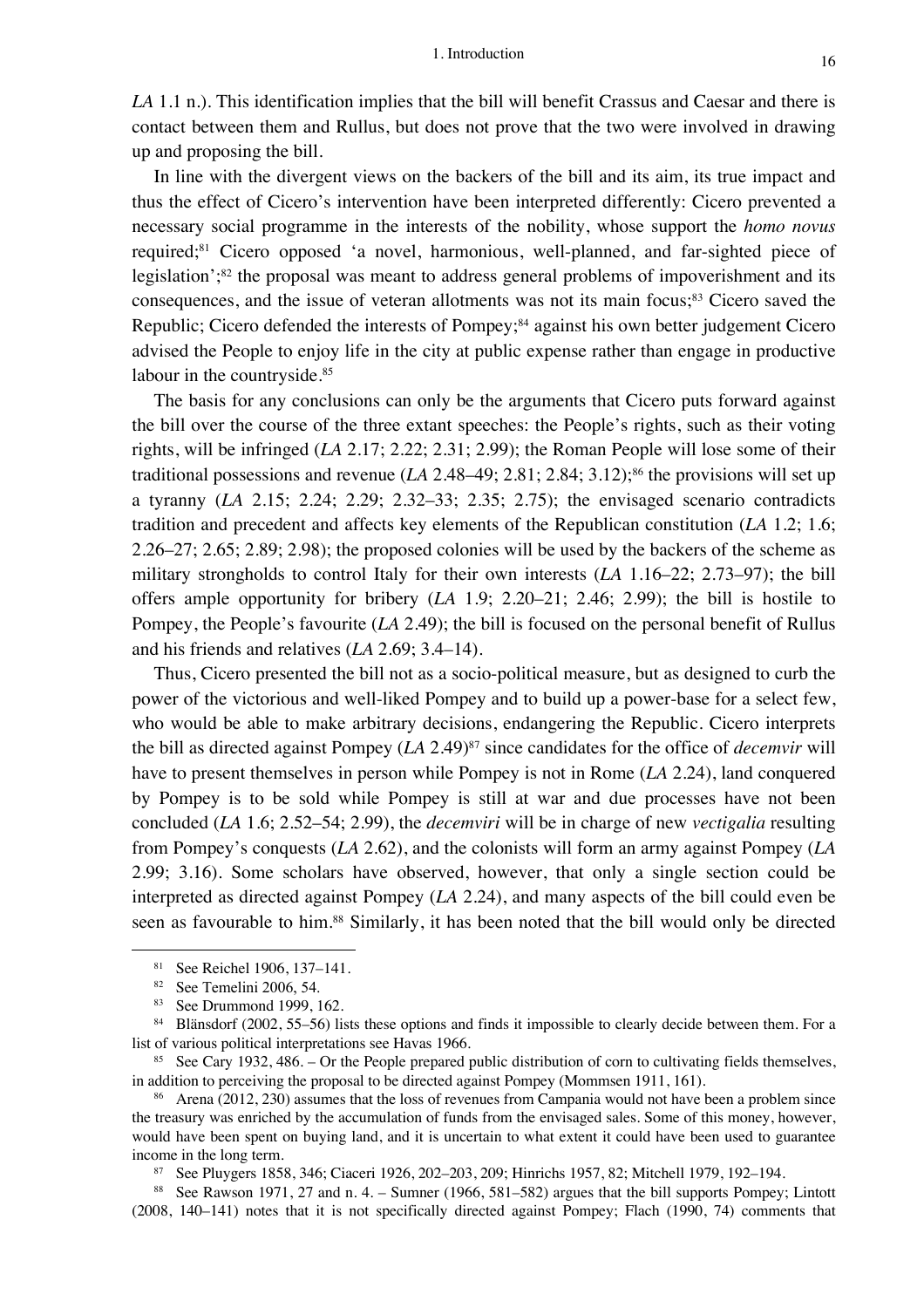against Pompey if he did not cooperate, but would be helpful to him if he did, which was perhaps initially expected.89 At any rate the bill included arrangements specific to Pompey since he was the only general to wage a major war at the time.

Irrespective of Cicero's assessment, Rullus' proposal could be seen as a pragmatic solution to current issues of land distribution in Italy.<sup>90</sup> Therefore it had to put forward novel measures, bound to provoke opposition. By confirming the holdings of the Sullan possessors the bill would give a legal basis to an established situation. Yet removing this legal uncertainty would reduce the land available for distribution. Therefore, if settlements on Italian soil were to be made, land could only be obtained by forcing private possessors of land out of their possessions (explicitly rejected by the bill; see *LA* 1.14), by purchasing land with public funds, by confiscating land or by dividing up the *ager Campanus*, one of the last pieces of *ager publicus*. Agrarian bills since the late second century BCE had attempted all these measures. 91

Since Rullus' bill followed upon a long series of earlier agrarian bills, some of its arrangements had precedents in earlier legislation. Thus it has been suggested that 'the novelty and importance' lie 'not in its procedural regulations but in its scope'<sup>92</sup> and that the bill is not as revolutionary as Cicero presents it.<sup>93</sup> Indeed, some of its elements have parallels in earlier bills: panels of ten magistrates for land assignations are attested before (Liv. 31.4.2; 31.49.5; 42.4.3–4); the combination of ordinary and extraordinary magistracies is not unusual.<sup>94</sup> A board of ten with judicial powers was meant to implement the agrarian bill of L. Appuleius Saturninus.95 The *decemviri* are to be assigned a great deal of power, but this is not necessarily as extraordinary and reckless as Cicero claims in view of their task. <sup>96</sup> Yet other scholars have noted a high number of irregular features in the bill.<sup>97</sup> Indeed, some of the procedural arrangements highlighted by Cicero are unusual: the election of the *decemviri* by seventeen tribes; Rullus being eligible to be one of the *decemviri*; the lack of restrictions on eligibility apart from personal presence; the arrangements concerning the *lex curiata*; the lack of rules on determining the value of land. 98

On this basis evaluations of Rullus' bill can be attempted. Yet, assessments of whether or not Rullus' bill was a 'good' law and of whether Cicero was right in criticizing it tend to be somewhat subjective, reflecting scholars' views on Cicero and the general political situation.<sup>99</sup> On balance one might conclude that, while it is difficult to ascertain the true intentions of the

<sup>94</sup> See Mommsen, *StR* II 630.

- <sup>96</sup> See Hardy (1913) 1924, 94–95.<br><sup>97</sup> See Mitchell 1979 190
- See Mitchell 1979, 190.
- <sup>98</sup> See Boulanger 1932, 17; Flach 1990, 74–75.

<sup>99</sup> See e.g. Haenicke 1883, 17; Frank 1914, 333; Marsh 1963, 166; Smith 1966, 100; Mitchell 1979, 186. – Mitchell (1979, 196) suggests that Cicero genuinely believed that the bill was pernicious and dangerous; it is unclear whether this can be inferred from his tendentious oratory, but his arguments against the bill can be seen as the first expression of some of his political ideals developed later (Mitchell 1979, 196–205).

excepting Pompey from the requirement for generals to hand over booty to the *decemviri* (*LA* 1.13; 2.59–60) could have been intended to ensure the interests of Pompey as general.

<sup>89</sup> See Ward 1972, 257; contra Gruen 1974, 392.

<sup>90</sup> See Gruen 1974, 390–392.

<sup>91</sup> Hinrichs (1957, 60, 74, 81, 88) highlights that this proposal goes beyond all earlier laws in the amount of finances and power involved, but shows a great economic and political vision on the part of the proposers. – On the traditional and novel features of Rullus' agrarian bill see also Boulanger 1932, 23–25.

<sup>&</sup>lt;sup>92</sup> See Gruen 1974, 390.

<sup>93</sup> See Gabba 1966, 770–771.

<sup>95</sup> See Brennan 2000, 427.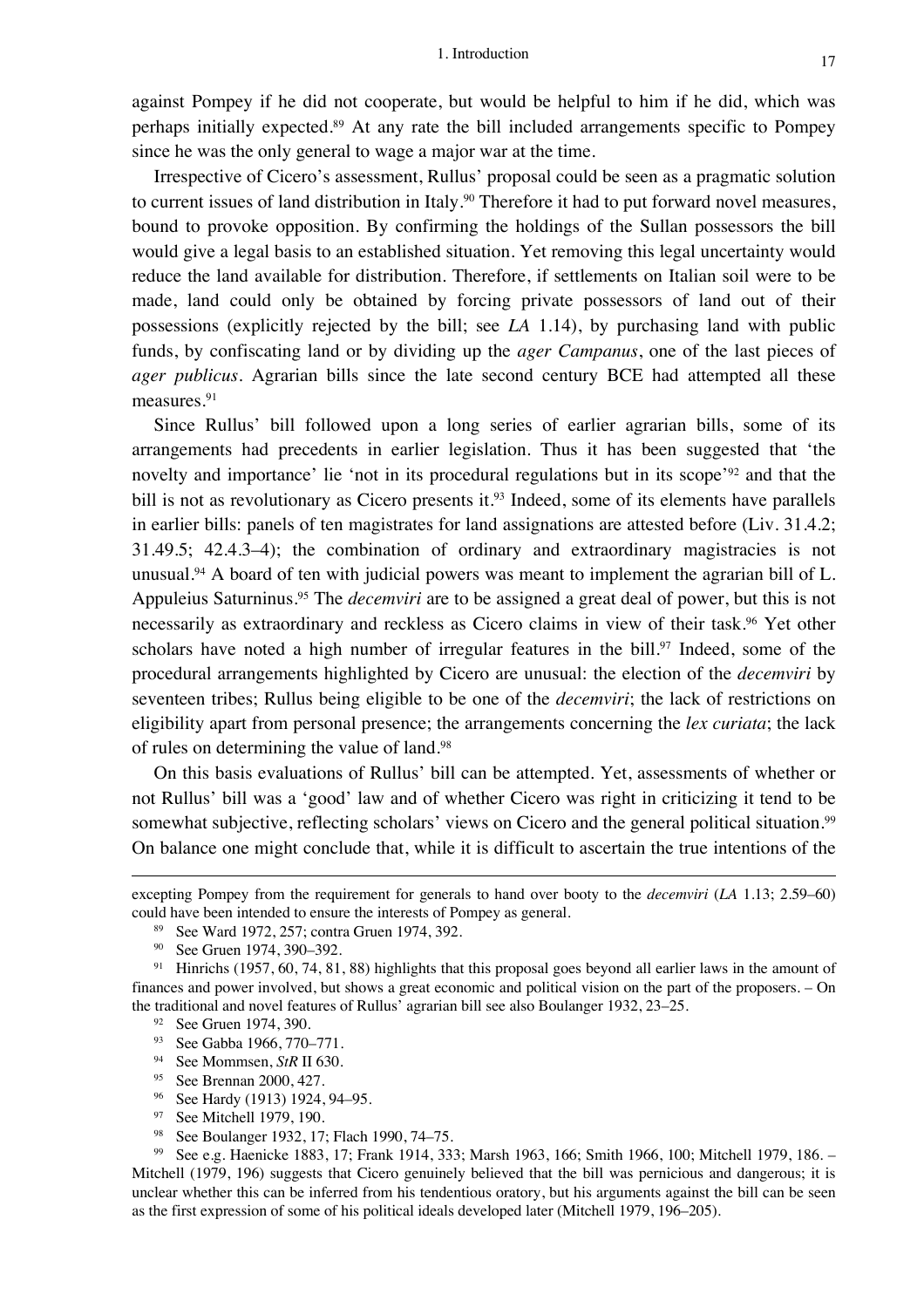proposers of the bill, it is unlikely that such a detailed scheme was put forward merely to confront and embarrass Cicero; it is more plausible that it had a more serious aim. That the plan included novel elements, such as the purchase of land, made it vulnerable to criticism; it could be argued, though, that such bold measures were only proposed when noticeable results were intended. Yet the way in which the scheme was to be administered made it open to abuse (intentionally or unintentionally), again a key target of opponents. Hence one might say that the bill included reasonable elements of genuine social reform while it would also benefit the men promoting it.100 This would explain (in addition to the Roman legislative processes) why Cicero's tactic was outright opposition and rejection and his discussion focuses not on the principles, but on procedural issues and any implied advantages and disadvantages for individuals.

#### 1.2.3. Procedural context

The role of the *contio* (generally an informal meeting of the populace at which speeches were made) in the political system of Republican Rome has recently been much discussed among scholars of ancient history: <sup>101</sup> views range from the position that the *contio* was an important political force to the opinion that it did not have real influence and rather was a playground for noblemen.

By far the greatest number of known *contiones* was called by Tribunes of the People; those run by consuls come second, and the number of *contiones* called by consuls increased considerably after the period of Sulla.102 According to the formal terms of the Roman political system, one of the roles of the People was to vote on proposed bills; therefore, in order to get bills accepted or refuted, it was necessary to address the People, present the proposals to them and try to steer their attitude into the intended direction. <sup>103</sup> During the period in which a bill was promulgated it was possible not only for the proposer, but also for other magistrates to

<sup>100</sup> The *agrimensores* mention distributions of land in which the *auctor divisionis* could reserve areas for himself or others (Hyg. *De gen. contr.*, p 133 Lachmann = p. 96 Thulin; Siculus Flaccus, *De cond. agr.*, p. 157 Lachmann =  $p. 121$  Thulin).

<sup>&</sup>lt;sup>101</sup> The discussion was primarily provoked by Millar (esp. 1984; 1995; 1998); see the overview in North 1990a (and more general considerations on the Roman political system in North 1990b; see also Burckhardt 1990); on the *contio* and its role since then see e.g. Hölkeskamp 1995; Fantham 2000; Tiersch 2009. Pina Polo 1989; 2005; 2011b; Millar 1998; Mouritsen 2001; 2013; Moreau 2003; Morstein-Marx 2004; 2013; Tan 2008; Hiebel 2009; Tiersch 2009; Yakobson 2010; Frolov 2013. – For Ciceronian comments on appearances in *contiones* see e.g. Cic. *Sest.* 106–10; *Verr.* 2.1.68; *Att.* 4.1.6; *Leg. Man.* 1: *quamquam mihi semper frequens conspectus vester multo iucundissimus, hic autem locus ad agendum amplissimus, ad dicendum ornatissimus est visus, Quirites, tamen hoc aditu laudis, qui semper optimo cuique maxime patuit, non mea me voluntas adhuc, sed vitae meae rationes ab ineunte aetate susceptae prohibuerunt. nam cum antea per aetatem nondum huius auctoritatem loci attingere auderem, statueremque nihil huc nisi perfectum ingenio, elaboratum industria adferri oportere, omne meum tempus amicorum temporibus transmittendum putavi.*

<sup>102</sup> See Pina Polo 1996, 52; 2011a, 277 with n. 120; Tan 2008, 188–200 (with a list of *contiones*); Williamson 2005, 16–20 (on people who proposed laws in *contiones*).

<sup>103</sup> On the role of oratory in Roman public life see David 2006; on the importance of delivery and visibility in the Forum see Bell 1997; for an overview of locations and occasions for public political interaction in late Republican Rome see Döbler 1999.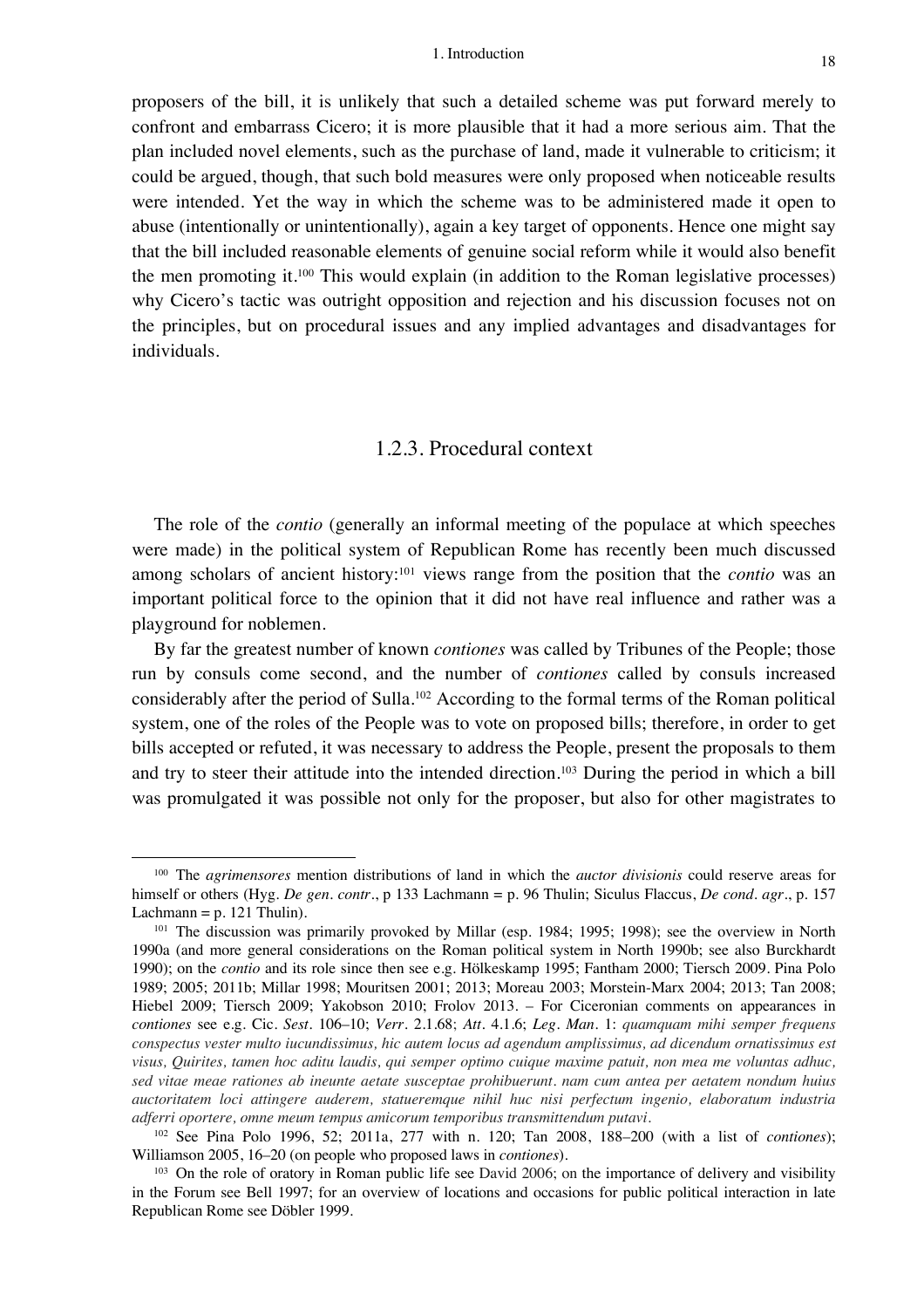convene *contiones* to speak about the bill. <sup>104</sup> At such *contiones* both supporters and opponents could be asked to speak by the presiding magistrate (Liv. 34.1–8; 45.36.1–2; Cass. Dio 39.35.1–2; Dion. Hal. *Ant. Rom.* 10.41.1); magistrates could also summon *contiones* to comment on proposals of other magistrates.<sup>105</sup> Some scholars assume that proper discussions took place at these *contiones* and the People had some degree of knowledge of legal issues;<sup>106</sup> others believe that it was more a question of different speakers each persuading the audience to follow their lead.

Features of speeches to the *contio* are discussed in Cicero's (later) rhetorical works (e.g. Cic. *De or.* 1.31; 2.333–340; 3.211; *Brut.* 183–200; *Part. or.* 90–92). Moreover, he included a substantial number of *contio* speeches in the corpus of his consular speeches described to Atticus (Cic. *Att.* 2.1.3 [T 3]; see ch. 1.3.1); Cicero obviously considered publishing them as equally important as publishing Senate speeches.<sup>107</sup> Thus Cicero apparently regarded these orations as significant in political and oratorical terms. In *De oratore* (55 BCE) Cicero says that one should use some restraint when speaking in the Senate and not deploy the entire range of rhetorical embellishments, but that the full power and variety of a speech is required for the *contio*; a speech before a *contio* allows or forces orators to display all rhetorical ability (Cic. *De or.* 2.333–340). In *Brutus* Cicero adds that a great orator should be considered great by the People (*Brut.* 186: *id enim ipsum est summi oratoris summum oratorem populo videri*) and thus indicates again the importance attached to delivering rhetorically accomplished speeches before the People.

As his (later) rhetorical treatises reveal, Cicero was aware that orators have to speak differently depending on the audience (e.g. Cic. *De or.* 2.159; 3.211) and that one should not address the general public like an audience of a learned philosophical treatise, but in a style adapted to ordinary judgement and popular intelligence (Cic. *De or.* 1.221–224; *Orat.* 117; see further ch. 1.3.3).<sup>108</sup> At the same time Cicero did not think lightly of the People: they should not be approached in a way that they would feel like fools, and he knew that they, like experts, would recognize a good orator (though on a different basis) and that it was important for orators aiming for a good speech to have a receptive audience (e.g. Cic. *Brut.* 183–200). In another context Cicero has one of the interlocutors in a philosophical dialogue claim that the *contio* consists of uneducated people, though he still maintains that they can distinguish between serious and unreliable politicians (Cic. *Amic.* 95). While the public might not have the knowledge and experience of some of the senators, they would not be entirely ignorant

<sup>108</sup> Cicero describes the particular way of talking to the People as *popularis* (e.g. Cic. *Brut.* 136: *in populari genere dicendi*; 164: *in qua et auctoritas ornatur senatus, quo pro ordine illa dicuntur, et invidia concitatur in iudicum et in accusatorem factionem, contra quorum potentiam populariter tum dicendum fuit*; 191: *oratio popularis assensum vulgi debet movere*; 247: *hoc erant populare dicendi genus assecuti*). David (1980) therefore defines the style of addresses to the People in the late Republic as '*eloquentia popularis*'.

<sup>104</sup> See e.g. Pina Polo 1989, 93; 2011a, 89–90.

<sup>105</sup> See Kunkel / Wittmann 1995, 249 and nn. 520 and 523. – On legislative practice in Republican Rome see e.g. Sandberg 2001; Williamson 2005.

<sup>106</sup> See Williamson 1990.

<sup>107</sup> See Pina Polo 1996, 123. – See Morstein-Marx 2013, 30: 'Now in the published version of the speeches themselves Cicero lays emphasis on how remarkable it was for a consul himself to take the offensive in the *contio* against an agrarian bill, so it would be reasonable to conclude that one of his objectives in publishing this rhetorical monument is precisely to offer an inspiring example of how highly 'popular' measures (in both senses of the word) could still be defeated in the arena of public deliberation, which conservatives had often forfeited as hopeless, by means of a rhetorical campaign undertaken by a sufficiently able orator.'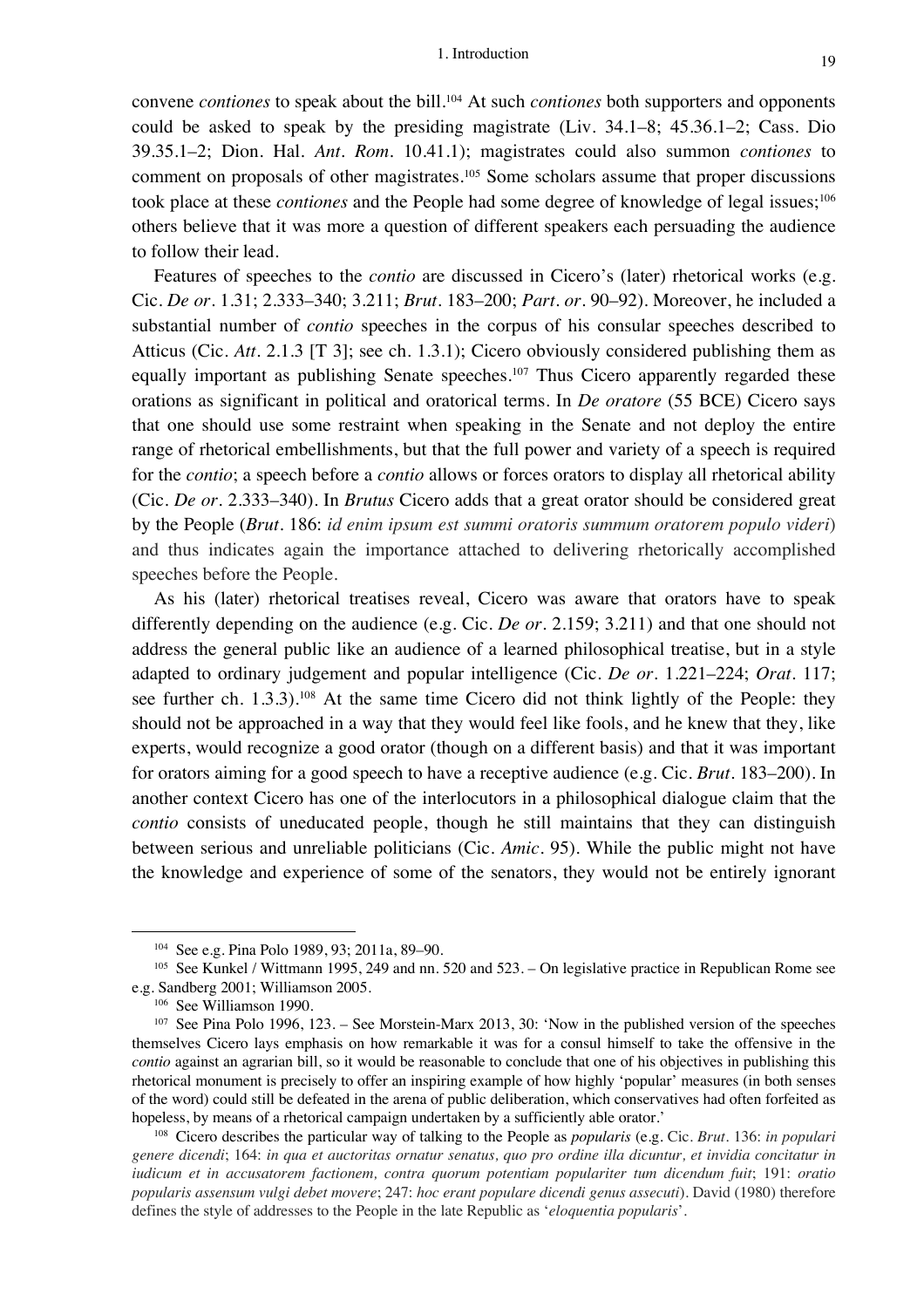and would be prepared to listen to an argument on matters of interest to them.<sup>109</sup> Still, with regard to the People, with fewer means to obtain information at their disposal, a psychologically moving argument is seen as important (e.g. Cic. *De or.* 2.337).

Cicero delivered several *contiones* as praetor, as consul and as consular.<sup>110</sup> Where corresponding pairs of Senate and *contio* speeches are extant, the speech in the Senate chronologically precedes the speech before the People. This applies to *LA* 1 and 2; *LA* 2, though, is not a report of what took place at the Senate meeting and / or a comment on what happened since, but is a parallel to *LA* 1, presenting basically the same argument to a different audience. *LA* 3, as far as one can tell in the absence of the fourth speech (Cic. *Att.* 2.1.3 [T 3]), is a stand-alone intervention, triggered by activity of the Tribunes of the People rather than business in the Senate.

Prior to a vote on a bill at a popular meeting, there was a phase of drafting and discussion. Collaboration in the drafting of bills was not unheard of in the late Roman Republic (as Cicero implies: *LA* 2.11–12). It was even possible to produce various draft bills on the same issue and circulate them among interested parties, both public and private. Moreover, drafts of bills could be discussed among magistrates or even in front of a *contio*. The largest amount of drafting activity and interaction is attested on the occasion of Cicero's recall from exile in 57 BCE, when magistrates drafted several bills for his recall and Cicero was informed about them and comments on them in letters to Atticus (Cic. *Att.* 3.20.2; 3.23.1–4).111

During the legislative process there were apparently two occasions for amendments: during discussion in the Senate before promulgation, if the draft came from within the Senate or the Senate had access to it, and as result of opposition experienced at *contiones*. <sup>112</sup> Cicero's claim about the agrarian bill of 60 BCE that he initiated changes *secunda contionis voluntate* (Cic. *Att.* 1.19.4) reveals that there was at least the possibility for changes notionally in agreement with the popular assembly. Those could be triggered by a more factual discussion or by successful persuasive rhetoric.<sup>113</sup> Any alterations at the later stage are likely to have required the proposer to withdraw the draft and promulgate a revised draft.114 The political procedure did not allow for a response to a proposed bill with a counter-proposal. So, once a bill had been promulgated, if one did not agree with it and the disapproval could not be resolved by minor changes, one could only argue against it, so that it would be withdrawn or not be approved.

Bills (and laws) in the Roman Republic did not include any context or explanation of why such measures were proposed.<sup>115</sup> On the one hand this was probably not necessary because of an established network of direct communication; on the other hand the lack of an approved interpretation opened up the political opportunity for individuals to propose, interpret and

<sup>109</sup> See Morstein-Marx 2004, 200.

<sup>110</sup> On Cicero and *contiones* see Pina Polo 1996, 119–126.

<sup>111</sup> See Williamson 2005, 80–94. – For the bills relating to Cicero's recall from exile see Rotondi 1912, 400– 402.<br><sup>112</sup> See Ferrary 2012, 15–19.

<sup>113</sup> In contrast to many other scholars, Williamson (1990, 269–270) infers that there was public scrutiny of draft statutes and a discussion about substance and language.

<sup>114</sup> See Williamson 2005, 91.

<sup>115</sup> See Walter 2014, 177.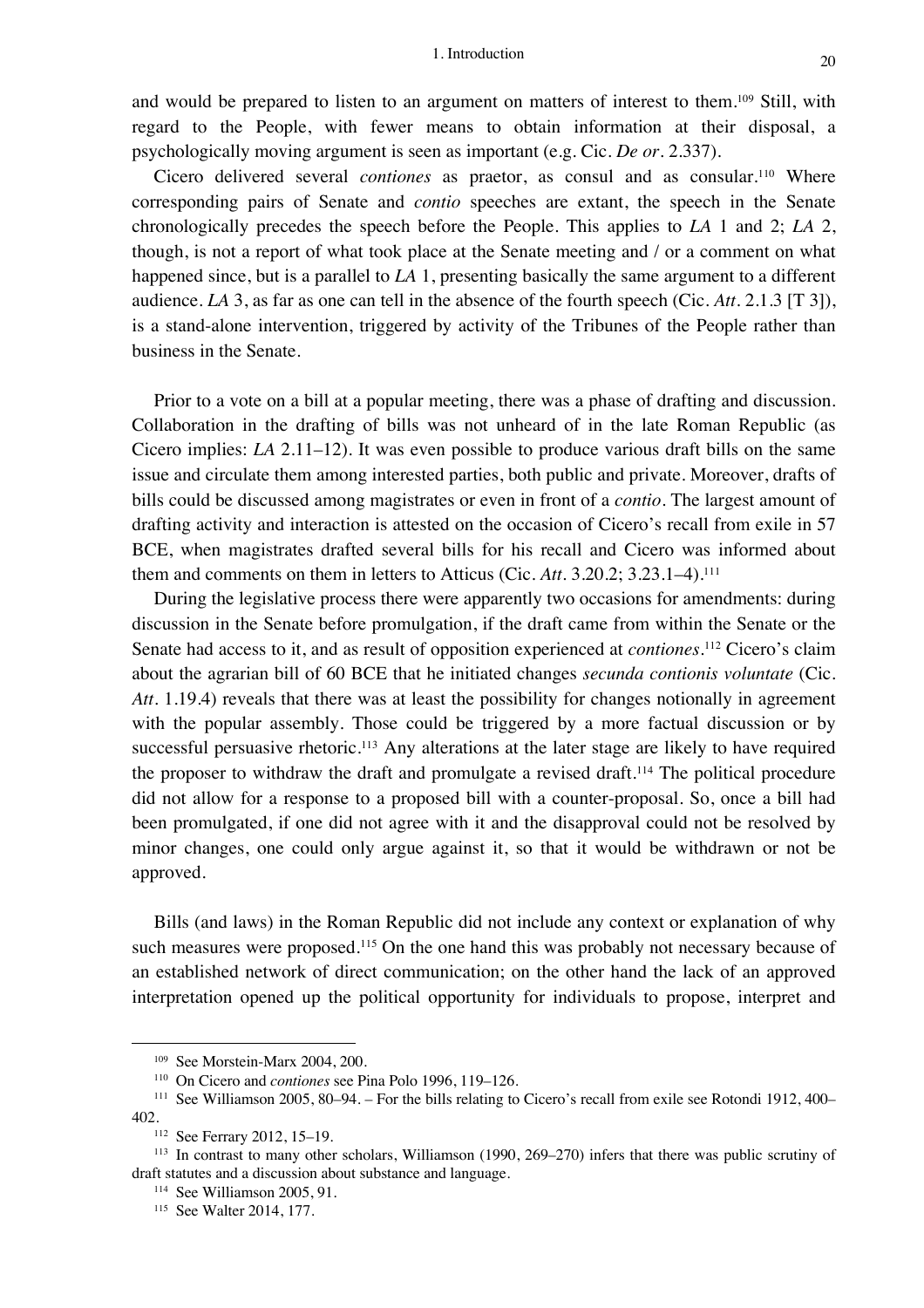exploit a bill or law for their own purposes. In the case of the agrarian law, therefore, Cicero could fill in a particular context, attribute negative motivations to the proposer and the group of people allegedly behind it, deny potential benefits of the scheme and instead highlight advantages gained by the proposers. Thus, in the Roman political system the mere proposal of a bill could influence political developments, demonstrate attitudes and policies and create collaboration and opposition.116

#### 1.2.4. Cicero the consul

Marcus Tullius Cicero (106–43 BCE) came from a wealthy equestrian family in Arpinum (e.g. Cic. *Mur.* 16–17; *Cael.* 4; *Planc.* 17; 59; *Verr.* 2.2.174; *Rab. Post.* 15; *Rep.* 1.10), but none of his ancestors had reached the highest offices in Rome. Therefore Cicero was a 'new man' (*homo novus*), the first in his family to enter senior politics in Rome.<sup>117</sup> Despite the lack of ancestral support or military achievements, Cicero managed to go through the *cursus honorum* smoothly and obtain all ordinary offices *suo anno*, i.e. in the earliest year in which he was eligible for them and at the first attempt (see *LA* 2.3–4): he was quaestor in 75 BC, aedile in 69 BCE, praetor in 66 BCE and consul in 63 BCE.118 Cicero achieved this not least by his oratorical brilliance, an ability, he claims, that enabled non-*nobiles* to ascend to the consulship (Cic. *Mur.* 24).

Because of this background it is not surprising that Cicero was determined to turn his consular year into a success and ward off any opposition or potential crisis immediately. Cicero remained proud of his achievements as a consul for the rest of his life and is well known to have sought all sorts of ways of publicizing them and spreading his consular image. Yet Cicero was not simply opportunistic, but, as becomes apparent also from his later political and philosophical treatises, had firm views on the best shape of the Republic and the role of individual elements within the system. Although attempts have been made to place him within the (modern) political opposition of *optimates* and *populares* in the late Republic, he had his own views of the attitudes described by these terms (on *popularis* see *LA* 2.9–10) and subscribed to an ideal of *concordia ordinum* and *consensus omnium bonorum*, according to which all good citizens, irrespective of position and background, should work together to support the Republic.<sup>119</sup> As a result, Cicero saw anyone pursuing policies or proposing measures affecting this ideal as an enemy of the Republic and not as a proper citizen. Therefore, he presented Rullus' proposed measures not simply as concerning agrarian legislation, but also as an element in a fundamental attack on the status of the Republic. By a clever selection of arguments and their presentation in a language outside 'party politics', Cicero managed to demonstrate both his opposition to Rullus' proposal and his alternative positive programme as something that could be attractive to various groups in the Republic;

<sup>&</sup>lt;sup>116</sup> On this aspect see Walter 2016.

<sup>117</sup> On *nobilitas* and *homo novus* see Brunt 1982; Burckhardt 1990; Walter *et al.* 2013, App. 1, pp. 102–103 (with further references).

<sup>118</sup> On Cicero's biography see e.g. Gelzer *et al.* 1939; Gelzer 1969 = 2014; Shackleton Bailey 1971; Rawson 1975; Mitchell 1979 / 1991; Habicht 1990; Fuhrmann 1992; Lintott 2008; Tempest 2011.

<sup>119</sup> See e.g. Strasburger 1956; see also *LA* 1.23 n.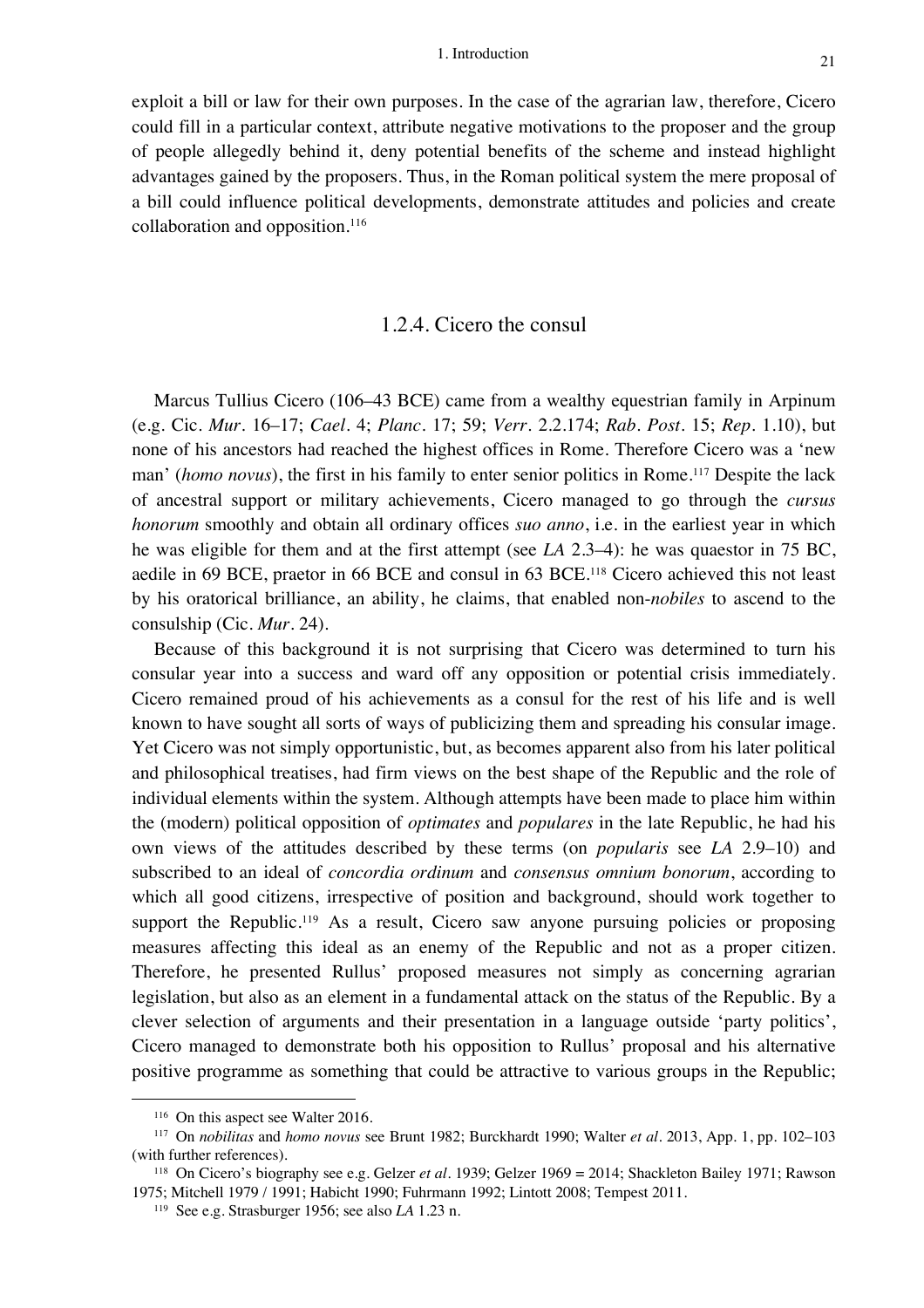he thereby avoided appearing as a partisan supporter of individual groups at the start of his term of office.120 In the corpus of *LA* Cicero introduces himself as a good, responsible and constantly active leader who is concerned with the interests of Roman society, foresees trouble and will be able to arrange the best circumstances for individuals and for the Republic.121

While Cicero dealt successfully with this challenge at the start of his consular year (at least the agrarian proposal never became law), the general instable political situation continued (see ch. 1.2.1). There were further crises throughout the year, such as trials of eminent personalities and the Catilinarian Conspiracy at the end. Although this was an incident of a different nature, Cicero's reaction was determined by similar principles: he isolated Catiline as a thoroughly negative character who attacked the fundamentals of the Republic and encouraged everybody else to unite behind the consul in defending the Republic and its values. In that sense *LA* illustrate Cicero's principles and policies followed throughout his consular year.

#### **1.3. The corpus of the** *Agrarian Speeches*

#### 1.3.1. Title and structure

The group of *LA* forms a thematically coherent 'mini-cycle' (like the *Catilinarian Orations*) within Cicero's consular speeches, a selection of speeches out of all those delivered during his consular year that Cicero assembles for Atticus: in a letter of 60 BCE (Cic. *Att.* 2.1.3 [T 3])<sup>122</sup> Cicero describes a collection of his consular speeches called σῶμα (equivalent to *corpus*) as an illustration of his consulship, with reference to Demosthenes' *Philippics*. This is the first instance in antiquity of a group of speeches envisaged as a corpus, something that returns with the cycle of Cicero's *Philippic Orations* at the end of his life (44–43 BCE), again influenced by the model of Demosthenes.<sup>123</sup>

In this letter Cicero lists ten speeches from his consular year in chronological sequence, starting with the speech delivered in the Senate on 1 January 63 BCE, when he came into office (*LA* 1); at the end (outside the chronological sequence) he adds two short pieces called 'snippets of the agrarian law', of which one survives (*LA* 3).124 Cicero does not give a title for the first speech (which is both his inaugural speech as consul in the Senate and his argument

<sup>120</sup> See Classen 1985, 308–309.

<sup>121</sup> See Pina Polo 2011a, 319.

<sup>122</sup> The relevant passage of the letter (*fuit enim mihi … offerebam*) was once thought to be spurious (e.g. by Orelli and Tyrrell 1904, 245–246, but see Purser's arguments against this view), but is now accepted as genuine (see Harvey 1972, 188–189 with n. 30; Shackleton Bailey *ad loc.*).

<sup>123</sup> See Cape 2002, 114–115, 119.

<sup>124</sup> Presumably by mistake, Williamson (1990, 267) talks of 'the first of three speeches he delivered against the Rullan proposal (one of which is lost)' and later (1990, 268) of 'the speech (together with its shorter and fragmentary companion, *Leg. agr.* 3)'.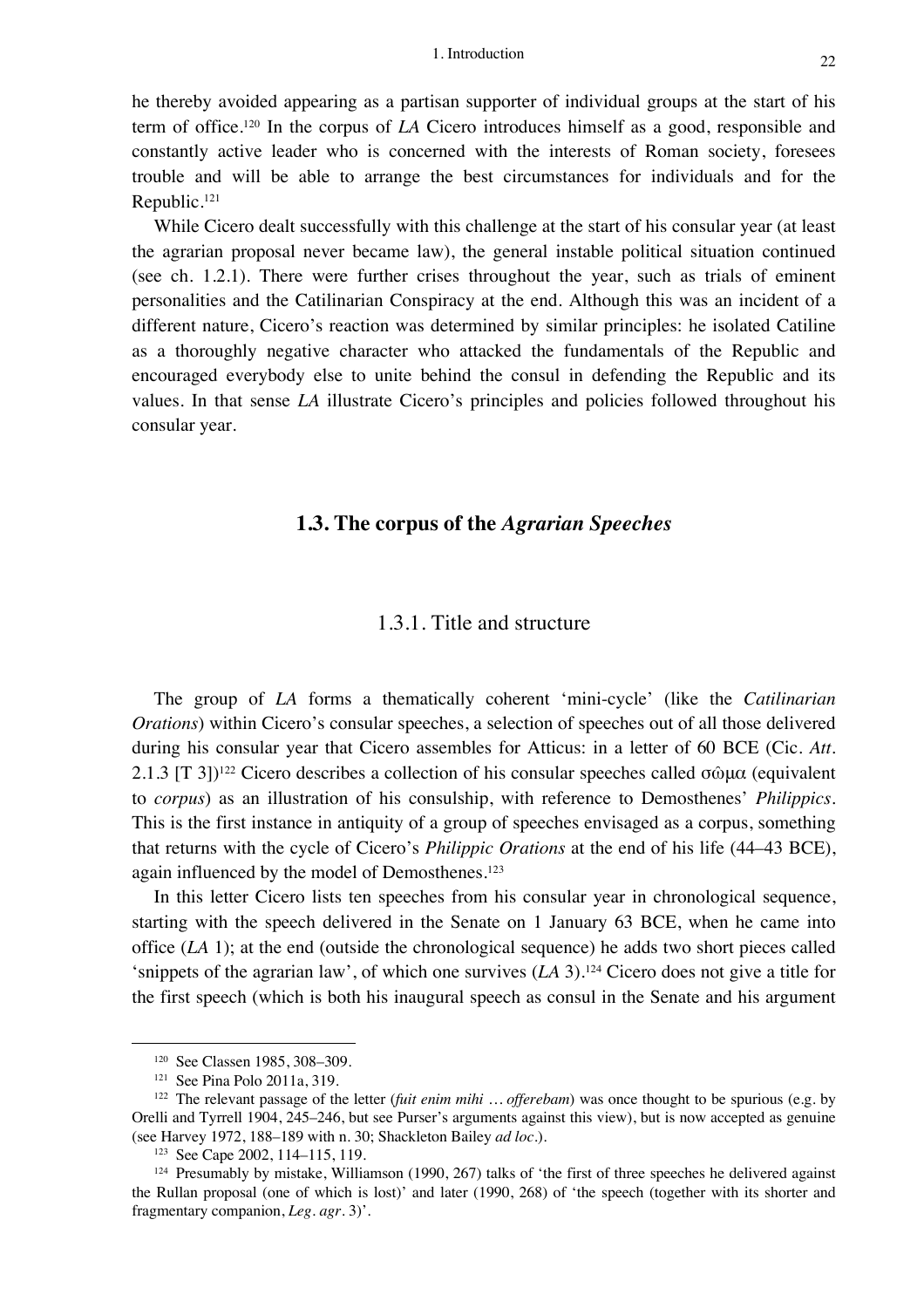against Rullus' bill in the Senate), but he defines the topic of the second speech (delivered before the People) as *de lege agraria* (*LA* 2) and says that the two short ones refer to *lex agraria*. <sup>125</sup> Therefore there is a basis for the modern title of the four known orations (*orationes de lege agraria*); it focuses on the main substantive issue and ignores the fact that the first two also function as the consul's inaugural speeches before the Senate and the People respectively.

After the presentation of the agrarian bill at a *contio* by the Tribune of the People P. Servilius Rullus and its promulgation in December 64 BCE (see *LA* 2.13), *LA* 1 was delivered in the Senate (according to the pre-Julian calendar) on 1 January 63 BCE (Cic. *LA* 1.26; 2.6; Att. 2.1.3; *Pis.* 4).<sup>126</sup> Cicero chaired the first Senate meeting of the year (see ch. 3.2.1) presumably because he was the first of the consuls for 63 BCE to be elected (Cic. *Pis.* 3; Asc. ad Cic. *Tog. cand.*, p. 94 Clark). *LA* 2 was given before the People at a *contio*, summoned by Cicero (*LA* 3.2). It took place not much later than the inaugural Senate meeting; the fact that in the speech to the People Cicero refers to the Kalends of January (sometimes with reference to the Senate speech) as a date in the past (*LA* 2.6; 2.8; 2.79) indicates that it was not given on the same day.127 At some point after that Rullus seems to have arranged a *contio* of his own (without inviting Cicero), where he accused Cicero of favouring the Sullan *possessores* (*LA* 3.1; 3.3; 3.10).128 This provocation prompted Cicero to call another *contio* slightly later and to deliver *LA* 3 to the People.<sup>129</sup>

Because of the sequential arrangement, it is likely that the fourth speech (the lost, second short speech) was given again somewhat later, but beyond the indication that it dealt with the agrarian bill, there is no information about its exact date, its audience or its particular focus.<sup>130</sup> Presumably because it is grouped with  $LA$  3, it is often assumed that the lost speech<sup>131</sup> was

<sup>125</sup> In the entire list Cicero defines some speeches by occasion and others by content. Thus for *LA* 1 a topic is not given explicitly (see Shackleton Bailey *ad loc.*). For the *Catilinarian Speeches* too the topic of Catiline is not mentioned for each oration and thus their close thematic connection is not clearly indicated. Thus, the way in which *LA* are listed does not tell against the idea that they were seen as connected by Cicero.

<sup>126</sup> Carcopino (2013 [1935], 147) says that it was in evening of 1 January 63 BCE, but there is no evidence for that, and a Senate meeting in the evening would be unusual.

<sup>&</sup>lt;sup>127</sup> See e.g. the following views on the date: a few days later: Wolff  $1825$ ,  $368$ ; Haenicke 1883, 1; Mommsen, *StR* I 617 n. 6; Gelzer *et al.* 1939, 866; Puccioni 1960, 106; Smith 1966, 100; Köhler 1968, 113; Gelzer 1969, 71; Kasten 1969, 158; Ward 1972, 251 n. 31; Loutsch 1994, 218; Wiseman 1994, 351; Marinone 2004, 85; Blänsdorf 2002, 42; on 2 Jan.: Ciaceri 1926, 196; Carcopino 2013 (1935), 147; D'Amore 1940, 9; Agnès 1941, 9, 41; Vergés 1964, 17; D'Arbela 1967, 20; Aspa Cereza 1991, 178; Bell 1997, 1; Pina Polo 2011a, 319 (probably); on 2 Jan. or a few days later: Bellardi 1981, 32, 536, 544; later in the month: MacKendrick 1995, 24; on the same day: Millar 1998, 102; *LA* 2 and 3 on 2 Jan.: Minieri 2002, 258; 1 or 2 Jan.: McElduff 2011, 48.

<sup>128</sup> E.g. Bellardi 1981, *ad loc.* – Mouritsen (2013, 74) stresses that Rullus and Cicero each had their own *contiones*. – Plutarch's account (Plut. *Cic.* 12.5–6 [T 13]), which may ultimately derive from Cicero, is slightly confused: he apparently envisages only one impressive speech by Cicero before the People, which happened when the proposers of the bill had summoned him before the assembly. This does not agree with the evidence provided by Cicero (see also Harvey 1972, 185–187).

<sup>129</sup> See e.g. Puccioni 1960, 106; Marinone 2004, 85. – On the chronology of events see Harvey 1972, 179– 190, 252–254. – When D'Amore (1940, 9 with n. 8) says that *LA* 3 was not part of the consular speeches and not published, the basis for this view is uncertain.

<sup>130</sup> Harvey (1972, 189–190) suggests that the fourth speech might by a literary production never delivered, comprising what Cicero would have said at a *contio* preceding the vote on Rullus' bill. It is unlikely, however, that Cicero would have selected such a speech to illustrate his consulship with respect to what he did and what he said. Fogel (1994, 143–144 n. 19) also argues against this idea and rather proposes that it was a *contio* or Senate reply to Rullus. Bellardi (1981, *ad loc.*) too believes that it was another reply to Rullus.

<sup>131</sup> For the evidence see Puccioni 1971, 182; Crawford 1984, 79–81.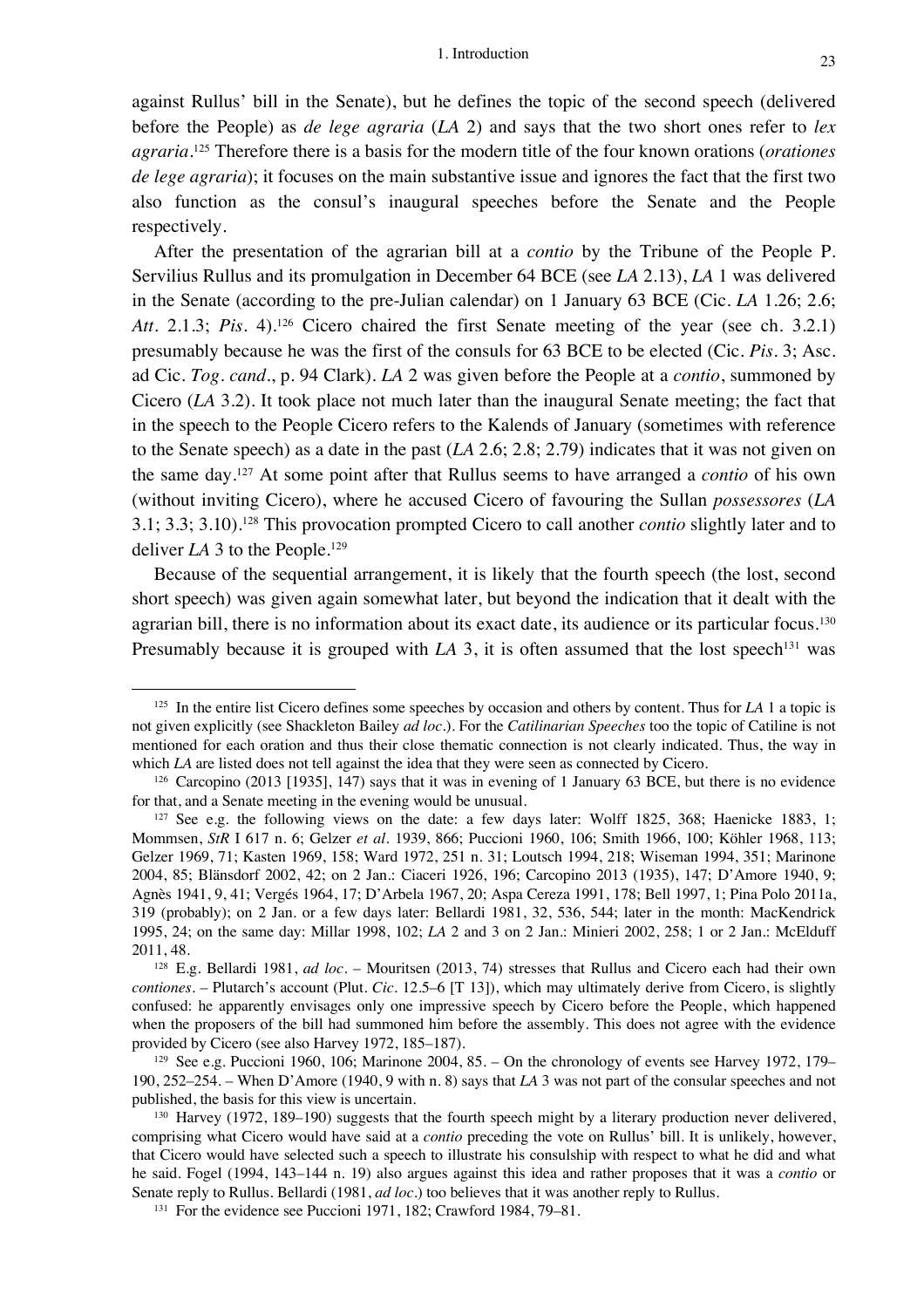also addressed to the People<sup>132</sup> and that it was a recapitulation<sup>133</sup> or, like the third speech, attacked particular aspects of the bill<sup>134</sup> or, again like the third speech, was triggered by the need to respond to an intervention by Rullus.<sup>135</sup> It has also been remarked that it is unclear whether the preserved short speech was the first or the second of those, i.e. the third or the fourth speech in the entire series.<sup>136</sup> It is probably more likely that the fourth speech is lost since the extant third speech follows on from the second speech without any references to another speech in between, and a codex containing the four *LA* might have been damaged at the beginning (as the opening of *LA* 1 is also missing) and the end (see ch. 4).

The addition of the two short speeches yields a group of twelve consular speeches, the likely size of the paradigmatic Demosthenic corpus in Cicero's time. It is unclear whether, in a potential collection, the short speeches would be placed at the end because of their length or inserted into the sequence in line with their topic and the chronological arrangement. In any case their addition results in a sub-group of four thematically connected speeches at the beginning of Cicero's consular year to match the four *Catilinarian Orations* at its end.

Also like the *Catilinarian Orations*, *LA* form a cycle of speeches given at different times on the same issue while it was evolving, but they only represent a selection of speeches on the issue from a larger number made by Cicero, Rullus and presumably other individuals: in addition to Cicero's three surviving speeches there was an occasion for Cicero's fourth speech, and there were at least two *contiones* by Rullus, one in December, when he presented his bill (*LA* 2.13), and one between Cicero's *LA* 2 and 3, when he accused Cicero of supporting the Sullan possessors (*LA* 3.1; 3.3; 3.10).<sup>137</sup>

## 1.3.2. Delivery and publication

The three extant *LA* have survived because they were written up and thus could be preserved. By circulating written versions of speeches, in the immediate political situation, an orator could communicate beyond the actual audience, which was limited,<sup>138</sup> and in the longer term, he could demonstrate his rhetorical ability, his political attitude and his political achievements, as Cicero indicates in his letter to Atticus. <sup>139</sup> While Cicero mentions his opposition to Rullus' agrarian bill a few times in later writings (see Testimonia), the only reference to speeches made in this context is the letter to Atticus from 60 BCE (Cic. *Att.* 2.1.3 [T 3]). It is not evident, however, what can be inferred from this letter about the publication history. Scholars have assumed that *LA* were published individually shortly after delivery and perhaps again as part of the collection three years later140 or that they were only published

<sup>132</sup> See e.g. Zumpt 1861, XVIII; Helm 1979, 18; Coraluppi 2002, 103 n. \*; Pina Polo 2011a, 280. – Mouritsen (2001, 55) assumes two speeches in the Senate and two at *contiones*.

<sup>133</sup> See Afzelius 1940, 215; Helm 1979, 18.

<sup>134</sup> See Mitchell 1979, 185.

<sup>135</sup> See Petersson 1920, 233.

<sup>136</sup> See Puccioni 1960, 104, 106; 1971, 182; Cape 2002, 128; contra Crawford 1984, 80.

<sup>&</sup>lt;sup>137</sup> See also Williamson 1990, 272.

<sup>&</sup>lt;sup>138</sup> See also Mouritsen 2013, 78–79.

<sup>139</sup> On the importance of published *contiones* to influence politics see Mouritsen 2013.

<sup>140</sup> See e.g. McDermott 1972; Stroh 1975, 51 and n. 90; Steel 2005, 54–55; Mouritsen 2013, 66.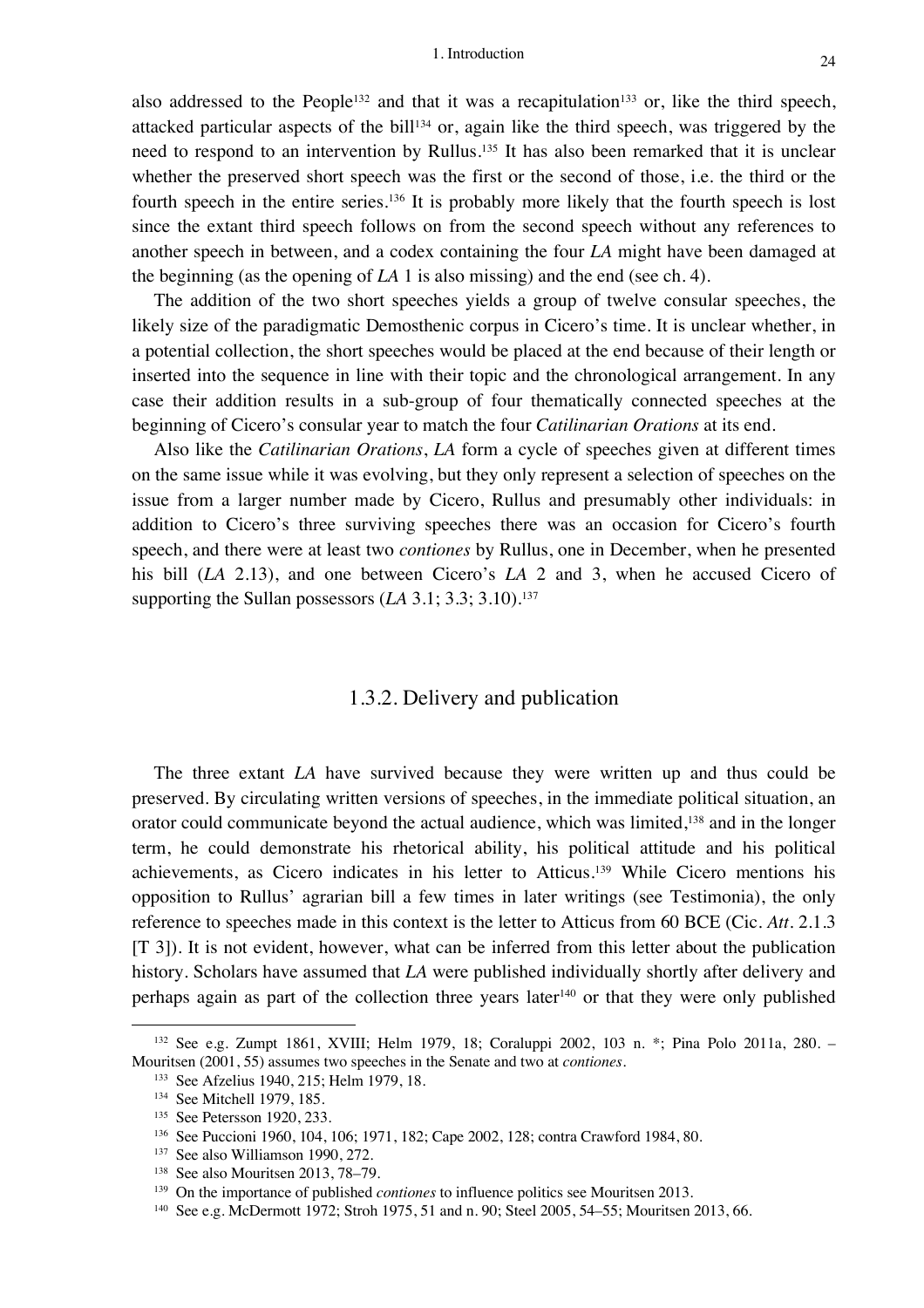three years later (with some revision).<sup>141</sup> The letter sets out a plan for a collection of consular speeches, but it does not reveal whether this was ever realized (at least it has left no trace in the transmission), and it is left open whether this is the initial publication. <sup>142</sup> Obviously, Cicero can only envisage such a plan and send speeches to Atticus because he has written versions at his disposal, <sup>143</sup> but there is no indication of the extent to which these written copies might have been circulated previously or how widely they were made accessible afterwards. There is no mention of Cicero's expectation that Atticus might publish these speeches for him; he merely states that he sends him this corpus because Atticus asked for some of the speeches. <sup>144</sup> Sallust knew of a written version of the *First Catilinarian Oration* (Sall. *Cat.* 31.6); therefore it must have been 'published' in some form by his time; Sallust does not indicate whether this speech was part of a corpus.

The text of *LA* must have been available from at least the late first century CE onwards since the orations are quoted or mentioned by Quintilian, Gellius, Nonius Marcellus, Aquila Romanus, Iulius Victor, Charisius (see Testimonia and Fragments), but these references do not reveal anything about the format of the publication these later authors had access to. They mention Cicero's opposition against the agrarian bill in speeches and sometimes identify *LA* 1 as the one that was delivered against Rullus on the Kalends of January 63 BCE.

Because the external evidence is inconclusive, attempts have been made to determine the publication history from clues in the text. Scholars have assembled a number of passages that they suspect of having been altered for a publication three years later, when the political situation had developed.<sup>145</sup> In hindsight, on the basis of the knowledge of what happened after 63 BCE, some passages can indeed be read in a different light. Still, it is not implausible that these passages were already in a version of 63 BCE (read in a different way) or could have been changed at any point after delivery; they do not necessarily point to a publication of revised versions in 60 BCE.146 Obviously, in 60 BCE Cicero supported, or modified, an agrarian bill put forward by the Tribune of the People L. Flavius (see ch. 1.2.2.1), which was similar in some aims and measures to Rullus' bill. Therefore it has been assumed that Cicero shaped his criticism of Rullus' bill in a way so as to align his positions in both cases.<sup>147</sup>

<sup>141</sup> See e.g. Zumpt 1861, XVII–XVII; Boulanger 1932, 9–10; Brożek 1960; Settle 1962, 127–146; von Ungern-Sternberg 1971; André 1980, 1; Classen 1985, 304 with n. 2; Tchernia 1986, 121; Minieri 2002, 258 n. 26; Arena 2012, 229 n. 329. – Ciaceri (1926, 202) notes that Cicero did not regard the third and the fourth speeches as very important and therefore did not include them in the edition of ten speeches. – Ramsey (2007, 129–130) comments: '*Epistulae at Atticum* 2.1.3 shows that our texts of the speeches delivered in 63 almost certainly reflect what Cicero ultimately decided to include in or omit from the published versions that he put into circulation long after the delivery of the speeches themselves.' – Brennan (2000, 427 n. 346 [p. 810]) infers a publication in 59 BCE on the basis of this letter. When D'Arbela (1967, 28) mentions a special edition of Cicero's consular speeches made in 59 BCE, he probably assumes that the project described to Atticus in this letter resulted in such an edition a year later.

<sup>&</sup>lt;sup>142</sup> For discussions of the publication of Cicero's consular speeches see Settle 1962, 127–146; McDermott 1972; Helm 1979.

<sup>143</sup> Pina Polo (2011a, 319 n. 5) assumes that Cicero sent the speeches to Atticus to be published.

<sup>144</sup> See Phillips 1986, 229. – Similarly, Cicero sends Atticus another speech on another occasion (Cic. *Att.* 4.2.2).

<sup>145</sup> For instance, Helm (1979, 13–56) identifies *LA* 1.13; 2.61–62 and 2.84 (see notes *ad loc.*) as modified passages.

 $146$  Cape (2002, 118, 120, 154) finds no evidence of revision (see also Stroh 1975, 51 n. 90).

<sup>147</sup> On the speeches' topicality in 60 BCE and the potential relationship to Flavius' proposal see Fogel 1994, 263–269, 332–338. – Von Ungern-Sternberg (1971) argues for the *First Catilinarian Oration* (part of the corpus) that it provides a stylized version of events, but that the substance agrees with the accounts in other sources.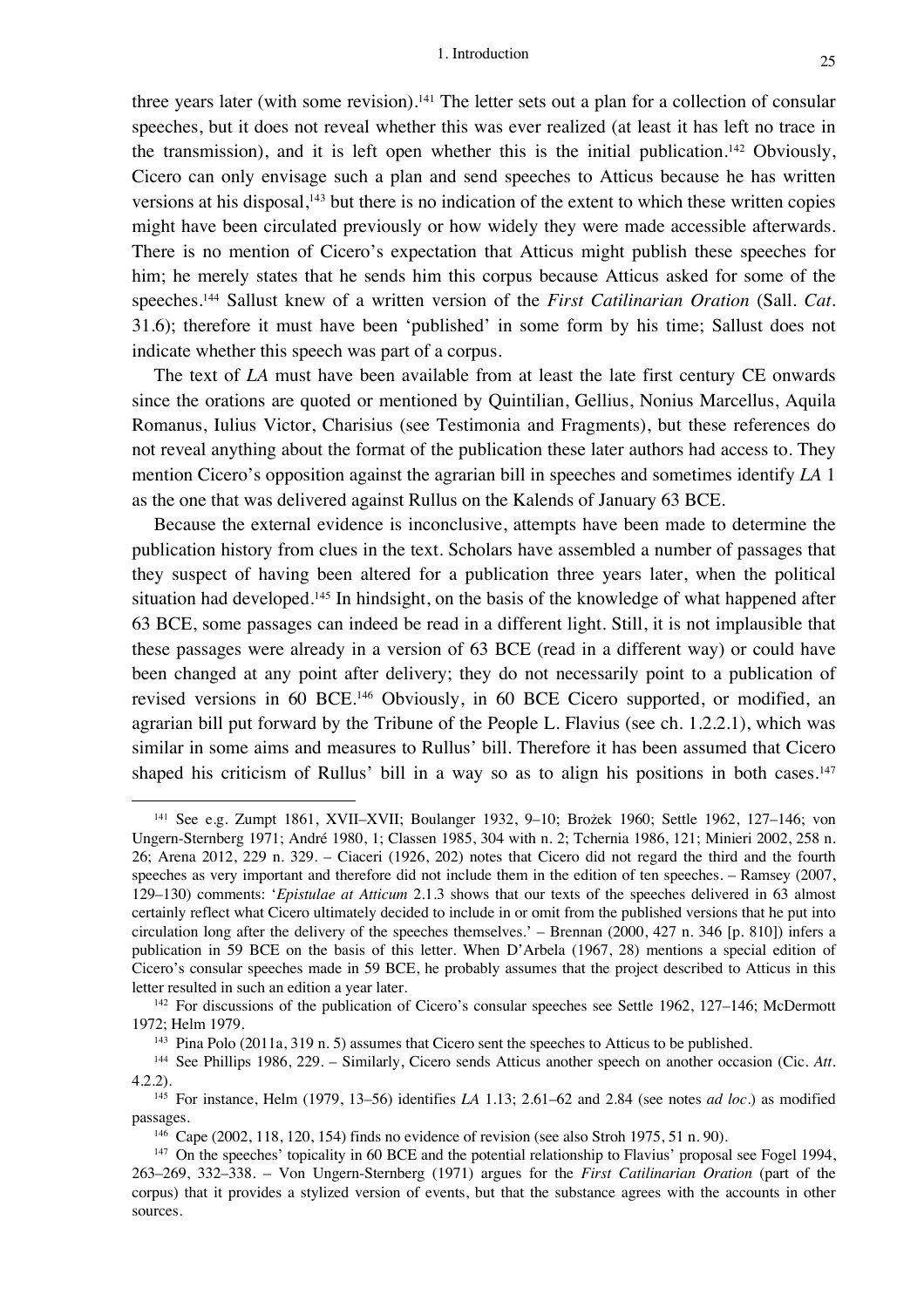Flavius' bill, however, was different in that it avoided some of the procedural issues that Cicero had attacked with respect to Rullus' proposal (such as the small size of the land commission and the involvement of the Tribune of the People), and Cicero's political role had changed, so that his reaction need not be identical. Yet the renewed discussion about agrarian legislation could have prompted Cicero to revisit his *LA* as part of the consular corpus outlined for Atticus.148

Further, the comment *praetermitto omnem hanc orationem et contioni reservo* (*LA* 1.21) has been interpreted as indicating a publication as a corpus in which duplication is avoided (see *LA* 1.21 n.). The remark certainly has this effect on a reader of the collection, since, while Cicero mentions (in *praeteritio*) the issue of the potential loss of grain supply in both speeches, he discusses it in greater detail in the second speech (*LA* 2.80–82). Still, such a comment is not impossible in the delivered version to justify the extended *praeteritio* in the Senate speech and the more detailed discussion in the *contio* speech; then it would not be evidence for either revision or publication as a corpus. Since it was common practice that a new consul delivered speeches in the Senate and before the People, the senatorial audience would expect a second speech before the People, and this would deal with the agrarian bill in this case. That some aspects are of greater interest to the People than to the senators could be mentioned, and the expectation of new material might make the *contio* relevant even for senators. The *praeteritio* enables the mention of this aspect without the need to provide a proper argument. There are no parallels for such a reference, but the other extant pairs of Cicero's Senate and *contio* speeches are not directly comparable: in those cases there is a development in between, which requires a different perspective in the later speech.

As with all transmitted Roman speeches, the question of the relationship of the extant version to the delivered version remains, irrespective of the date of 'publication'.149 Given the high-profile nature of the event and the resulting widespread knowledge of Cicero's position in relation to the agrarian bill, he is unlikely to have changed the general direction of the speech significantly, though he will have touched up details and the style.<sup>150</sup> At any rate, one will have to assume that Cicero believed, as he indicates to Atticus, that these speeches provided a fair record of his political and oratorical activity during his consulship and could serve as models for political speeches.<sup>151</sup> In this respect it is significant that Cicero thought the two short speeches worthy of inclusion: the extant *LA* 3 shows his political position in the important matter of how to deal with the aftermath of the Sullan proscriptions and demonstrates how an accusation is cleverly turned on its head and applied to its author.

<sup>148</sup> See also Craig (2007, 274–275) on Cicero's *Catilinarian Orations*, about which similar questions have been raised: 'Because the speeches were published as part of an ensemble in 60, this self-portrait has invited scholars to see in the text later accretions that are poorly matched to the circumstances of 63. … Some have even labeled as accretions passages they find excessively dramatic or artificial, a highly risky procedure where Cicero is concerned … . Finally, we cannot know whether the speeches were individually published before they appeared in the collection of 60, and the conviction that any given passage is a later accretion is in the eye of the beholder.'

<sup>149</sup> For a summary of the *communis opinio* on Cicero's motives for the publication of his speeches and the possible extent of revision see Craig 2007, 265.

<sup>&</sup>lt;sup>150</sup> Accordingly, it has been pointed out that the existing 'speech' 'is also a literary text intended for an audience of elite Roman readers' (Williamson 2005, 66; Walter 2014, 170 n. 10). – Boulanger (1932, 10–11) assumes that the speeches have been heavily revised to suit the political climate of 60 BCE.

<sup>151</sup> See Classen 1985, 367.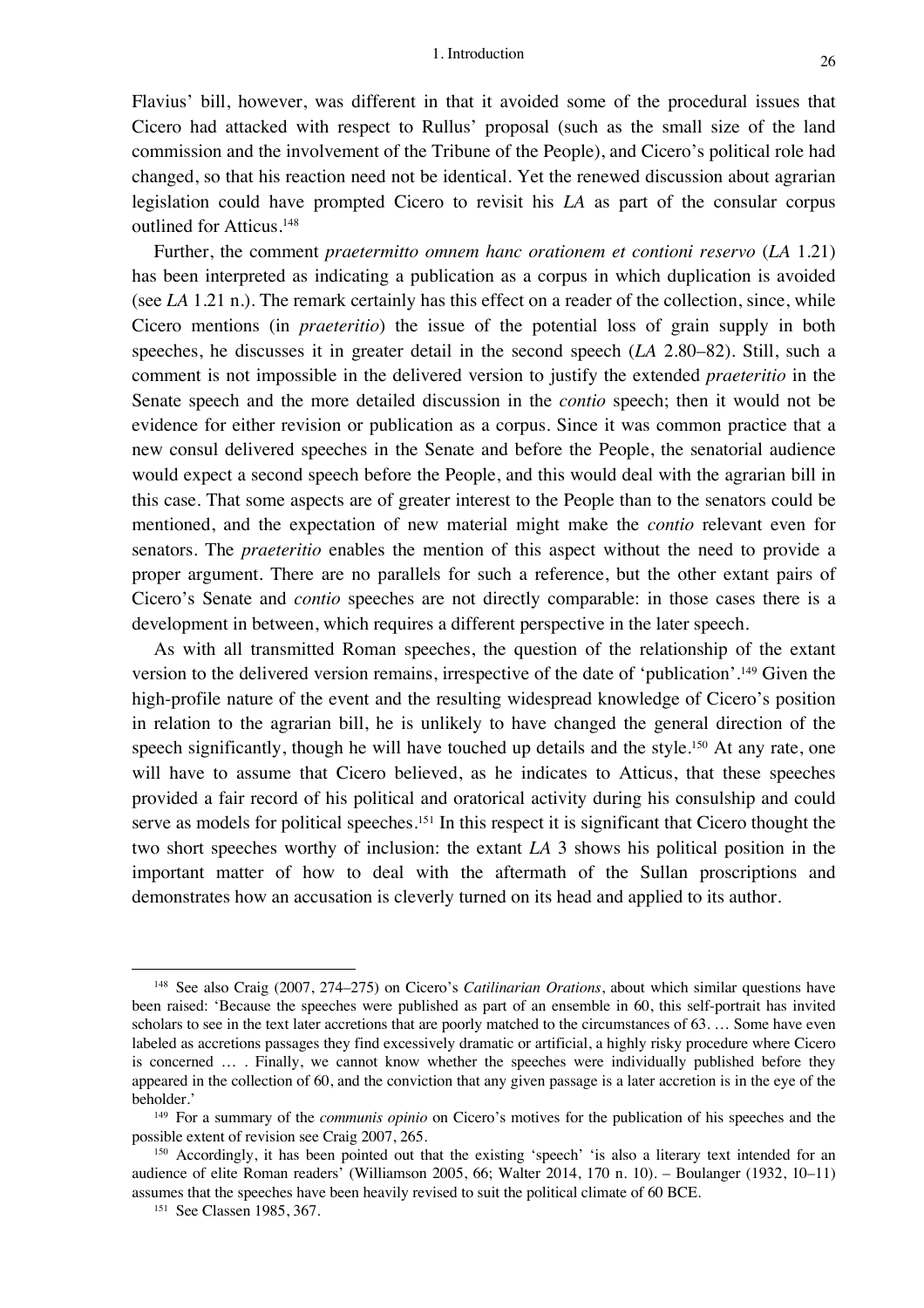## 1.3.3. Political and rhetorical strategies

Since there are no extant treatises or letters by Cicero from the years 64 and 63 BCE, there are no contemporary comments by Cicero in other contexts on what he intended to achieve by *LA*. Later remarks by Cicero and notes by other writers, which tend to be influenced by the Ciceronian speeches, comment on the effect of these orations rather than on the plans behind them (see Testimonia). Therefore Cicero's aims must be deduced from the speeches (and circumstantial information on the political situation in early 63 BCE); the political and rhetorical strategy employed not only demonstrates Cicero's sophistication as an orator and politician, but may also reveal his intentions.

Of the three extant speeches (which may have been revised; see ch. 1.3.2) *LA* 1 and 2 were delivered before different bodies (Senate and *contio*), but share the same occasion (Cicero's entering office as consul) and the same aim (creating opposition against the agrarian bill).<sup>152</sup> *LA* 3 also has this goal, but was delivered in a different context, and the orator had to defend himself against a particular allegation. *LA* 4 is not extant; all that is known is that it existed and was short like *LA* 3 (Cic. *Att.* 2.1.3 [T 3]).

In view of the distinction between three different types of speeches in ancient rhetorical theory (e.g. Arist. *Rh.* 1.3; *Rhet. Her.* 1.2; Quint. *Inst.* 3.4), Cicero's *LA* belong to the genre of deliberative oratory, including speeches before the popular assembly (*LA* 2; 3) and speeches in the Senate (*LA* 1), and can be classified as political speeches (by topic, oratorical situation and position of orator and audience). In this context the orator has to convey his views persuasively and authoritatively, so as to be able to guide opinions.153 It is generally thought that Cicero addressed a mainly sympathetic audience in the Senate, but was faced with a more difficult job in convincing the People, when he opposed a Tribune of the People and a proposal for an agrarian law in the popular assembly. 154

All speeches use standard rhetorical features in a sophisticated manner;<sup>155</sup> they are characterized by the frequent use of significant keywords;156 they include detailed descriptions

<sup>&</sup>lt;sup>152</sup> There is no suggestion that Cicero acted on the instructions of the Senate in his speech to the People, as attested for consuls on other occasions (Cic. *Att.* 1.14.5 [13 Feb. 61 BCE]: *cum decerneretur frequenti senatu contra pugnante Pisone, ad pedes omnium singillatim accidente Clodio, ut consules populum cohortarentur ad rogationem accipiendam, homines ad quindecim Curioni nullum senatus consultum facienti adsenserunt, ex altera parte facile CCCC fuerunt.*).

<sup>153</sup> See Ueding 1992.

<sup>154</sup> See e.g. Ramsey 2007, 131. – Köhler (1968, 113) notes that Cicero defeated the proposal in the Senate, while most scholars think that the presentation at the meeting of the People was more important since the nobility are likely to have been opposed to it anyway.

<sup>155</sup> E.g. repetition, anaphora, asyndeton, tricolon, antithesis, climax, pun, metaphor, exclamations and questions, (alleged) quotations, series of names and other sequences, alternation between short sharp sentences and longer descriptive periods. – See Mack 1937, 91 (and n. 223), 109–113 (with a list of stylistic features of Senate and *contio* speeches in comparisons); MacKendrick 1995, 33–575 (on word frequency, metaphors, stylistic devices, although the lists are somewhat schematic and some expressions listed under 'metaphors' are not metaphors in the strict sense). – On the style of *LA* see also D'Arbela 1967, 28–30.

<sup>156</sup> In addition to words triggered by the subject matter (e.g. *lex*, *consul*, *tribunus plebis*, *ager*, *urbs*, *vectigal*, *pecunia*, *emere*, etc.) see e.g. *regnum* / *rex*, *maiores*, *popularis* (see also Thompson 1978, 28–46).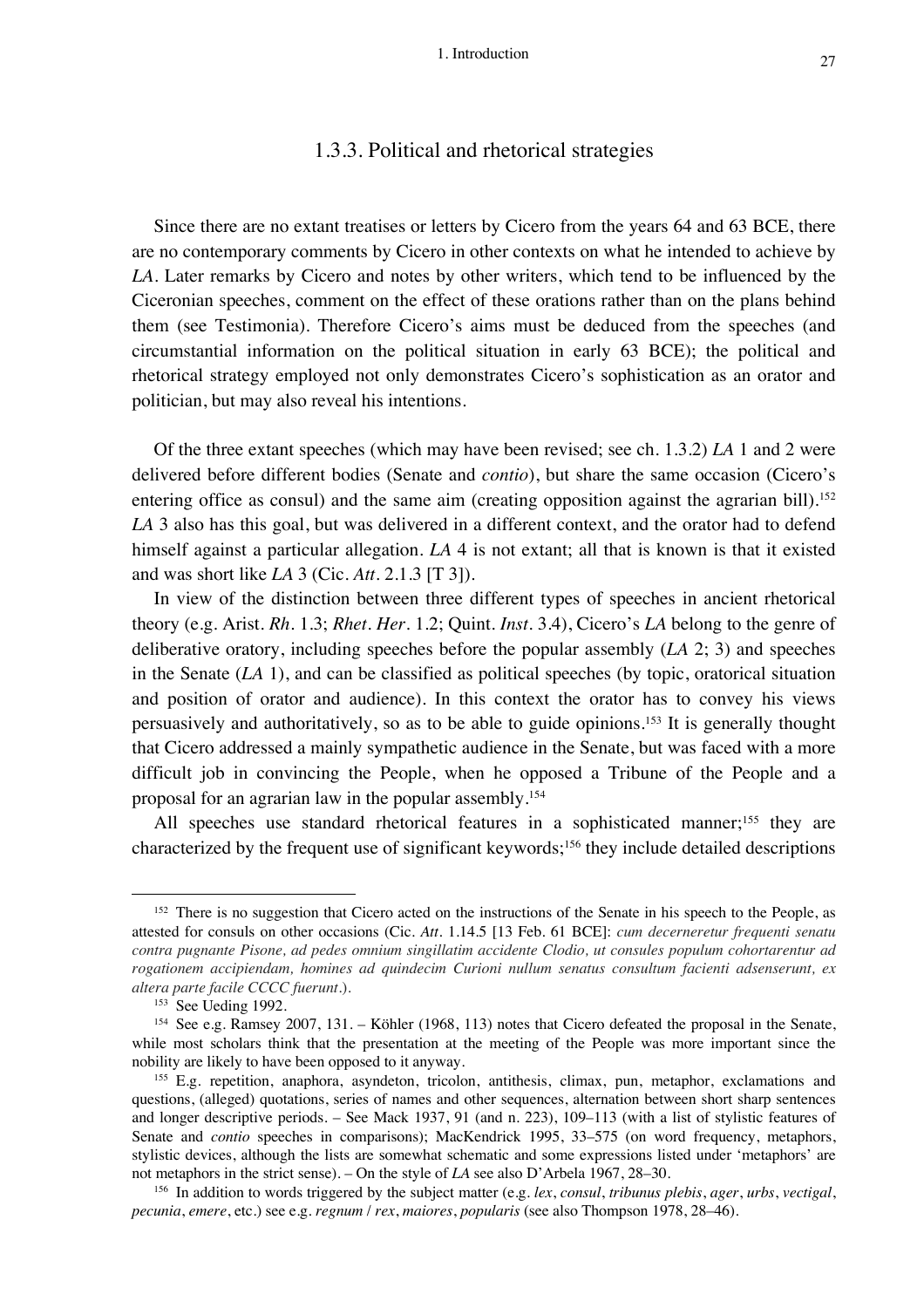for illustrative purposes, sounding realistic even if they are invented; the audience is engaged by questions, exclamations and addresses at important points; key issues are presented memorably by pointed phrasing. The argument is structured by a sophisticated use of clausulae and prose rhythm more generally: <sup>157</sup> all major sections or points made conclude with a recognizable clausula, most frequently with a version of a dicretic or a ditrochee, common types in Cicero's works. 158

In addition, the style may vary according to topic: in the main *contio* speech, of which the beginning is extant, the style changes when Cicero turns from the introduction about himself and his election (*LA* 2.1–10) to the discussion about the bill: irrespective of the fact that the first section is the *exordium* designed to win the goodwill of the audience, in the first section the tone is quieter and more subdued, the style is more declarative, there are clear and straightforward sentences setting out the situation, the focus is on Cicero and his relationship to the People, while there is little in terms of attack and criticism, irony or questions. Later in the speech the number of exclamations and questions increases, there is more attack, ridicule and recourse to rhetorical techniques to create pointed phrases.

It is generally acknowledged that Senate and *contio* speeches differ from each other in terms of style, level of argument and approach to the audience. While this is true, *LA*, which, uniquely, include two different types of *contio* speeches on the same issue, reveal that there are also differences between *contio* speeches: *LA* 2 is both a speech providing a full discussion of the proposed bill and the consul's inaugural speech before the People while *LA* 3 is a short statement on a specific issue in the same context, so that the basic background does not have to be repeated (even if the actual audience might not be exactly the same).

Even though the Senate and the main *contio* speech (*LA* 1; 2) deal with the same issues, have the same purpose and are similar in structure and linking of themes (as far as one can tell because of the incomplete status of *LA* 1),<sup>159</sup> they differ in length and style.<sup>160</sup> Typically, when there are two corresponding speeches before different bodies in Cicero's oeuvre, the *contio* speeches are shorter.161 Here it is the other way round: this *contio* speech is an inaugural speech of a consul and offers a proper argument against a bill, for which there are no direct parallels, whereas other extant *contio* speeches paired with Senate speeches provide summaries of events.<sup>162</sup>

The main speech about the agrarian bill before the People is not only longer than the senatorial version, but also more explicit in outlining consequences for the audience and includes more references to sections of the bill.<sup>163</sup> Although the text of the bill had been

<sup>&</sup>lt;sup>157</sup> For an overview of the use and distribution of rhythmic endings in Cicero and their contribution to the argument see Hutchinson 1995.

<sup>&</sup>lt;sup>158</sup> At the ends of major sections clausulae are identified in the commentary to illustrate the type of clausulae used and their continuous appearance. Elsewhere clausulae are only noted if they are important for textual questions or for analyzing the argument.

<sup>159</sup> See e.g. Ramsey 2007, 131–132.

<sup>160</sup> See e.g. Zumpt 1861, XVI–XVII; Pina Polo 1996, 124.

<sup>161</sup> See Pina Polo 1996, 124; Ramsey 2007, 131.

<sup>162</sup> Fuhrmann (1970, 123) regards *LA* 2 as the 'core' of the entire process, since it treats the matter in great detail, exploiting all means of persuasion. This assessment is true in terms of length and level of argumentation; but since Cicero selected four agrarian speeches to illustrate his consulship for Atticus, each of them and their combination must also have been important for Cicero.

<sup>163</sup> See e.g. Morstein-Marx 2004, 29. – For a comparison of *LA* 1.16–17 and 2.73–75 with respect to the divergent presentation of the same issue see Sklenář 1992; for a comparison of the two speeches see Thompson 1978, 86–99; Classen 1985.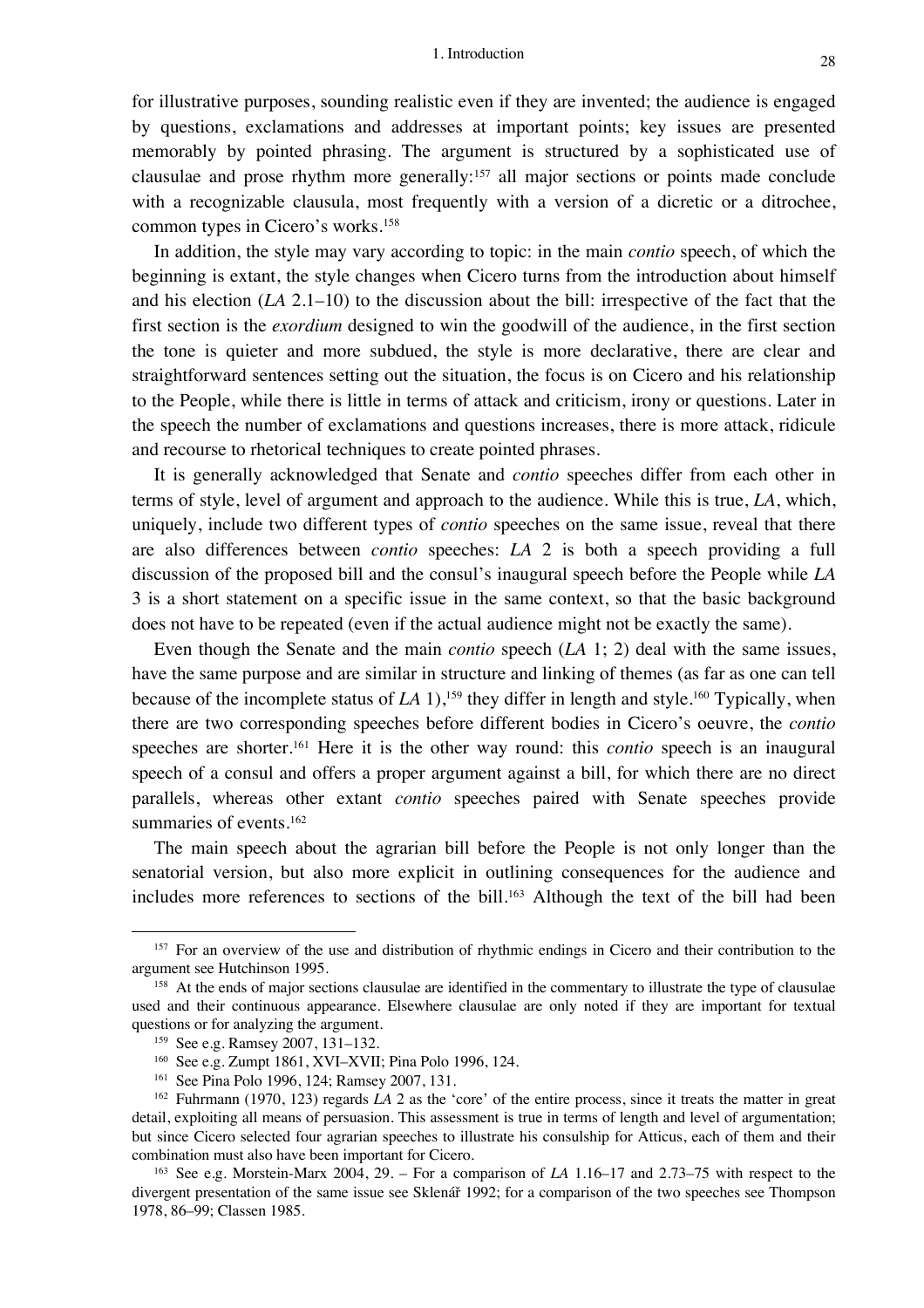published prior to Cicero's speech, it is unlikely that the majority of the People had detailed knowledge of it. Therefore Cicero presumably intends to create the impression that he informs them and gives a thorough and sequential assessment of the sections in *LA* 2. Yet only in one passage are sections of the bill read out (*LA* 2.48); otherwise Cicero prefers to quote or paraphrase. This is probably intended to make the discussion more accessible and opens up opportunities for slanted presentation:164 selective quotations, misleading paraphrases and extracts inserted into particular contexts support a specific interpretation.

In this *contio* speech Cicero employs a wider range of stylistic forms of presentation, for instance the alternation between broad descriptive passages and brief emotional sentences; in the Senate speech there is mainly vivid argument with short sentences, contrast and concise metaphors. The *contio* speech tends to include more illustrative detail where it leads to a greater effect: Cicero visualizes the impact of the bill by listing specific examples of places affected by the planned measures, though these may not have been named in the bill.<sup>165</sup> At the same time, however, he talks generally of wars and ancestors before the People, while in the Senate he provides more names of individual generals, as their descendants might be present.166 The *contio* speech tends to present the issues in a fuller and more emphatic way: Cicero uses a larger number of tricola and other lists (often arranged as climactic sequences), hyperbole, double expressions, structures of parallelism, expressive superlatives, contrasts and modified contrasts (*non solum … sed etiam*) and highlighting of terms by the word order. Throughout Cicero inserts addresses to the audience at strategic points to direct their attention to important aspects and / or to emphasize the relevance for them and uses a large number of questions and exclamations. 167

*LA* 3 is a far shorter and more focused *contio* speech. There are again a larger number of rhetorical features, though generally the style is more straightforward and less rhetorically elaborated. Since this speech addresses the audience's view of Cicero, there is a sustained attempt at engaging the audience by frequent addresses, brief questions, pointed contrasts and personal examples. Criticism is offered while the supporting argument is kept brief.

To varying degrees all the orations combine emotional agitation and technical detail, including the discussion of political, historical, legal, fiscal and social issues.<sup>168</sup> Even when speaking to the People Cicero puts forward complex arguments<sup>169</sup> and uses legalistic language.<sup>170</sup> Before both bodies details of the bill are explored with a high level of

<sup>164</sup> That the technical language of Roman Republican bills could be difficult to follow is suggested by the advice to check on the basis of the first words whether it might be relevant to the particular individual (Cic. *Rab. Post.* 14: *Glaucia solebat, homo impurus, sed tamen acutus, populum monere ut, cum lex aliqua recitaretur, primum versum attenderet. si esset 'dictator, consul praetor, magister equitum', ne laboraret; sciret nihil ad se pertinere; sin esset 'quicumqve post hanc legem', videret ne qua nova quaestione adligaretur.*).

<sup>165</sup> See e.g. Vasaly 1988, 417; 1993, 227–231; Morstein-Marx 2004, 29.

<sup>166</sup> See Bücher 2006, 236.

<sup>167</sup> See e.g. Morstein-Marx 2004, 29. – For overviews of Cicero's style see e.g. von Albrecht 1973; 2003; Powell 2013; for (older) surveys of differences between Senate and *contio* speeches see e.g. Mack 1938; Thompson 1978.

<sup>&</sup>lt;sup>168</sup> See Blänsdorf 2002, 55.

<sup>169</sup> See Millar 1998, 105.

<sup>170</sup> According to Williamson (1990, 269), Cicero's language is 'legalistic, by which I mean that Cicero concerns himself with the language of the proposal, with its legal precedents and constitutional ramifications, and with issues of Roman positive law. He argues that the proposal is poorly drafted – specifically, that it is dangerously worded and does not take cognizance of existing electoral procedure or statute.' – On Roman legal language see De Meo 2005, 67–131; Lotito 2012; on Cicero's familiarity with Roman legal language, its archaisms and the relationship to the ordinary language of his time see Powell 2005.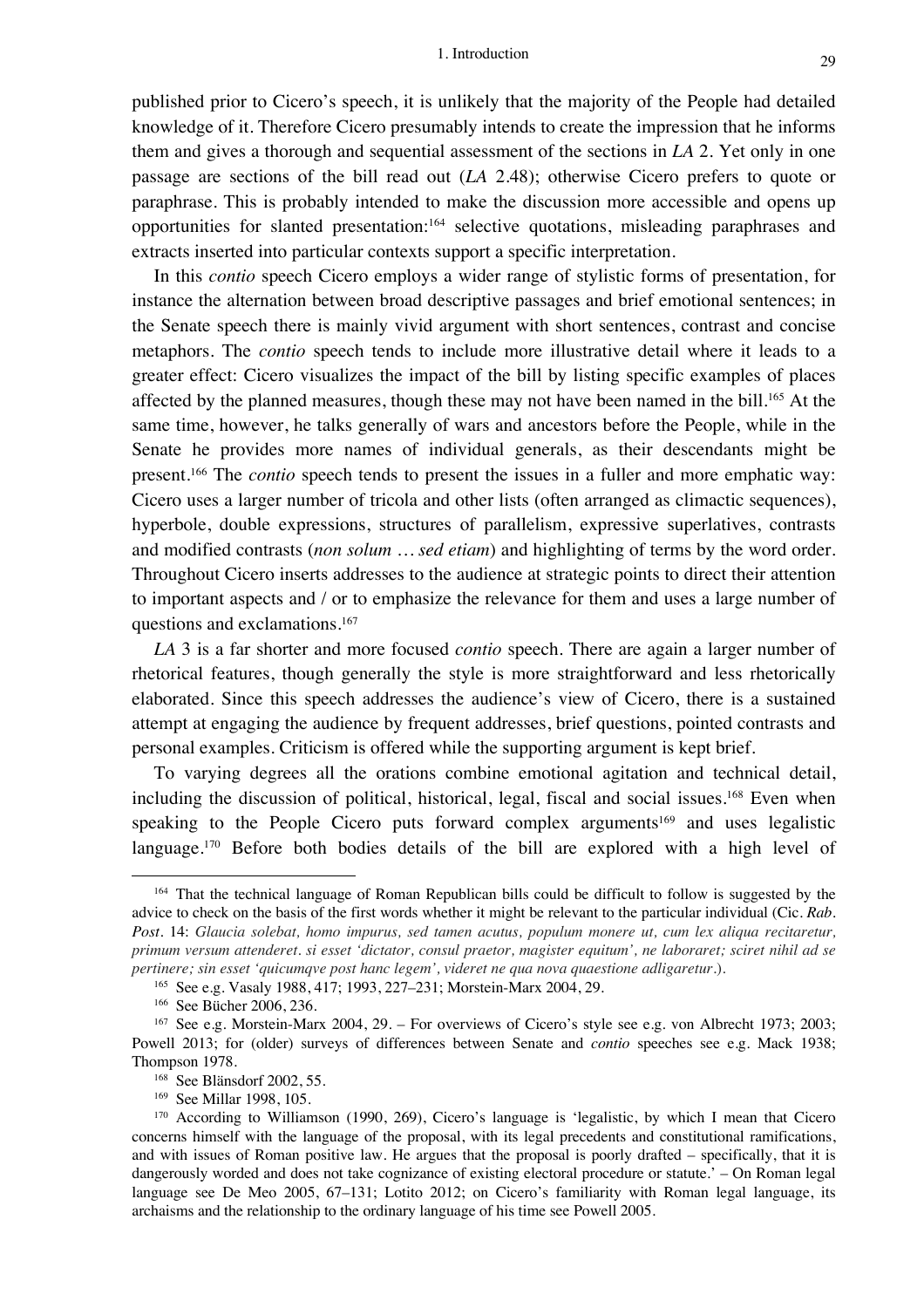technicality.171 At the same time Cicero does not go through the entire bill, obscures the lack of comprehensiveness of his treatment, reduces all issues to a limited number of isolated problems and points of criticism, quotes only snippets from the bill out of context and inserts selective references to other laws. Therefore, while he addresses 'concrete issues of constitutional substance and legal draftsmanship', <sup>172</sup> he does so in a tendentious way, presented in an emotionally moving and straightforward format.

While elsewhere Cicero shows himself well aware of a difference between the letter and the spirit of the law (Cic. *Inv. rhet.* 2.140; *Top.* 96; *Caec.* 51) and applies the latter when it suits him (e.g. Cic. *Phil.* 9.3), here he interprets the selected sections of the bill literally, so as to discredit them as unacceptable. On the basis of these sections Cicero makes inferences, especially on the unlimited power of the prospective *decemviri*, who were to form the committee tasked with realizing the bill, often exploiting general phrases and vividly illustrating the picture developed. Accordingly, it is only an impression that the topics addressed are determined by the content and arrangement of Rullus' bill and that Cicero goes through all of them sequentially and objectively. For instance, in *LA* 2 Cicero starts with references to the first four sections including their numbers; subsequently Cicero does not mention any further numbers, and he does not go through the entire text of the bill.173 In *LA* 3 he states that he has not previously discussed section 40 (*LA* 3.4): he claims that he has not mentioned it before out of concern for the Republic; this is proof that his treatment of the bill in the main discussion before the People in *LA* 2 is incomplete despite appearances and that Cicero omits issues that are potentially controversial or could cause ill-feeling (or at least this is the alleged reason).

By employing opaque and arcane legal language<sup> $174$ </sup> and by quoting sections from the bill Cicero gives the impression that he is the expert on whom the audience can rely and provides an objective and technical discussion, while he frequently alleges base motifs for individual sections by arbitrarily misinterpreting standard legal language or ignoring the context.<sup>175</sup> As a result, his argument is designed to work on an emotional and psychological level, since the audience might feel threatened, personally affected and thus prompted to avert dangers to their own wellbeing.176

Moreover, as in other speeches against opponents, Cicero operates on an emotional level by means of the political and moral disqualification of the Tribune of the People Rullus and the prospective *decemviri*; criticism of them often replaces political and economic

<sup>171</sup> See Williamson 2005, 91.

<sup>172</sup> See Williamson 1990, 269.

<sup>173</sup> See Vasaly 1988, 410, 412; Drummond 2000, 133. – But see Williamson 2005, 75–76, who states that Cicero follows the order of sections in the bill; Ramsey 2007, 132: 'Cicero chose to argue against Rullus' agrarian bill point by point, following the arrangement of the provisions in the proposal itself'.

<sup>174</sup> On language and style of the texts of Roman laws see e.g. Honsell 1984. – These texts are characterized by long lists of similar items, to ensure full coverage, and repetition of these lists for all separate regulations. Examples of this can be found in *Lex agraria* of 111 BCE, with the exception of one instance of a crossreference to what has been outlined before (*Lex agraria* of 111 BCE, *cap.* 29 [*FIRA* I2 , no. 8, p. 109 = *Roman*  Statutes, p. 116:  $[- -]$  quod ex  $h(ac)$  l(ege), i]ta utei s(upra) s(criptum) est, in agreis qu[ei in Ita]lia sunt, quei P. *Mucio L. Calpurnio co*(*n*)*s*(*ulibus*) *publiceis populi Ro*[*manei fuerunt, c*(*eivei*)] *Romano facere licebit, …*; Honsell 1984, 1667).

<sup>175</sup> See Morstein-Marx 2004, 196, 200.

<sup>176</sup> Blänsdorf (2002, 42–43) notes that it was important to provide the People with solid factual information; he regards this as an explanation for the large amount of detail in the *contio* speech and a tone that rarely becomes pathetic. Yet Cicero still operates with emotional language and unproven extrapolations.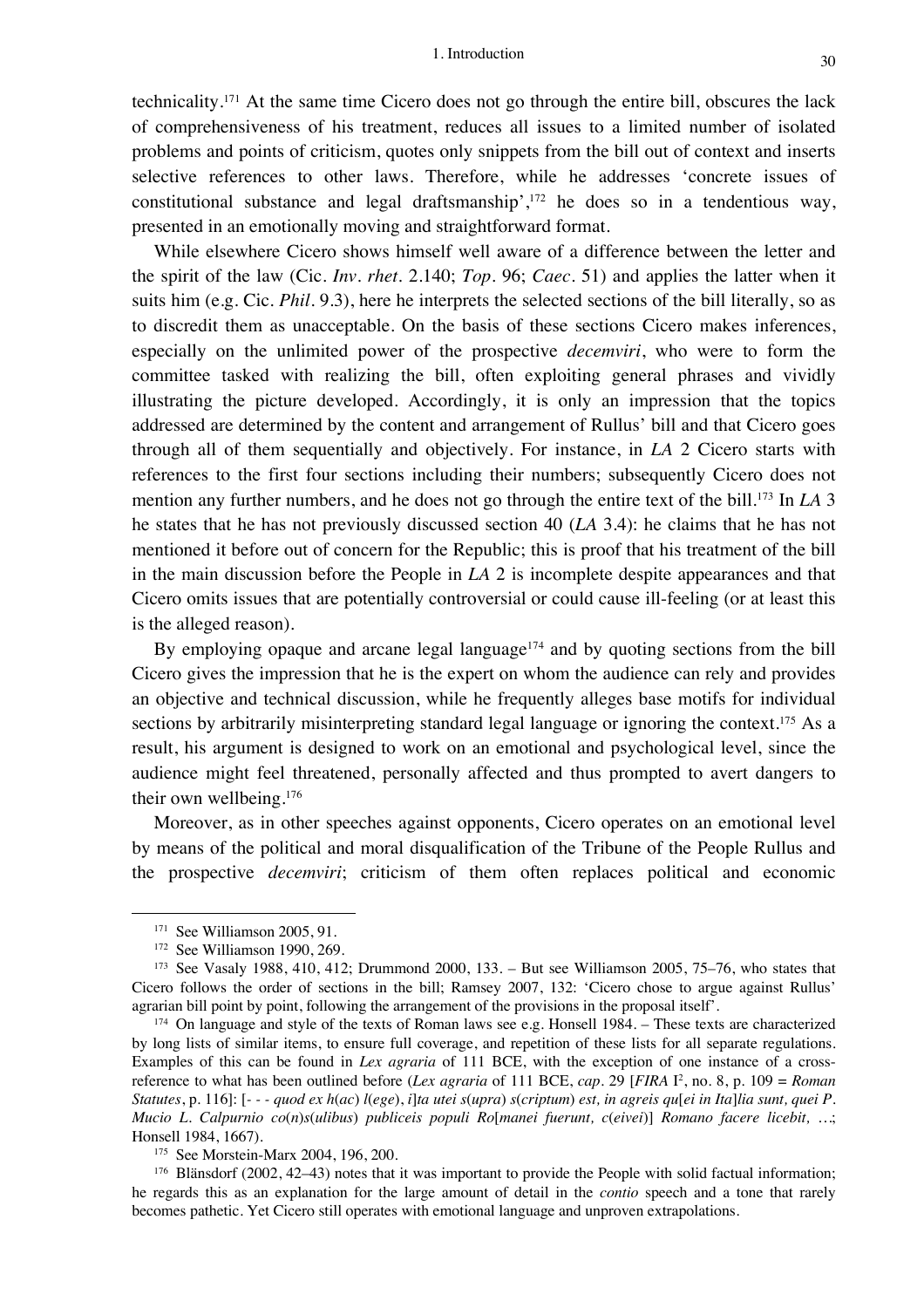arguments.177 Since the prevailing Roman ideology still was that magistrates should work in the interest of the *res publica* and the People, by whom they were appointed, officials concerned about their personal advantages could be regarded suspicious. In such a context pointing out that the entire bill is designed for Rullus' personal gain is an effective strategy, while Cicero stresses that he is willing to listen to the People, take their advice and maintain their rights and announces in the Senate that he will not even take on a province after his consulship (*LA* 1.25–26).178

Therefore, to a large extent, the argument in *LA* is based on the personal discrediting of Rullus and his supporters as well as of the prospective *decemviri* without sufficient evidence being offered. The identity of the *decemviri* is still unknown, but it is insinuated that they will be (at least partly) identical with Rullus and his supporters and at any rate similar in character and aims, and their actions as described as imminent. The lack of information and the opportunity of avoiding the provision of details allow the orator to paint a threatening scenario: these men are criticized on the basis of their prospective position and their association with Rullus.<sup>179</sup> Apart from a brief comment on Rullus' changed appearance when he became a Tribune of the People designate (*LA* 2.13) and the allegation that the scheme is intended to benefit Rullus' father-in-law (*LA* 1.14; 2.69; 3.3; 3.8; 3.13–14), Cicero's attacks on his opponents do not focus on their personal qualities or biographies (which would be difficult if identities are kept vague).180 There are merely some abusive terms (such as *helluo* or *nepos*) in the Senate speech, where more direct criticism might have been possible. Opponents are rather characterized by political slogans and exaggerated phrases: the *decemviri* are painted as a group of ten 'despots' with enormous, unjustified power; Rullus and his supporters are presented as not *populares* despite their claims (see below) and rather as irresponsible, unreliable and inept politicians, whose planned measures contradict tradition.<sup>181</sup> The addressees vary between singular and plural referring to an (undefined) group behind Rullus. Future beneficiaries of the scheme are presented as Rullus' henchmen and introduced as of unworthy character (*LA* 2.77; 2.82).

To stress the potential harmful consequences of the bill and make them appear more immediate, Cicero uses imprecise language: throughout (but cf. *LA* 3.3) he calls Rullus' proposal *lex* although it technically is a *rogatio* at this stage. <sup>182</sup> While it is therefore uncertain whether the proposed measures will ever come into effect, Cicero uses *iubet* for regulations of individual sections or presents the consequences in the present tense so as to make them appear more immediate. <sup>183</sup> With respect to the possessions of the Roman People Cicero tends

<sup>177</sup> Valencia Hernández (1995, 582–583) states that Cicero argues on the personal level because of a lack of political and economic arguments; but he could have chosen to follow this strategy as a more effective one.

<sup>178</sup> See Jehne 2011, 113–116; 2013, 61–62.

<sup>179</sup> See Hopwood 2007, 81–83, 83–85.

<sup>180</sup> See Fogel 1994, 185. – On Rullus' presentation as an internal enemy see also Bücher 2006, 237.

<sup>&</sup>lt;sup>181</sup> On political catchwords in the ideological debates of the late Republic, some of which appear in these speeches, see Weische 1966; Hellegouarc'h 1972; Achard 1981.

<sup>182</sup> See also Pina Polo 2013, 442.

<sup>183</sup> See Ferrary 1988, 146; Ferrary 2012, 4; Walter 2014, 173. – If the bill was put forward by the Tribune of the People in *concilia plebis*, it would have been a *plebiscitum*, strictly speaking. Because *plebiscita* had come to apply to all citizens since *Lex Hortensia de plebiscitis* (287 BCE; Rotondi 1912, 238–241; Elster 2003, 121– 125), there was no longer a practical difference between *lex* and *plebiscitum* in the late Republic (Ferrary 2012, 3–5). A *plebiscitum* implied a less formal procedure and was voted on in the plebeian assembly; it would be identified by the name of the proposing Tribune of the People, rather than by the magistrate chairing the *comitia tributa* (Wieacker 1988, 396 with n. 38, 403–406; also Vishnia 2012, 97).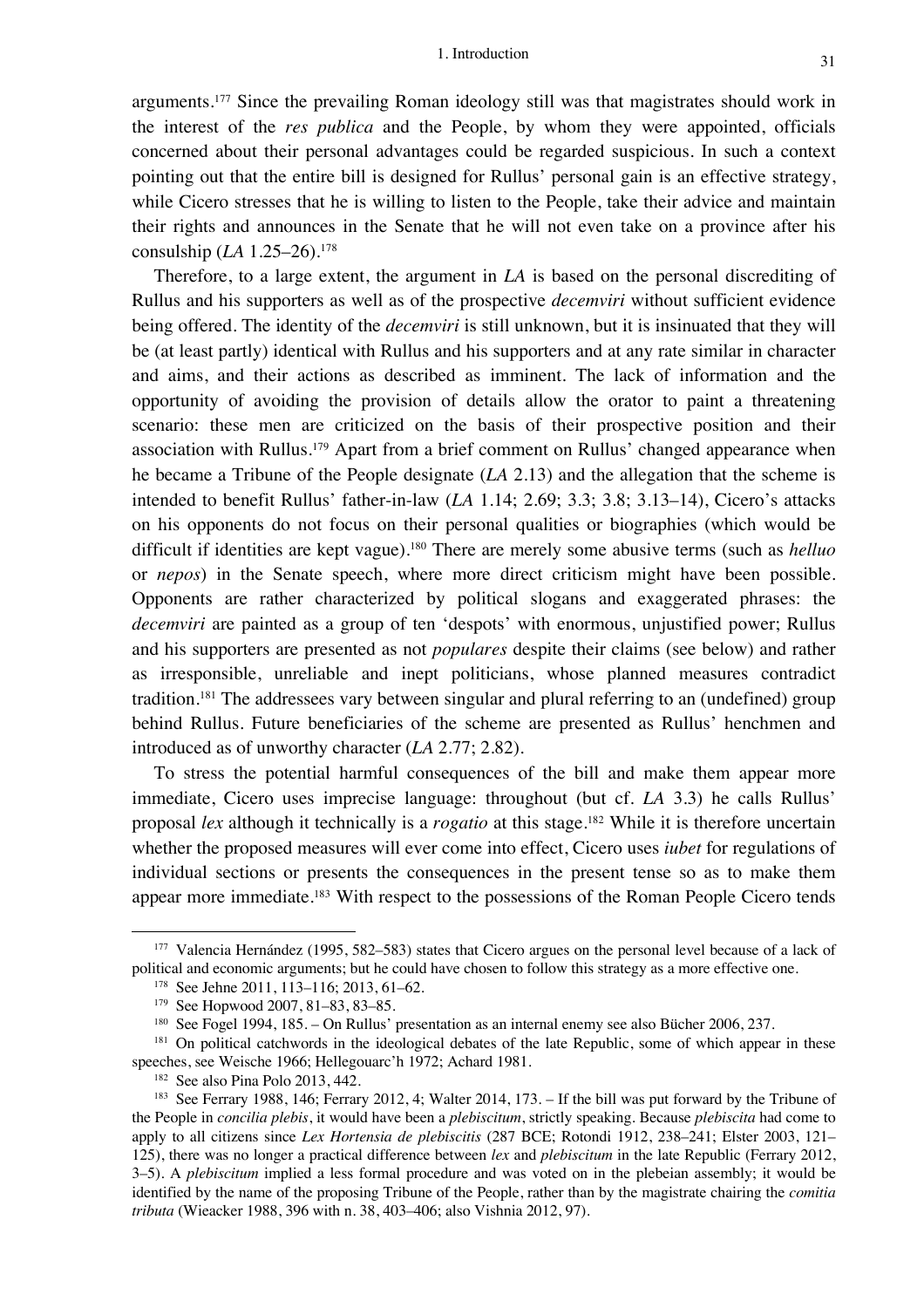to speak of 'sale' (*vendere*), implying that they will be sold off and lost.184 In fact, however, the envisaged transactions would probably consist in auctioning off or leasing (*locare*) usage rights in many cases rather than selling. Cicero chooses this phrasing to make the loss appear greater and the proposal more outrageous. He presumably capitalizes on the fact that the terminology for such transactions was not entirely straightforward: apparently, the expressions *locare* and *locatio* were more commonly used for the actions of the censors, while *vendere* was typically applied to quaestors,<sup>185</sup> which creates the potential for ambiguity in the case of extraordinary magistrates.

If it is correct that some of the details about Capua mentioned by Cicero were taken from L. Coelius Antipater's monograph on the Second Punic War,186 at least the published versions of the speeches were prepared on the basis of research into this matter, which might also be posited for other factual details. One could then infer that the argument becomes persuasive by the suggestive presentation rather than by the use of unsupported evidence.

Although Cicero uses emotive language, he identifies specific points of criticism against the bill across all speeches: the enormous and uncontrollable power given to the committee of the *decemviri*, the procedure for their election, the one-off lucrative sale of public property threatening revenue and food supply in the future, the lack of control over new settlements, which might become rivals to Rome, the unfavourable terms of sale and purchase.<sup>187</sup> As often, however, Cicero does not present the controversy as a dispute about an individual political issue, but rather styles his intervention as opposition to plans affecting the basis of the Republic and developed by disreputable individuals, who are selfish and do not care for the

<sup>186</sup> See von Ungern-Sternberg 1975, 90–93.

<sup>184</sup> See Flach 1973, 291; 1990, 73; Dilke 1978, 185. – Hinrichs (1957, 73–74, 84–87) concludes that in *LA vendere* in connection with measures envisaged in the bill is used in three different senses: with reference to the sale of small areas of public land in Italy, to the lease of *vectigal* at a fixed rate in the provinces and to the sale in leasehold of land of cities and *agri regii*, which would keep taxes for state, but eliminate the *publicani*.

<sup>185</sup> See Gargola 1995, 118 and n. 24. – Moatti (2003, 93) observes that some sources uses the two terms interchangeably. – For the similarity of the two procedures and the associated terminology cf. Gai. 3.145: *adeo autem emptio et venditio et locatio et conductio familiaritatem aliquam inter se habere videntur, ut in quibusdam causis quaeri soleat, utrum emptio et venditio contrahatur an locatio et conductio, veluti si qua res in perpetuum locata sit. quod evenit in praediis municipum, quae ea lege locantur, ut, quamdiu* {*id*} *vectigal praestetur, neque ipsi conductori neque heredi eius praedium auferatur; sed magis placuit locationem conductionemque esse*.; Fest., p. 516.14–16 L.: *vend*<*itiones*> *… dicebantur censorum locationes, quod vel*<*ut fr*>*uctus locorum publicorum venibant*); for censorial *locare* see e.g. Liv. 39.44.7–8; for the parallel use of the terms see e.g. *Lex agraria* of 111 BCE, *cap.* 85 (*FIRA* I2 , no. 8, p. 119 = *Roman Statutes*, p. 122): *pro eo agro aedi*<*f*>*icio locoque ex l*(*ege*) *dicta* [*quam L. Caecilius Cn. Domitius cen*]*s*(*ores*) *agri aedifici loci uectigalibusue publiceis fruendeis locandeis uendundeis legem deix//erunt, publicano dare oportuit*.; *Lex Coloniae Genetivae* LXXXII (*FIRA* I2 , no. 21, p. 180 = *Roman Statutes*, p. 405): *qui agri quaeque siluae quaeq*(*ue*) *aedificia c*(*olonis*) *c*(*oloniae*) *G*(*enetiuae*) *I*(*uliae*), *quibus publice utantur, data adtributa erunt, ne quis eos agros neue eas siluas uendito neue locato longius quam in quinquennium, neue ad decuriones referto neue decurionum consultum facito, quo ei agri eaeue siluae ueneant aliterue locentur. neue, si uenierint, itcirco minus c*(*oloniae*) *G*(*enetiuae*) *I*(*uliuae*) *sunto. quique iis rebus fruc*<*t*>*us erit, quot se emisse dicat, is in iuga sing*(*ula*) *inque annos sing*(*ulos*) (*sestertium*) (*centum*) *c*(*olonis*) *c*(*oloniae*) *G*(*enetiuae*) *Iul*(*iae*) *d*(*are*) *d*(*amnas*).

<sup>187</sup> Sternberg (1982) lists five arguments: enormous power among *decemviri*; problems with election procedure; wasting of public income threatening future supplies; problems with settlements in Campania; advantages of living in Rome. – MacKendrick (1995, 32) identifies the following points: 'Cicero's counterarguments may be reduced to four: (1) the people's rights will be infringed; (2) the bill is hostile to P., the people's favourite; (3) the provisions set up a tyranny: the proposed colonies, in particular, are planned with hostile intent; (4) the bill offers ample opportunity for bribery: this last argument is especially frequent in the speech to the Senate.'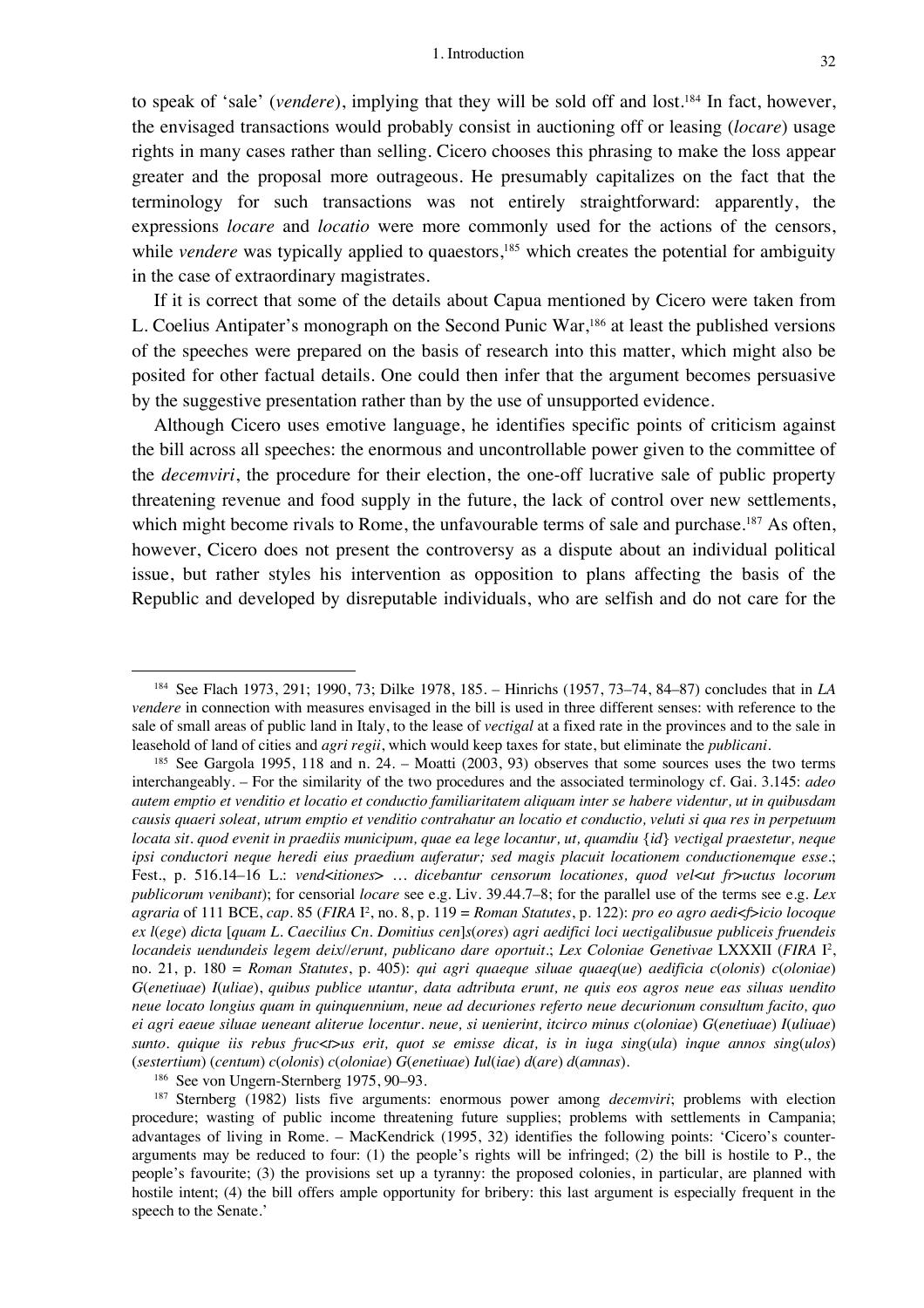common welfare. <sup>188</sup> Cicero therefore creates an opposition between all of 'us', the good citizens, and the single threatening individuals.189

Accordingly, Cicero's objections consist of a series of emotionally effective broader points: <sup>190</sup> in contrast to the opponents Cicero is the true *popularis* (*LA* 1.23–24; 2.6–7; 2.9–10; 2.15; 2.102–103); the opponents ignore or overturn existing laws and the *mos maiorum* (*LA* 2.20–21; 2.26; 2.28–29; 2.55–56; 2.64; 2.89); the individual Rullus is unacceptable in the various roles in which he is depicted (*LA* 2.13; 2.23; 2.30); the bill is a threat to traditional Roman *libertas* (*LA* 1.21–22; 2.15–16; 2.24; 2.29; 2.32; 2.35; 2.75); <sup>191</sup> Cicero reveals the 'true' meaning of these measures to the People and thus allows them to make an informed decision (*LA* 2.25; 2.66; 2.77; 2.82; 3.3); the achievements of the ancestors ensuring a good life for future generations are put at risk (*LA* 2.9; 2.48–49; 2.71; 2.81); there are further, unidentified people behind the initiative (*LA* 1.11; 1.16; 1.22; 2.12; 2.15; 2.20; 2.23–25; 2.65; 2.78; 2.98); the proposal is an attack against Pompey (*LA* 2.23–25; 2.49–50; 2.52–55; 2.60– 62; 2.99; 3.16); the realization of these plans affects the entire *orbis terrarum* (*LA* 2.15; 2.26; 2.37; 2.45; 2.64; 2.98); possessions acquired by the *maiores* will be sold off (*LA* 1.2–6; 2.38; 2.40; 2.44; 2.47–51; 2.81); the bill is advantageous for the Sullan *possessores* (*LA* 2.68–70; 2.98; 3.3; 3.10–12).

Although Cicero was not in a position to present another bill in response, he offers a kind of alternative (i.e. following his lead) by announcing the programme for his consular year, since the first two *LA* are also his inaugural speeches as consul (*LA* 2.1–10; 2.100–103). <sup>192</sup> In contrast to the allegedly 'popular' bill of the Tribunes of the People, Cicero presents himself as the true '*popularis*', as a *popularis consul* (in his interpretation), as someone who protects the interests of the People, both in the Senate and before the People (*LA* 1.23; 2.6–10). In the speech to the People he comments on the different interpretations of the term by juxtaposing his interpretation and those of others who claim to be *populares* and by stating that the People's *sapientia* is required for a proper understanding of the term (*LA* 2.7). In fact, Cicero knows very well what he means and what the others mean, but he wishes to emphasize this distinction and, in flattering the audience, to ensure that they distinguish between the two.<sup>193</sup>

That Cicero starts his first speech before the People by stressing that he is a *homo novus* and thus essentially 'one of them' (*LA* 2.1–6) makes is easier for him to claim that he is *popularis*. <sup>194</sup> He elaborates on this when he emphasizes that he is different from other consuls, talks to the People from the *rostra* and does not believe that it is a sin to praise the Gracchi (*LA* 2.6; 2.10). This presentation allows Cicero to offer arguments that run counter to the assumed standard views of consuls. <sup>195</sup> Yet, if *popularis* is understood as benefitting the

<sup>195</sup> See Cape 2002, 128.

<sup>188</sup> See Keßler 1992, 74.

<sup>189</sup> See also Minieri 2002, 265.

<sup>190</sup> See Walter *et al.* 2013, App. 3, p. 106; Walter 2014, 178–179.

<sup>191</sup> On Cicero's presentation of the bill as a risk to *libertas* see Arena 2012, 229–243.

<sup>&</sup>lt;sup>192</sup> On Cicero's policy of aiming for harmony, rather than addressing the underlying problems, see Smith 1966, 101.

<sup>193</sup> Yakobson (2010, 297–298) believes that, by asking for help in defining this term, Cicero admits that his use of the term is controversial.

<sup>194</sup> See Yakobson 2010, 297–300; on Cicero's collaborating with the audience and presenting himself as a *popularis*, in contrast to his opponents, see also DiLuzio 2013, 154–160. – Because of the prominence of this theme Tan (2008, 190) describes Cicero's *contiones* on the agrarian law as '*popularis*', as being central to Cicero's *popularis* image, but this does not take into account Cicero's specific definition of the term.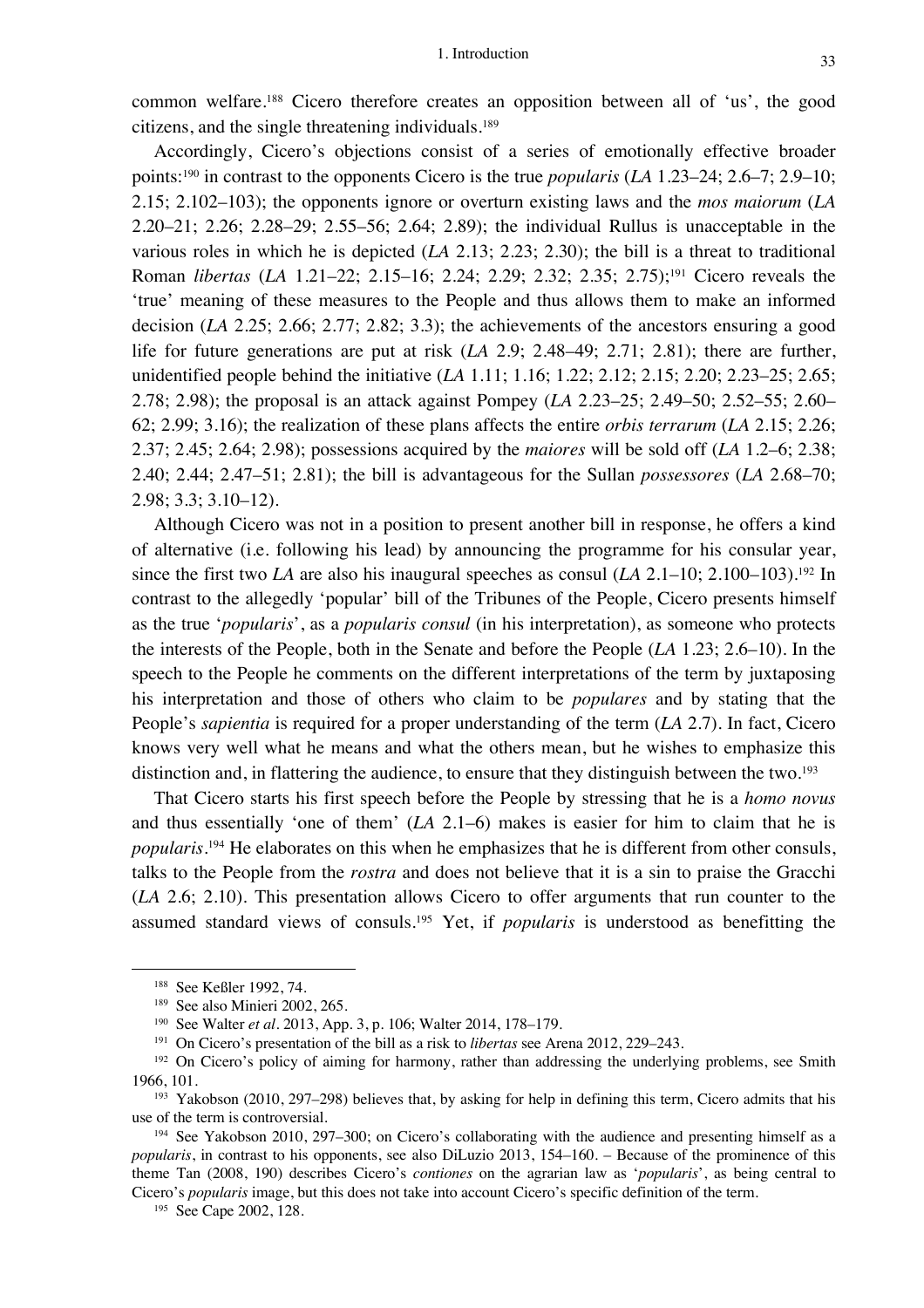People, it will become so broad a term that Cicero can state this position in the Senate without immediately provoking opposition. Throughout, Cicero stresses that the measures included in the bill will violate highly-regarded traditions and values established by the ancestors and lead to a sell-off of hard-won possessions, while his programme will maintain and restore the fundamental features of the Roman Republic; thus he can present the proposers of the bill as not respecting the shared well-established beliefs and principles. This turns the discussion away from the specific issue of the bill to the question of which side acts in the interests of the People. Cicero, therefore, does not adopt a strategy according to which he highlights his superior understanding and *auctoritas* and thereby encourages the audience to follow him; instead, he tries to demonstrate how he is working with the People in their interest and points them to 'evidence' they can see for themselves. The way in which Cicero exposes the flaws and the true character of the bill in his view and thus its disadvantages to the People (on the basis of his superior knowledge and his authoritative position) has been called a 'revelatory strategy'.196

Cicero illustrates his concept of a 'popular' programme with several similar, but slightly different groups of three items: *pax*, *concordia*, *otium* (*LA* 1.23; cf. 1.24: *tranquillitatem pacis atque otii*), *pax*, *libertas*, *otium* (*LA* 2.9; cf.: *pacem externam, libertatem propriam generis ac nominis vestri, otium domesticum*); *pax*, *tranquillitas*, *otium* (*LA* 2.102), taken up by *otii et concordiae patronum* (*LA* 3.4). There is a recurring element, *otium*, understood primarily as domestic peace (e.g. Cic. *Cat.* 1.25; 4.17; *Mur.* 83; *Phil.* 11.38; *Rep.* 2.43; *Off.* 1.77); Cicero seems to regard it as the key precondition.<sup>197</sup> Scholars have suggested that these slogans have been adapted to the respective contexts and audiences,<sup>198</sup> but this is more a matter of nuances. It is true that, in relation to *popularis*, *libertas* is only mentioned in the speech to the People, where it refers to their voting and other political rights (*LA* 2.9; 2.15–16; 2.20; 2.24; 2.29; 2.71; 2.75; 2.102; 3.16). But *libertas* appears as a concern in the Senate speech (*LA* 1.17; 1.21; 1.22), where the focus is more on personal than on general *libertas* and the notion is therefore linked to *dignitas*. <sup>199</sup> *concordia* is an element of these lists only in the speech to the Senate, where it appears to mean 'unity of all', including *boni* and *improbi*, but it also occurs in *LA* 3 (*LA* 3.4).

It has often been argued that, in order to present himself before both bodies, Cicero's understanding of *popularis* is based on slogans of the *optimates*, and he only sees a contrast of *boni* and *improbi*. <sup>200</sup> This view has been connected with the observation that presenting a straightforwardly optimate position is impossible in a *contio* because of its conventions. Therefore, to appeal to listeners with a variety of backgrounds and concerns, speakers have to claim to be *popularis*, based on a broad consensus on fundamental Republican values. <sup>201</sup> In the later speech *Pro Sestio* (56 BCE) Cicero defines as the *fundamenta* of *otiosa dignitas*: *religiones, auspicia, potestates magistratuum, senatus auctoritas, leges, mos maiorum,* 

<sup>196</sup> See Morstein-Marx 2004, 254–255; Wisse 2014, 922.

<sup>197</sup> On *otium* see e.g. Jal 1961; Wirszubski 1954; on the different nuances of *otium* in *LA* see Vasaly 1988, 421–424.

<sup>198</sup> See e.g. Hellegouarc'h 1972, 538, 557. – On this complex see Temelini 2006.

<sup>199</sup> On Cicero's changing views of *libertas* and its particular meaning in 44/43 BCE see Arena 2007; on *libertas* as an argument in the political conflict about the agrarain bill see Arena 2012, esp. 229–243.

<sup>200</sup> See e.g. Gelzer *et al.* 1939, 868; Thompson 1978, 25, 30; MacKendrick 1995, 56; Yakobson 2010, 297– 300.<br><sup>201</sup> See Morstein-Marx 2013, 42.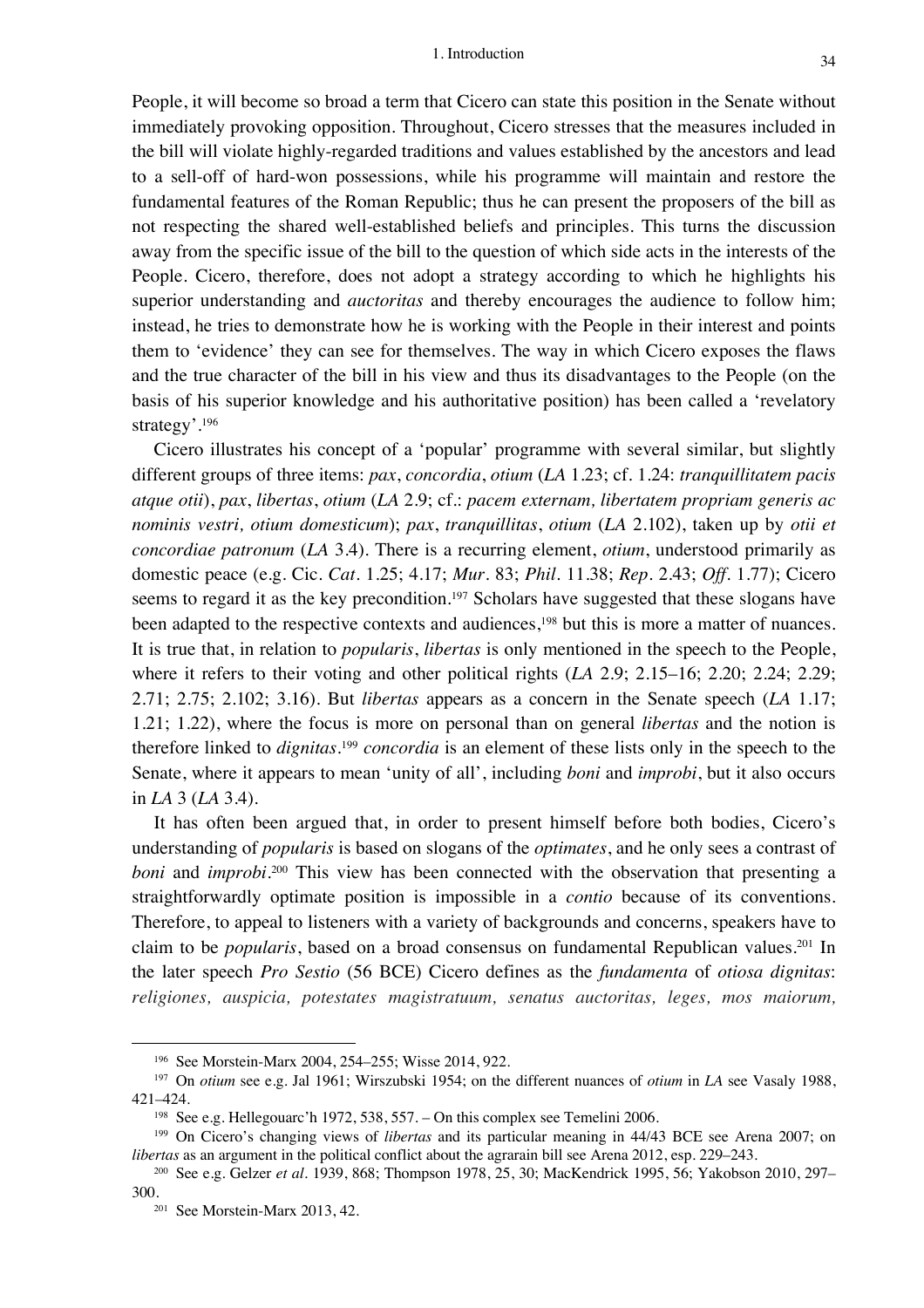*iudicia, iuris dictio, fides, provinciae, socii, imperi laus, res militaris, aerarium* (Cic. *Sest.* 98). These elements have been seen as constituents of the optimate tradition.<sup>202</sup> Some of them certainly are; other aspects affect the organization and standing of the Republic as a whole, which should be supported by all *boni* in Cicero's definition, irrespective of their social status. Accordingly, these points feature in all *LA*.

In Cicero's terminology *otium* is connected with *dignitas*. In *LA*, apart from references to the standing of individuals and public offices held by them, *dignitas* mostly denotes the *dignitas populi Romani* (*LA* 1.2; 1.17; 1.23; 1.27; 2.9; 2.65; 2.71; 2.98), which seems to be regarded as 'property' of the Roman People, guaranteeing a peaceful and dignified life (Cic. *Sest.* 98: *cum dignitate otium*). Only rarely does it refer to the specific *dignitas* of senators (*LA* 1.22). Elsewhere *otium* is linked with the People and *dignitas* with the nobility (Cic. *Sest.* 104). That is in line with the fact that *LA* 1 ends with an emphasis on *dignitas* (*LA* 1.27) and *LA* 2 with highlighting *otium* (*LA* 2.102–103).203

In the (later) treatise *Partitiones oratoriae* Cicero distinguishes between two types of audiences and states that one would focus on *dignitas* or *utilitas* in front of each of them, depending on their interests (Cic. *Part. or.* 89–90). The distinction between an audience *indoctum et agreste* and an audience *humanum et politum* may match the distinction between *contio* and Senate. This would agree with the observation that across the first two *LA dignitas*  is more prominent in the speech in the Senate and *utilitas* in the speech in the *contio*.

The relationship between *dignitas* and *utilitas* in oratory is also addressed in the rhetorical dialogue *De oratore*, where the emphasis is different (Cic. *De or.* 2.334–335). In a discussion of the relative use and importance of *dignitas* and *utilitas* in (*dis-*)*suasiones* the focus is not on different types of audiences, but rather on what counts as *utilitas* and whether a speaker should support *dignitas* or *utilitas*. The aspects covered by the respective argumentative perspective (*utilitas* vs. *dignitas*) are defined as follows (Cic. *De or.* 2.335): *quae* [i.e. *utilitas et dignitas*] *quia pugnare inter se saepe videntur, qui utilitatem defendet, enumerabit commoda pacis, opum, potentiae, vectigalium, praesidi militum, ceterarum rerum, quarum fructum utilitate metimur, itemque incommoda contrariorum; qui ad dignitatem impellit, maiorum exempla, quae erant vel cum periculo gloriosa, conliget, posteritatis immortalem memoriam augebit, utilitatem ex laude nasci defendet semperque eam cum dignitate esse coniunctam.* If these considerations are applied to *LA*, one could argue that Cicero covers both: he talks at length about money, revenue, securing supply, safety and military position, but he also mentions the traditions of the ancestors, respecting what they have achieved and the core values of the Roman People. *LA* 2 is longer and more detailed, but practical aspects falling under Cicero's definition of *utilitas* are given attention in *LA* 1 too. Yet there is more explicit emphasis in *LA* 2 on the facts that Cicero has the audience's advantages in mind and that the proposed bill, contrary to first impressions, will violate them. 204

Still, in *LA* 2 Cicero claims that he says the same things in the Senate and before the People (*LA* 2.6), and he sketches a unity of all good men against the single threat created by Rullus and his supporters throughout. Thereby he tries to reduce the traditional contrast between the senators and the People. Later, too, Cicero insists that during his consulship he

<sup>202</sup> See e.g. Temelini 2006, 57.

<sup>203</sup> See Leonhardt 1998–99, 290.

<sup>204</sup> On *utilitas* and *dignitas* / *honestas* in *LA* see Leonhardt 1998–99, who argues that the Senate speech is more concerned with *dignitas* and the *contio* speech with *utilitas*.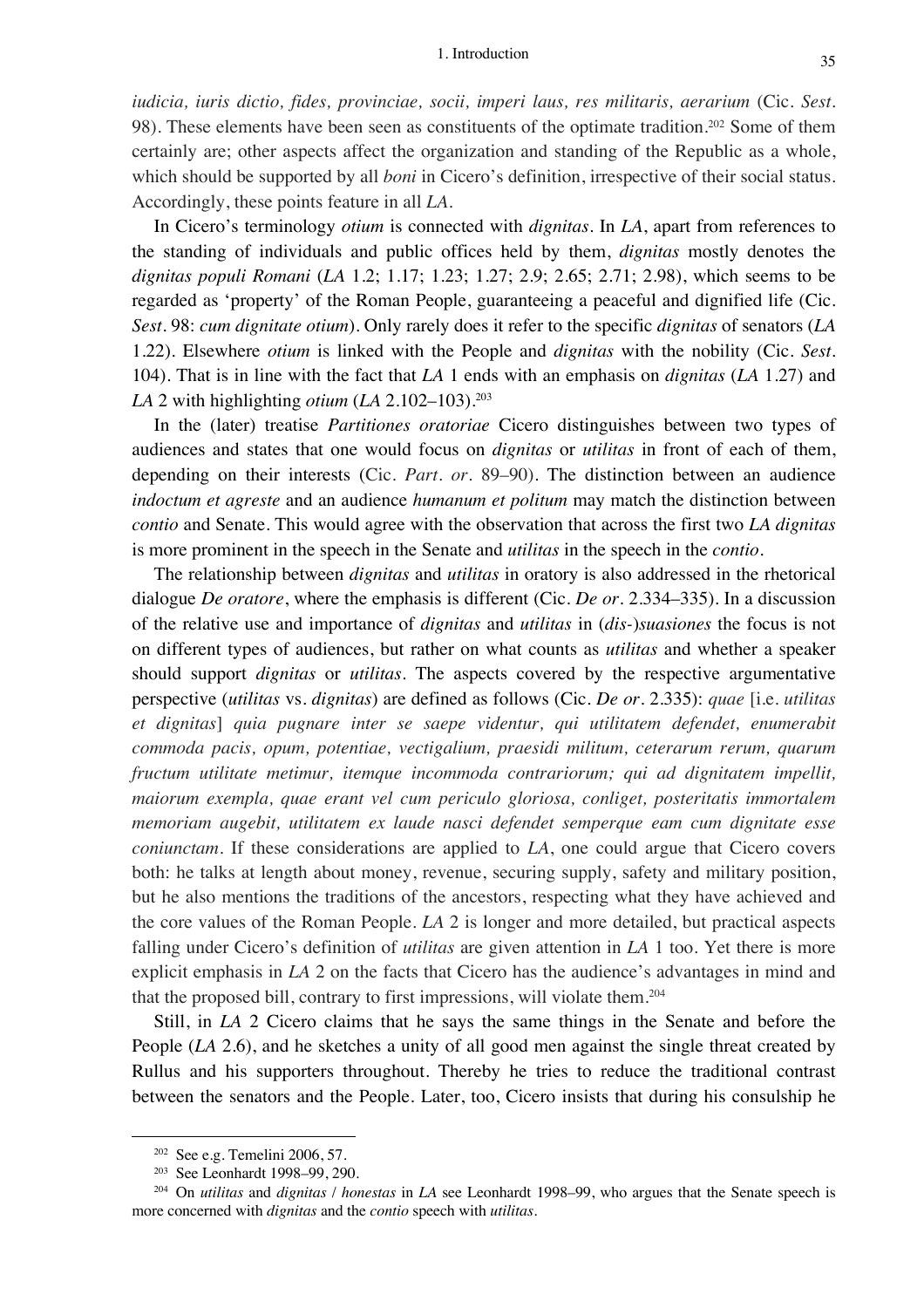always worked with both the Senate and the People and tried to unite the different orders (Cic. *Pis.* 7).205

Cicero's argumentative techniques in *LA* can be analysed, but it is more difficult to ascertain whether the argument is designed to fit the circumstances or reflects his genuine views.206 Elsewhere Cicero indicates that talking about *concordia* and *otium*, as he does in *LA*, was one of his standard themes, which he could do easily with a lot of rhetorical embellishment (Cic. *Att.* 1.14.3). Therefore it is not clear whether Cicero opposes Rullus' bill because he thinks that an agrarian law is not needed at this point in time, he does not approve of the proposed solution, he disapproves of the suggestions for implementation, he believes that this is the wrong time for such a measure or he fears that supporting a proposal by the Tribunes of the People might affect power relations and destabilize the Republic. In another speech later in his consular year Cicero says that sometimes a consul must check the fury of a Tribune of the People and sway the People (Cic. *Mur.* 24). A combination of several motives is also plausible. Certainly, because of the political situation, Cicero tried to win the support of both the Senate and the People:207 as elsewhere, so in these speeches, he assumes unity between both groups, presents himself as a consul for all and promises to restore the Senate's traditional position and ensure peace, liberty and tranquillity for the People (*LA* 1.26–27; 2.6– 9).208

In *LA* 2 Cicero claims that he is not opposed to agrarian laws in principle and would have been willing to support this one had he approved of it and had been consulted (*LA* 2.10).209 In the refutation of the bill Cicero largely avoids policy matters and focuses on procedural issues, which allows him to turn the discussion into an argument about credibility and motives of individuals.210 That he mainly focuses on the plans for implementation and later supports an agrarian law (while asking for some modifications) put forward by the Tribune of the People L. Flavius (Cic. *Att.* 1.19.4 [15 March 60 BCE]) might suggest that Cicero was indeed not opposed to reorganizing the agrarian situation, but did not agree with details of Rullus' proposals or with launching such a project at this point in time. The fact that Cicero indicates that it was unusual to speak against an agrarian bill before the People (*LA* 2.101) may indicate moreover that he regarded the situation as offering a rhetorical challenge: such a speech, especially when published, would be an example of a successful instance of oratorical opposition to an agrarian bill. 211

#### **1.4. Note on text and translation**

<sup>205</sup> Cic. *Pis.* 7: *atque ita est a me consulatus peractus, ut nihil sine consilio senatus, nihil non approbante populo Romano egerim, ut semper in rostris curiam, in senatu populum defenderim, ut multitudinem cum principibus, equestrem ordinem cum senatu coniunxerim*.

<sup>&</sup>lt;sup>206</sup> At least with respect to lawcourt speeches Cicero is aware that they do not need to reflect the orator's true opinion (Cic. *Clu.* 139).

<sup>207</sup> Described negatively at Cass. Dio 36.43.4–5.

<sup>208</sup> See also Keßler 1992, 60–63.

<sup>209</sup> Schneider (1974, 343–344) regards this as mere rhetorical formula and believes that Cicero's speeches reveal a lack of socio-political insight and show him to be a supporter of the interests of landowners in Italy.

<sup>210</sup> See e.g. Morstein-Marx 2004, 201.

<sup>211</sup> See Morstein-Marx 2013, 30.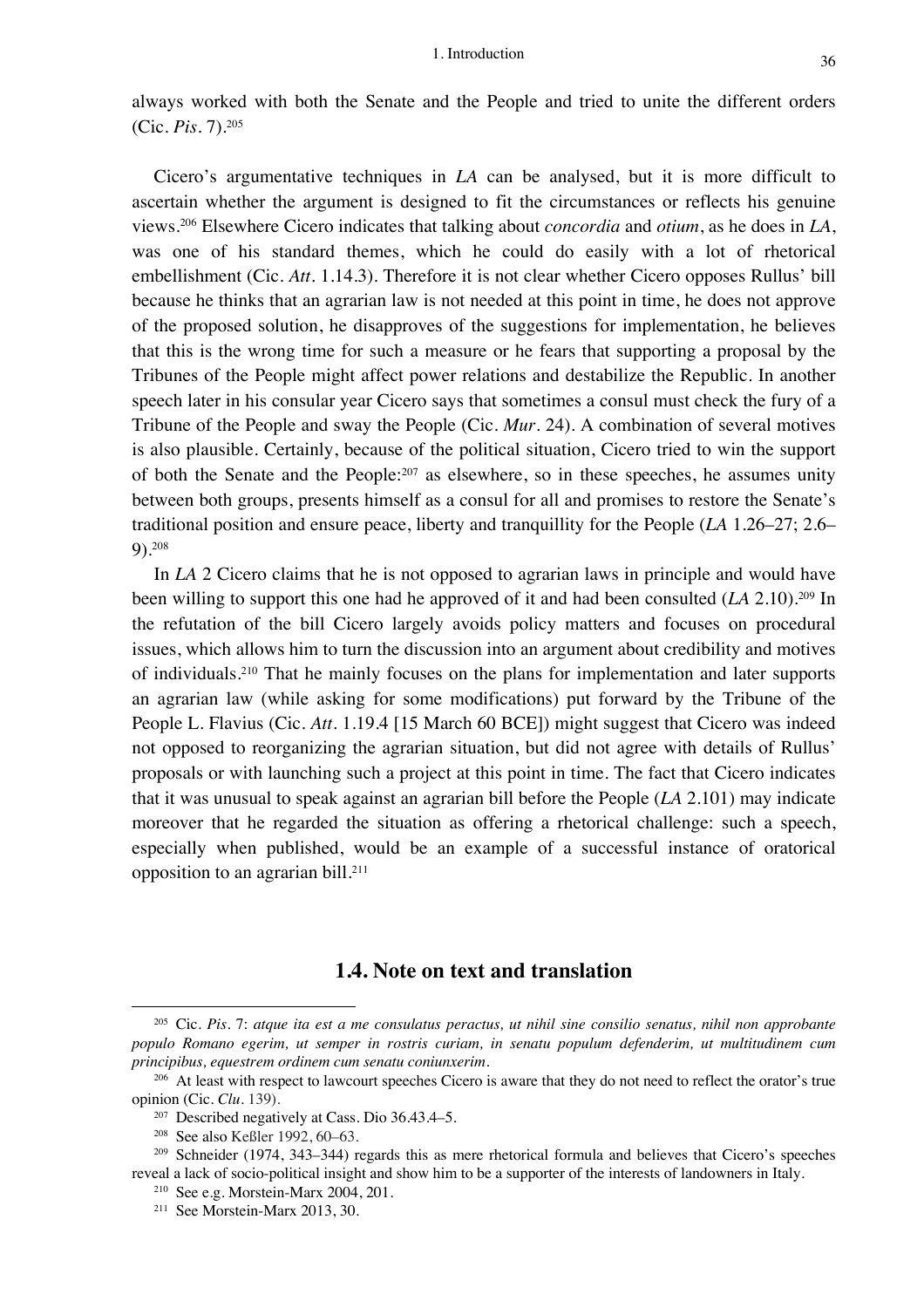The earliest evidence of the existence of written versions of *LA* is Cicero's letter to Atticus, which accompanies a selection of his consular speeches sent to his friend in 60 BCE (Cic. *Att.* 2.1.3 [T 3]). It is uncertain, however, whether the speeches were then made accessible to a wider audience and how they were eventually transmitted (see ch. 1.3.2). Latin ancient authors from Quintilian onwards (see Testimonia) quote extracts, which indicates that a text was available by then.

Since these speeches seem not to have been read in schools and to have met with little interest among ancient grammarians and rhetoricians, there is not much evidence for activities of editors and commentators until the early printed editions in the Renaissance. <sup>212</sup> Yet the orations may have been worked on in antiquity: the Florentine humanist Poggio Bracciolini (1380–1459) records a note in an old manuscript, indicating that someone emended the text according to copies of Tiro and Laecanianus.<sup>213</sup> While the identity of Laecanianus is uncertain, the comment suggests that an early editor had access to a copy that he believed to come from Cicero's secretary M. Tullius Tiro and also that the text was in a bad state from early on.

The large number of manuscripts extant today can be divided into two main groups, ultimately descending from the same archetype: the German family and the Italian family. 214 The main representatives of the former are a codex from the 12th century (*E*) and two manuscripts from the 15th century (*e* and  $\varepsilon$ ). The manuscripts of the latter (several, mainly from the 15th century) derive directly or indirectly from a copy made of an original manuscript (now lost) by Poggio Bracciolini (1380–1459) in 1417 (*V*). Another group (*n*) seems to be based on a manuscript (now lost) found by the German theologian and humanist Nicholas of Kues (1401–1464) in 1426 and also copied; this manuscript was apparently corrupt and difficult to read, so that the scribes have included a number of their own corrections or readings from other branches. Some of the group of manuscripts called *Lagomarsiniani* go back to this copy while others are based on the Poggio family, and some have mixed the two traditions.

A.W. Zumpt regarded the manuscript *Lagomarsinianus* 9 as the best,<sup>215</sup> and he defended many of its readings for the text of his annotated edition (1861). Even though this manuscript has a few instances of correct text, it is also full of scribal errors. It is no longer regarded as particularly authoritative. No single manuscript is now thought to be 'best' throughout.

<sup>212</sup> See Classen 1985, 305–306; Keßler 1992, 55 n. 2.

<sup>213</sup> Poggio's note: 'In exemplari vetustissimo hoc erat in margine. Emendavi ad tyronē et laecanianū. acta ipso cicerone et antonio coss. oratio XXIIII. In exemplo sic fuit. Statili' maximus rursum eṁdavi ad tyronē et laecanianū et doṁ et alios veteres III. oratio eximia.' (quoted from Marek 1983, VI).

<sup>214</sup> On transmission and manuscript tradition see Coraluppi 1983; 2002; Marek 1983, *praefatio*; Rouse / Reeve 1983, 83–85.

<sup>215</sup> See also Karsten 1878.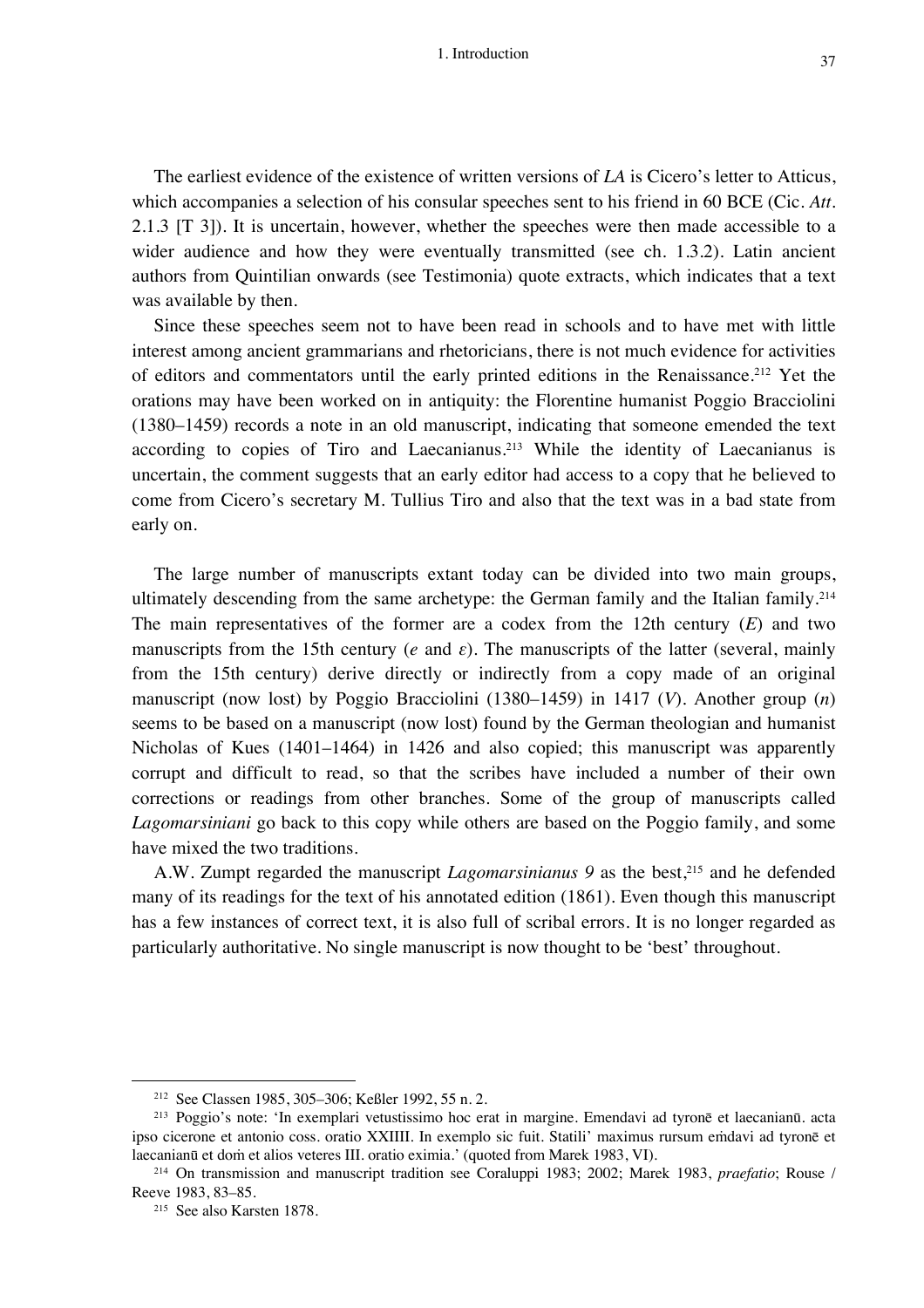The beginning of *LA* 1 does not survive, because two leaves of the archetype, from which all existing manuscripts descend, were lost at an early stage. <sup>216</sup> The four *LA* may have filled a single volume, mutilated at the beginning and the end.<sup>217</sup>

The *editio princeps* of Cicero's *Agrarian Speeches* by Io. A. Bussi Aleriensis appeared in Rome in 1471. Subsequently, the text of Cicero's *LA* was edited and commented on frequently throughout the Renaissance period, including works by the following men: P. Beroaldus (Bonn 1499), P. Iunta / N. Angelius (Venice 1515), A. Naugerius (Venice 1519), J. Camerarius (Basel 1540), P. Manutius (Venice 1540, 1578), D. Lambinus (Paris 1566, Straßburg 1581, Genève 1584). 1540 saw the appearance of an edition (in Paris) with brief explanations of the first speech by J. Bugelius and 'Leodegarius à Quercu' and a more detailed commentary on the second and third speeches by Eubulus Dynaterus. In 1552/53 (Paris) Peter Ramus published an edition with accompanying essays (also Basel 1580), immediately criticized by another publication in 1553 by A. Turnebus, released under the pseudonym Leodegarius à Quercu. Another commentary appeared in 1558 with P. Manutius in Venice; its author is assumed to be C. Sigonius and not his pupil B. Lauredanus, as stated on the title page. These early editions offer a number of emendations, several of which have found their way into the text with general approval.

In more recent times the Latin text of the speeches was edited by C.L. Kayser (1862), C.F.W. Müller (Teubner, 1885), A.C. Clark (OCT, 1909), L. Früchtel (Teubner, 1932) and V. Marek (Teubner, 1983). There are translations into English, French, German, Italian and Spanish (some with facing Latin text) from the 20th century (see also ch. 1.1).

The edition by V. Marek (1983) distinguishes itself from previous ones because it takes account of *V*, Poggio's manuscript, which had been regarded as lost, but was rediscovered before Marek's edition was compiled.218 Marek's edition, therefore, has to be taken as the point of reference for further work on the text, even though it is not without problems; these include typographical errors, inconsistencies in the presentation, provision of too much detail in the apparatus, inaccuracies and lack of clarity in the reporting, assessment of the respective value of individual manuscripts and reliance on the information in earlier editions rather than inspection of the manuscripts.<sup>219</sup>

Still, since the main focus of the present edition is the commentary, no new work on the manuscripts could be done. Information on readings in the manuscripts has mainly been taken from the editions of Marek and Clark, but these references have been checked against the manuscripts *E*, *M* and *V* where necessary and against other textual contributions where possible.

Generally, Marek's Teubner edition and Clark's OCT differ in a number of spelling conventions. In addition to the evidence in the manuscripts and its interpretation (as well as editing conventions), some of these divergences result from different views on the character of Cicero's language, including the extent of its 'archaic' character. As has been pointed out

<sup>216</sup> See note in manuscripts: 'in quodam antiquo volumine deficiunt due charte in principio, quare hoc non est principium orationis'. (quoted from Clark 1909, ix).

<sup>217</sup> See Settle 1962, 144–145.

<sup>&</sup>lt;sup>218</sup> For a brief summary of the rediscovery and characteristics of the manuscript see Campana 1973.

<sup>&</sup>lt;sup>219</sup> See the reviews (listed under 'Marek' in Bibliography) and the assessment in Classen 1985, 306–307 n. 12: 'V. Marek (1983; mit unnötigen Konjekturen)'.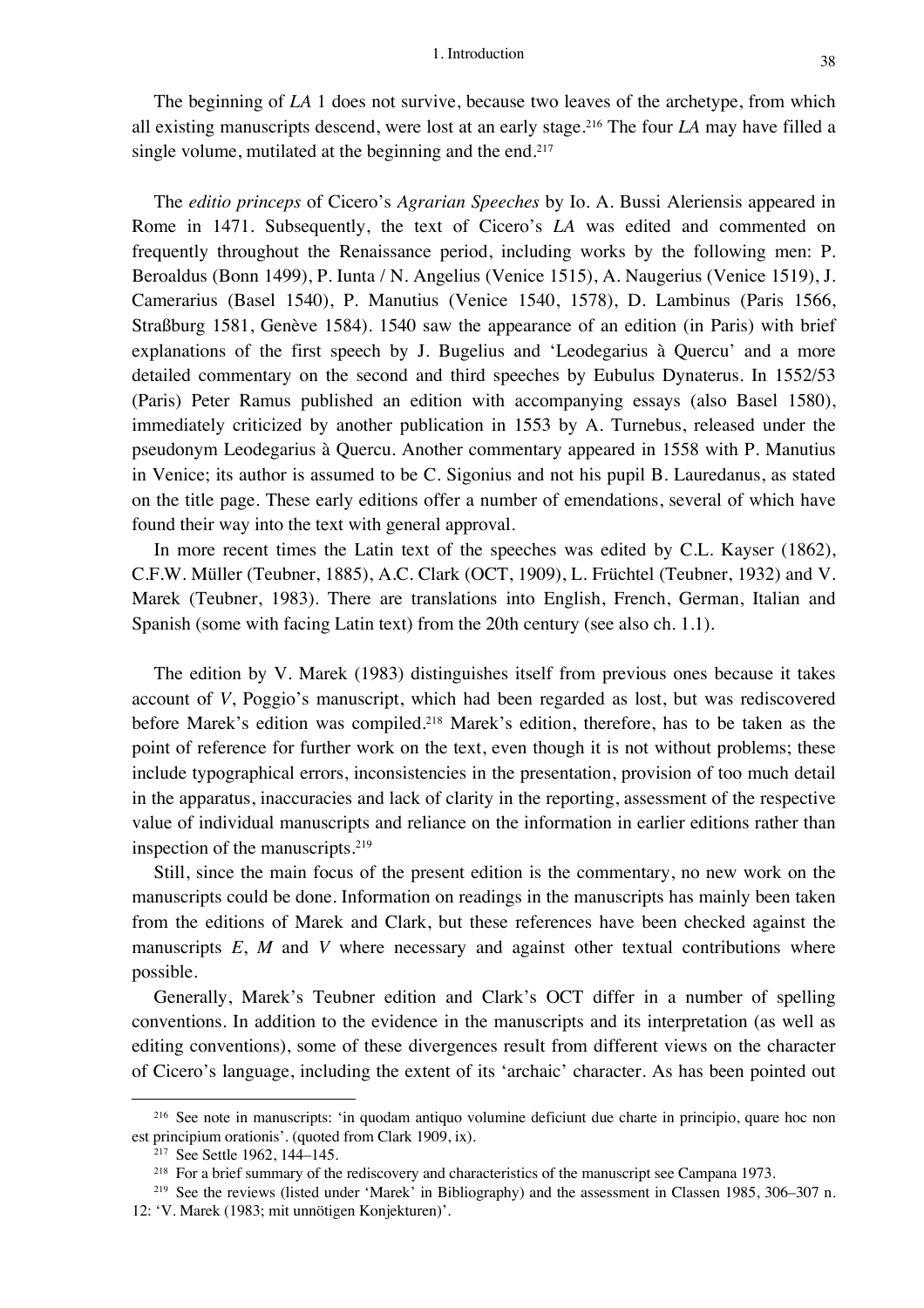with reference to *De legibus*<sup>220</sup> it is uncertain what Cicero wrote, which versions of words he would have regarded as 'archaic' in general and with reference to legal language, whether he might have wanted to create an 'archaic' flavour in particular passages and in what way scribes and early readers may have interfered, either to normalize or to create an 'archaic' flavour where it was thought appropriate.

The divergences between Marek's Teubner edition and Clark's OCT have not been noted in the apparatus unless they are meaningful at particular points. Marek's version has been adopted throughout.<sup>221</sup> The differences include issues of the following types: -u- vs. -o- (e.g. *LA* 1.1: *vinulentorum* [Marek] vs. *vinolentorum* [Clark]; 1.2: *vult* [Marek] vs. *volt* [Clark]; 1.18: *optumus* [Marek] vs. *optimus* [Clark]; 1.26: *vulnera* [Marek] vs. *volnera* [Clark]; 2.71: *mavultis* [Marek] vs. *mavoltis* [Clark]); -o- vs. -e- (e.g. *LA* 2.28: *pervorsum* [Marek] vs. *perversum* [Clark]); -u- vs. -e- (e.g. *LA* 2.32: *ferundus* [Marek] vs. *ferendus* [Clark]; 2.91: *capiundi* [Marek] vs. *capiendi* [Clark]); -ii vs. -i (e.g. *LA* 1.2: *imperii* [Marek] vs. *imperi*  [Clark]; 1.4: *aerarii* [Marek] vs. *aerari* [Clark]; 1.4: *ii* [Marek] vs. *ei* [Clark]; 1.17: *iis* [Marek] vs. *eis* [Clark]); -i- vs. -e- (*LA* 1.1: *Alexandriam* [Marek] vs. *Alexandream* [Clark]); es vs. -is (e.g. *LA* 1.12: *omnes* [Marek] vs. *omnis* [Clark]; 1.26: *immortales* [Marek] vs. *immortalis* [Clark]; 2.18: *populares* [Marek] vs. *popularis* [Clark]); -ll- vs. -nl- (e.g. *LA* 1.23: *collegae* [Marek] vs. *conlegae* [Clark]; 1.26: *colligite* [Marek] vs. *conligite* [Clark], 2.9: *collata* [Marek] vs. *conlata* [Clark]; 2.89: *illustri* [Marek] vs. *inlustri* [Clark]); -rr- vs. -nr- (e.g. *LA* 2.47: *irrumpant* [Marek] vs. *inrumpant* [Clark]); -rr- vs. -dr- (e.g. *LA* 2.2: *arrogantis* [Marek] vs. *adrogantis* [Clark]); qu- vs. c- (e.g. *LA* 2.29: *quom* [Marek] vs. *cum* [Clark]; 2.38: *consecuntur* [Marek] vs. *consequuntur* [Clark]); ext- vs. exst- (e.g. *LA* 2.90: *extingui* [Marek] vs. *exstingui* [Clark]); numbers written as words vs. figures (e.g. *LA* 2.96: *centum*, *decem*, *sex* [Marek] vs. *C*, *X*, *VI* [Clark]); differences in word division (e.g. *LA* 1.23: *nonnulli* [Marek] vs. *non nulli* [Clark]; 2.6: *magnopere* [Marek] vs. *magno opere* [Clark]; 2.22: *mehercule* [Marek] vs. *me hercule* [Clark]).

The *apparatus criticus* provided here is selective: it gives the manuscript readings and suggested emendations where they have been generally accepted, where the text has been interpreted as uncertain or lacunose or where construction or sense are difficult or controversial. Not all differences in spelling or word order have been recorded, and not all conjectures have been listed. Where an emendation is obvious and widely agreed, it is not normally discussed in the commentary; where, however, the text is debated and / or several restorations are possible, these are considered in the commentary.

The *Sigla codicum* have been taken from Marek (1983, XX):

 $E = \text{codex}$  Erfurtensis, nunc Berolinensis lat. fol. 252, saec. XII

 $e = cod$ . Palatinus 1525, a. 1467 scriptus

 $\epsilon$  = cod. Erlangensis 618, a. 1466 scriptus

α = E e ε

 $\pi$  = codicis Pithoeani lectiones margini exemplaris Heidelbergensis 262<sup>a</sup> N. 18 adscriptae

<sup>220</sup> See Powell 2005.

<sup>221</sup> On Marek's principles see his statement in the *praefatio* (Marek 1983, XII): 'Quae ad orthographiam spectant, neque archetypum perscrutari neque veterem scribendi rationem servare studui, quod codices non solum inter se discordant, sed etiam diversos scribendi modos in eodem codice praebent librariis aut exempli sui orthographiam servantibus aut temporis sui aut proprium usum adhibentibus. in textu igitur orthographiam communiter usitatam conservo, apparatum criticum orthographiae rebus minime occupo.'